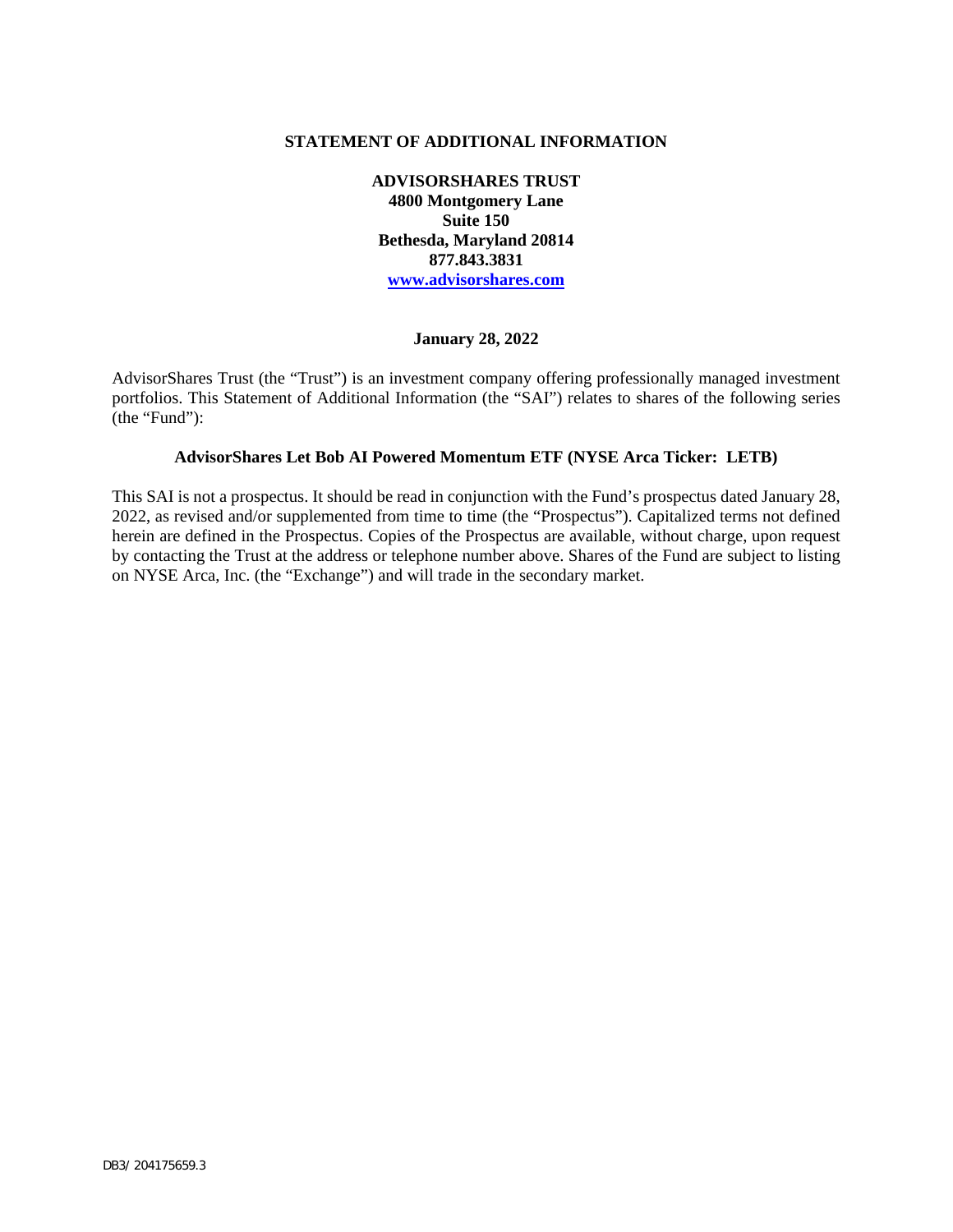# <span id="page-1-0"></span>**TABLE OF CONTENTS**

| ADMINISTRATION, CUSTODY AND TRANSFER AGENCY SERVICES  26 |  |
|----------------------------------------------------------|--|
|                                                          |  |
|                                                          |  |
|                                                          |  |
|                                                          |  |
|                                                          |  |
|                                                          |  |
|                                                          |  |
|                                                          |  |
|                                                          |  |
|                                                          |  |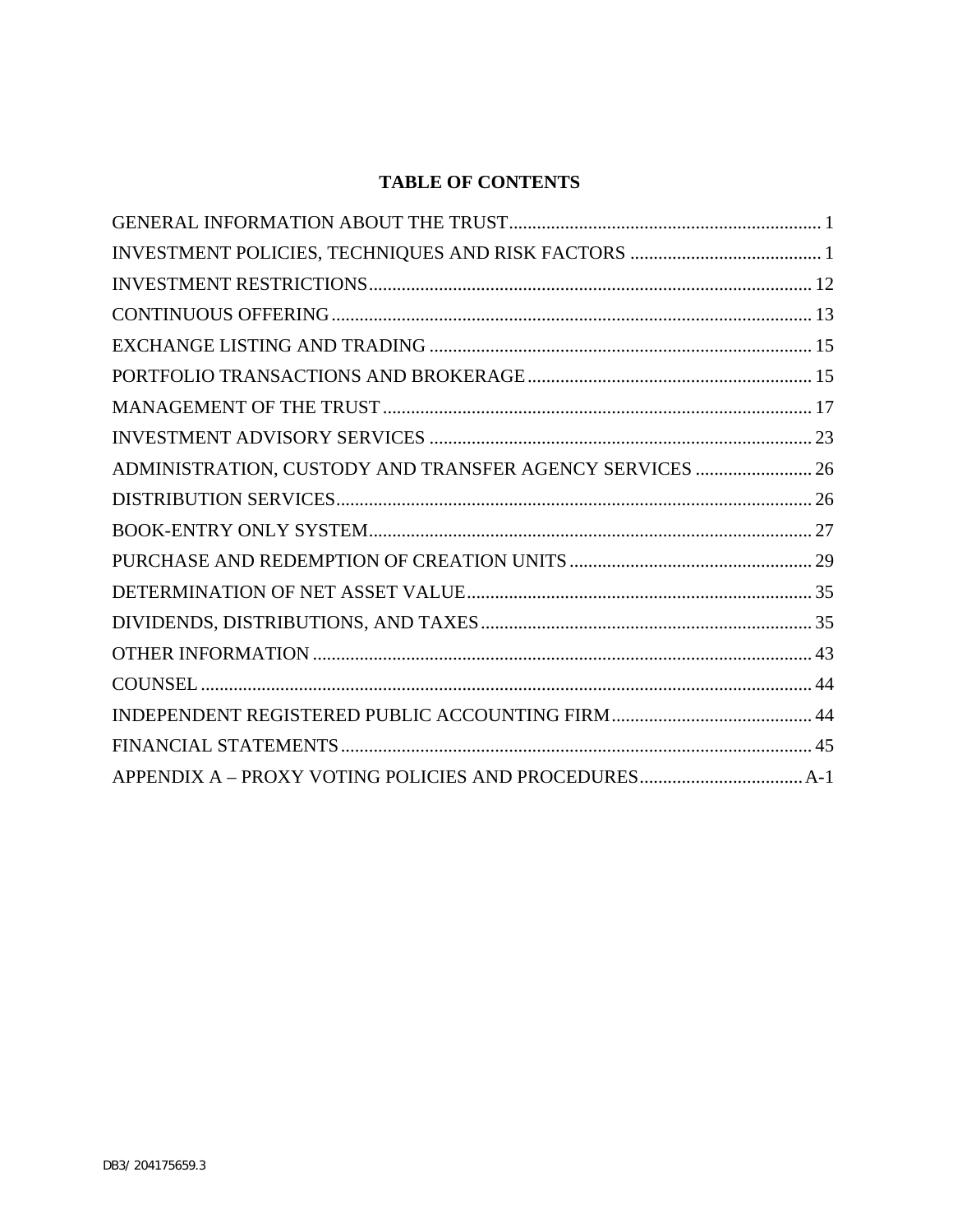### <span id="page-2-0"></span>**GENERAL INFORMATION ABOUT THE TRUST**

The Trust, an open-end management investment company, was organized as a Delaware statutory trust on July 30, 2007. The Trust is permitted to offer separate series (*i.e.,* funds) and additional series may be created from time to time. As of the date of this SAI, the Trust consists of 25 separate funds. This SAI relates only to the Fund.

Each share issued by the Fund has a pro rata interest in the assets of the Fund. Shares have no preemptive, exchange, subscription or conversion rights and are freely transferable. Each share is entitled to participate equally in dividends and distributions declared by the Board of Trustees of the Trust ("Board") with respect to the Fund, and in the net distributable assets of the Fund on liquidation. All payments received by the Trust for shares of the Fund belong to the Fund. The Fund has its own assets and liabilities.

The shares of the Fund are subject to approval for listing on the Exchange and, as described in the Fund's Prospectus, will trade on the Exchange at market prices that may be below, at, or above net asset value ("NAV") per share of the Fund.

The Fund offers and issues shares at NAV in aggregated lots (each, a "Creation Unit" or a "Creation Unit Aggregation"), generally in exchange for: (i) a basket of individual securities (the "Deposit Securities") and (ii) an amount of cash (the "Cash Component"). Similarly, shares of the Fund are redeemable only in Creation Unit Aggregations and, generally, in exchange for portfolio securities and a specified cash payment. The Trust reserves the right to offer an "all cash" option for creations and redemptions of Creation Units for the Fund. In addition, Creation Units may be issued in advance of receipt of Deposit Securities subject to various conditions, including a requirement to maintain a cash deposit with the Trust at least equal to 115% of the market value of the missing Deposit Securities. In each instance, transaction fees may be imposed that will be higher than the transaction fees associated with traditional in-kind creations or redemptions. In all cases, such fees will be limited in accordance with U.S. Securities and Exchange Commission ("SEC") requirements applicable to management investment companies offering redeemable securities. See the "Purchase and Redemption of Creation Units" section for detailed information.

### <span id="page-2-1"></span>**INVESTMENT POLICIES, TECHNIQUES AND RISK FACTORS**

#### **General**

AdvisorShares Investments, LLC (the "Advisor") serves as the investment advisor to the Fund, which is a diversified open-end management investment company under the Investment Company Act of 1940 (the "1940 Act"). The Advisor, subject to the supervision of the Board, provides an investment management program for the Fund and manages the investment of the Fund's assets. The Fund's investment objective and principal investment strategies, as well as other important information, are described in the Fund's Prospectus, which should be read together with this SAI. The investment objective of the Fund is nonfundamental and may be changed without the approval of shareholders.

The Advisor selects securities for the Fund's investment pursuant to an "active" management strategy for security selection and portfolio construction. The investment techniques and instruments described below and in the Fund's Prospectus may, consistent with the Fund's investment objective and investment policies, be used by the Fund if, in the opinion of the Advisor, such strategies will be advantageous to the Fund. The Fund may not invest in all of the instruments and techniques described below. In addition, the Fund is free to reduce or eliminate its activity with respect to any of the investment techniques described below without changing the Fund's fundamental investment policies, and the Fund will periodically change the composition of its portfolio to best meet its investment objective. For more information about the Fund's principal strategies and risks, please see the Fund's Prospectus.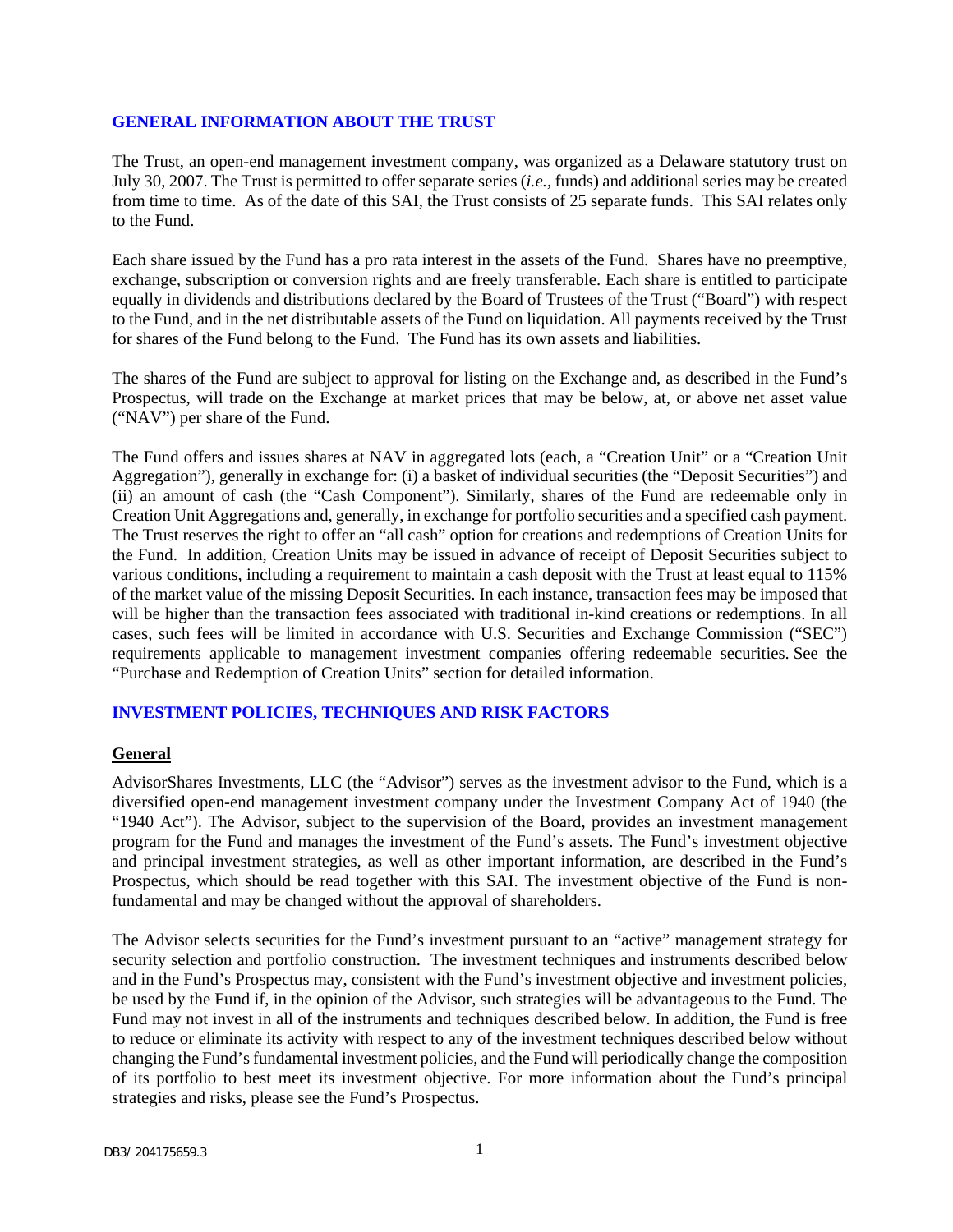#### **Borrowing**

While the Fund does not anticipate doing so, the Fund may borrow money for investment purposes. Borrowing for investment purposes is one form of leverage. Leveraging investments, by purchasing securities with borrowed money, is a speculative technique that increases investment risk, but also increases investment opportunity. Because substantially all of the Fund's assets will fluctuate in value, whereas the interest obligations on borrowings may be fixed, the NAV per share of the Fund will increase more when the Fund's portfolio assets increase in value and decrease more when the Fund's portfolio assets decrease in value than would otherwise be the case. Moreover, interest costs on borrowings may fluctuate with changing market rates of interest and may partially offset or exceed the returns on the borrowed funds. Under adverse conditions, the Fund might have to sell portfolio securities to meet interest or principal payments at a time when investment considerations would not favor such sales. The Fund may use leverage during periods when the Advisor believes that the Fund's investment objective would be furthered.

The Fund may also borrow money to facilitate management of the Fund's portfolio by enabling the Fund to meet redemption requests when the liquidation of portfolio instruments would be inconvenient or disadvantageous. Such borrowing is not for investment purposes and will be repaid by the Fund promptly.

As required by the 1940 Act, the Fund must maintain continuous asset coverage (total assets, including assets acquired with borrowed funds, less liabilities exclusive of borrowings) of 300% of all amounts borrowed. If, at any time, the value of the Fund's assets should fail to meet this 300% coverage test, the Fund, within three days (not including Sundays and holidays), will reduce the amount of the Fund's borrowings to the extent necessary to meet this 300% coverage requirement. Maintenance of this percentage limitation may result in the sale of portfolio securities at a time when investment considerations otherwise indicate that it would be disadvantageous to do so.

In addition to the foregoing, the Fund is authorized to borrow money as a temporary measure for extraordinary or emergency purposes in amounts not in excess of 5% of the value of the Fund's total assets. Borrowings for extraordinary or emergency purposes are not subject to the foregoing 300% asset coverage requirement. The Fund is authorized to pledge portfolio securities the Advisor deems appropriate as may be necessary in connection with any borrowings for extraordinary or emergency purposes, in which event such pledging may not exceed 15% of the Fund's assets, valued at cost.

### **Depositary Receipts**

To the extent the Fund invests in stocks of foreign corporations, the Fund's investment in securities of foreign companies may be in the form of depositary receipts or other securities convertible into securities of foreign issuers. American Depositary Receipts ("ADRs") are dollar-denominated receipts representing interests in the securities of a foreign issuer, which securities may not necessarily be denominated in the same currency as the securities into which they may be converted. ADRs are receipts typically issued by U.S. banks and trust companies that evidence ownership of underlying securities issued by a foreign corporation. Generally, ADRs in registered form are designed for use in domestic securities markets and are traded on exchanges or over-the-counter in the United States.

Global Depositary Receipts ("GDRs"), European Depositary Receipts ("EDRs") and International Depositary Receipts ("IDRs") are similar to ADRs in that they are certificates evidencing ownership of shares of a foreign issuer; however, GDRs, EDRs, and IDRs may be issued in bearer form and denominated in other currencies and are generally designed for use in specific or multiple securities markets outside the United States. EDRs, for example, are designed for use in European securities markets, while GDRs are designed for use throughout the world. Depositary receipts will not necessarily be denominated in the same currency as their underlying securities.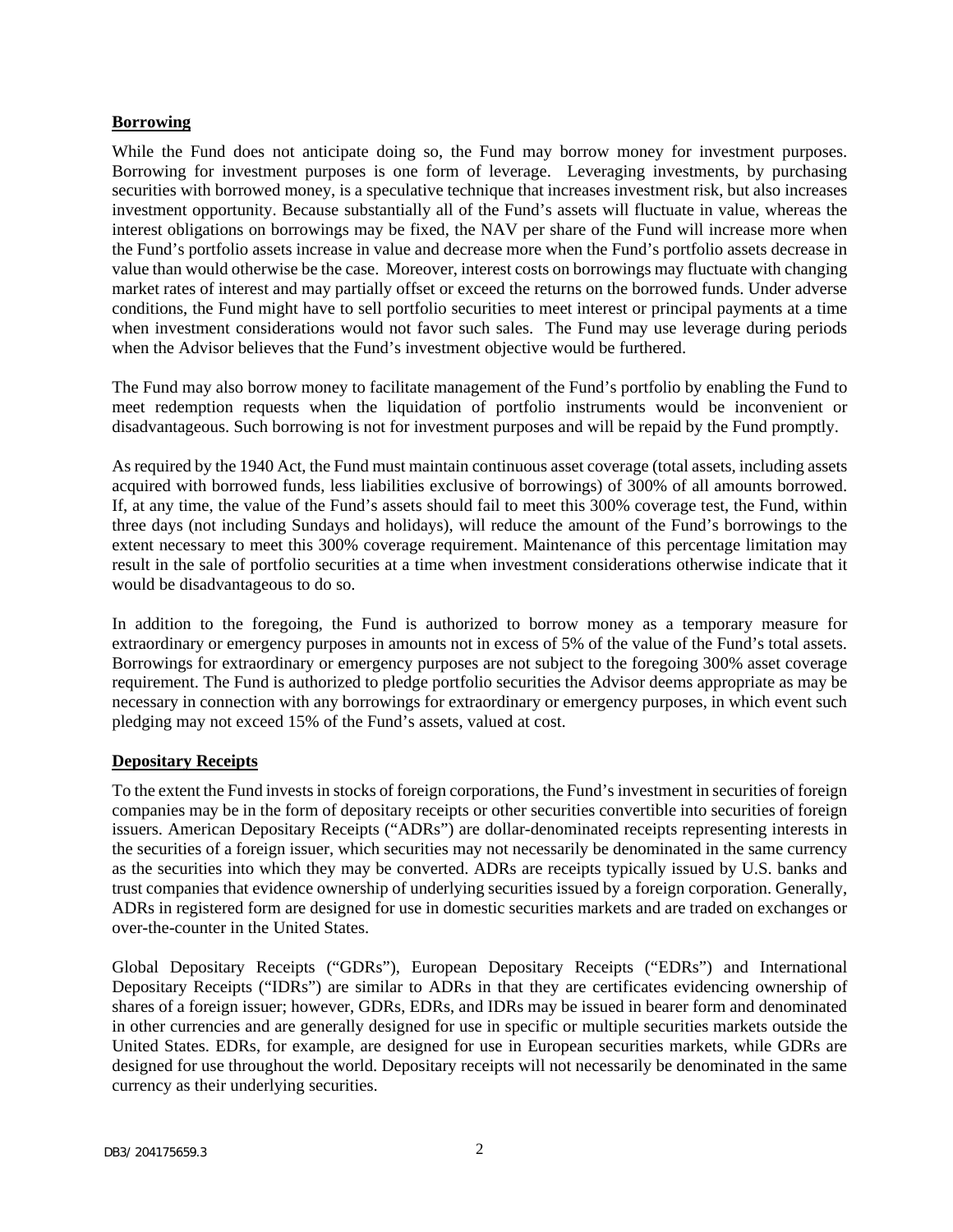The Fund will not invest in any unlisted depositary receipts or any depositary receipt that the Advisor deems to be illiquid or for which pricing information is not readily available. In addition, all depositary receipts generally must be sponsored. However, the Fund may invest in unsponsored depositary receipts under certain limited circumstances. The issuers of unsponsored depositary receipts are not obligated to disclose material information in the United States and, therefore, there may be less information available regarding such issuers and there may not be a correlation between such information and the value of the depositary receipts.

# **Equity Securities**

The Fund invests in equity securities. Equity securities represent ownership interests in a company or partnership and consist of common stocks, preferred stocks, warrants to acquire common stock, securities convertible into common stock, and investments in master limited partnerships. Investments in equity securities in general are subject to market risks that may cause their prices to fluctuate over time. Fluctuations in the value of equity securities in which the Fund invests will cause the NAV per share of the Fund to fluctuate. The U.S. stock market tends to be cyclical, with periods when stock prices generally rise and periods when stock prices generally decline. The Fund may purchase equity securities traded in the U.S. on registered exchanges or the over-the-counter market. The Fund may invest in the types of equity securities described below:

- **Common Stock.** Common stock represents an equity or ownership interest in an issuer. In the event an issuer is liquidated or declares bankruptcy, the claims of owners of bonds and preferred stock take precedence over the claims of those who own common stock.
- **Preferred Stock.** Preferred stock represents an equity or ownership interest in an issuer that pays dividends at a specified rate and that has precedence over common stock in the payment of dividends. In the event an issuer is liquidated or declares bankruptcy, the claims of owners of bonds take precedence over the claims of those who own preferred and common stock.
- **Warrants.** Warrants are instruments that entitle the holder to buy an equity security at a specific price for a specific period of time. Changes in the value of a warrant do not necessarily correspond to changes in the value of its underlying security. The price of a warrant may be more volatile than the price of its underlying security, and a warrant may offer greater potential for capital appreciation as well as capital loss. Warrants do not entitle a holder to dividends or voting rights with respect to the underlying security and do not represent any rights in the assets of the issuing company. A warrant ceases to have value if it is not exercised prior to its expiration date. These factors can make warrants more speculative than other types of investments.
- **Convertible Securities.** Convertible securities are bonds, debentures, notes, preferred stocks or other securities that may be converted or exchanged (by the holder or by the issuer) into shares of the underlying common stock (or cash or securities of equivalent value) at a stated exchange ratio. A convertible security may also be called for redemption or conversion by the issuer after a particular date and under certain circumstances (including a specified price) established upon issue. If a convertible security held by the Fund is called for redemption or conversion, the Fund could be required to tender it for redemption, convert it into the underlying common stock, or sell it to a third party.

Convertible securities generally have less potential for gain or loss than common stocks. Convertible securities generally provide yields higher than the underlying common stocks, but generally lower than comparable non-convertible securities. Because of this higher yield, convertible securities generally sell at a price above their "conversion value," which is the current market value of the stock to be received upon conversion. The difference between this conversion value and the price of convertible securities will vary over time depending on changes in the value of the underlying common stocks and interest rates. When the underlying common stocks decline in value, convertible securities will tend not to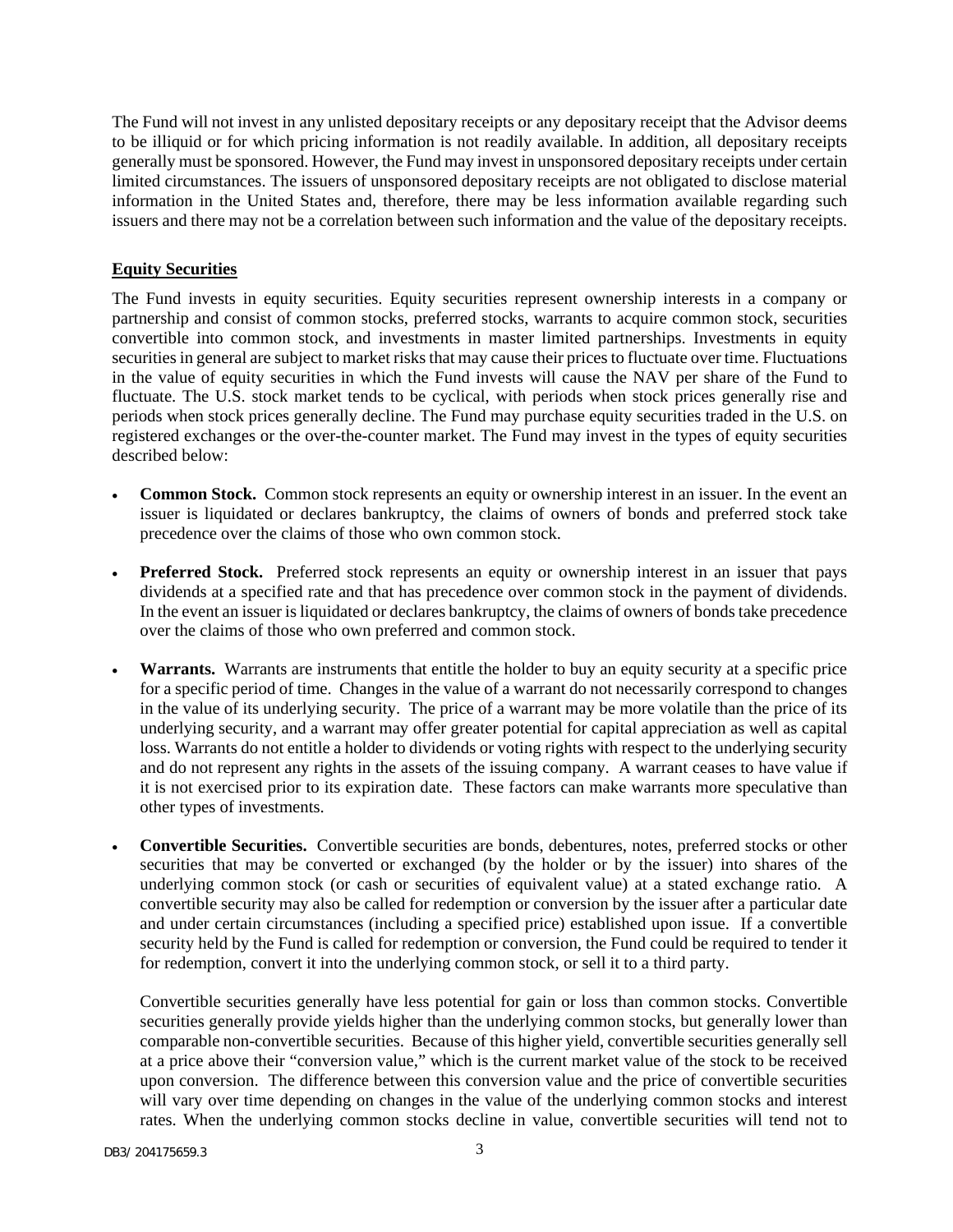decline to the same extent because of the interest or dividend payments and the repayment of principal at maturity for certain types of convertible securities. However, securities that are convertible other than at the option of the holder generally do not limit the potential for loss to the same extent as securities convertible at the option of the holder. When the underlying common stocks rise in value, the value of convertible securities may also be expected to increase. At the same time, however, the difference between the market value of convertible securities and their conversion value will narrow, which means that the value of convertible securities will generally not increase to the same extent as the value of the underlying common stocks. Because convertible securities may also be interest-rate sensitive, their value may increase as interest rates fall and decrease as interest rates rise. Convertible securities are also subject to credit risk, and are often lower-quality securities.

- **Small and Medium Capitalization Companies.** Investing in equity securities of small and medium capitalization companies often involves greater risk than is customarily associated with investments in larger capitalization companies. This increased risk may be due to the greater business risks of smaller size, limited markets and financial resources, narrow product lines and frequent lack of depth of management. The securities of smaller companies are often traded in the over-the-counter market and even if listed on a national securities exchange may not be traded in volumes typical for that exchange. Consequently, the securities of smaller companies are less likely to be liquid, may have limited market stability, and may be subject to more abrupt or erratic market movements than securities of larger, more established growth companies or the market averages in general.
- **Large Capitalization Companies.** Investments in large capitalization companies may go in and out of favor based on market and economic conditions and may underperform other market segments. Some large capitalization companies may be unable to respond quickly to new competitive challenges, such as changes in technology and consumer tastes, and may not be able to attain the high growth rate of successful smaller companies, especially during extended periods of economic expansion. As such, returns on investments in stocks of large capitalization companies could trail the returns on investments in stocks of small and mid-capitalization companies.
- **Master Limited Partnerships ("MLPs").** MLPs are limited partnerships in which the ownership units are publicly traded. MLP units are registered with the SEC and are freely traded on a securities exchange or in the over-the-counter market. MLPs often own several properties or businesses (or own interests) that are related to real estate development and oil and gas industries, but they also may finance motion pictures, research and development and other projects. Generally, an MLP is operated under the supervision of one or more managing general partners. Limited partners are not involved in the day-today management of the partnership.

The risks of investing in an MLP are generally those involved in investing in a partnership as opposed to a corporation. For example, state law governing partnerships is often less restrictive than state law governing corporations. Accordingly, there may be fewer protections afforded investors in an MLP than investors in a corporation. Additional risks involved with investing in an MLP are risks associated with the specific industry or industries in which the partnership invests, such as the risks of investing in real estate, or the oil and gas industries.

**Rights.** A right is a privilege granted to existing shareholders of a corporation to subscribe to shares of a new issue of common stock before it is issued. Rights normally have a short life of usually two to four weeks, are freely transferable and entitle the holder to buy the new common stock at a lower price than the public offering price. An investment in rights may entail greater risks than certain other types of investments. Generally, rights do not carry the right to receive dividends or exercise voting rights with respect to the underlying securities, and they do not represent any rights in the assets of the issuer. In addition, their value does not necessarily change with the value of the underlying securities, and they cease to have value if they are not exercised on or before their expiration date. Investing in rights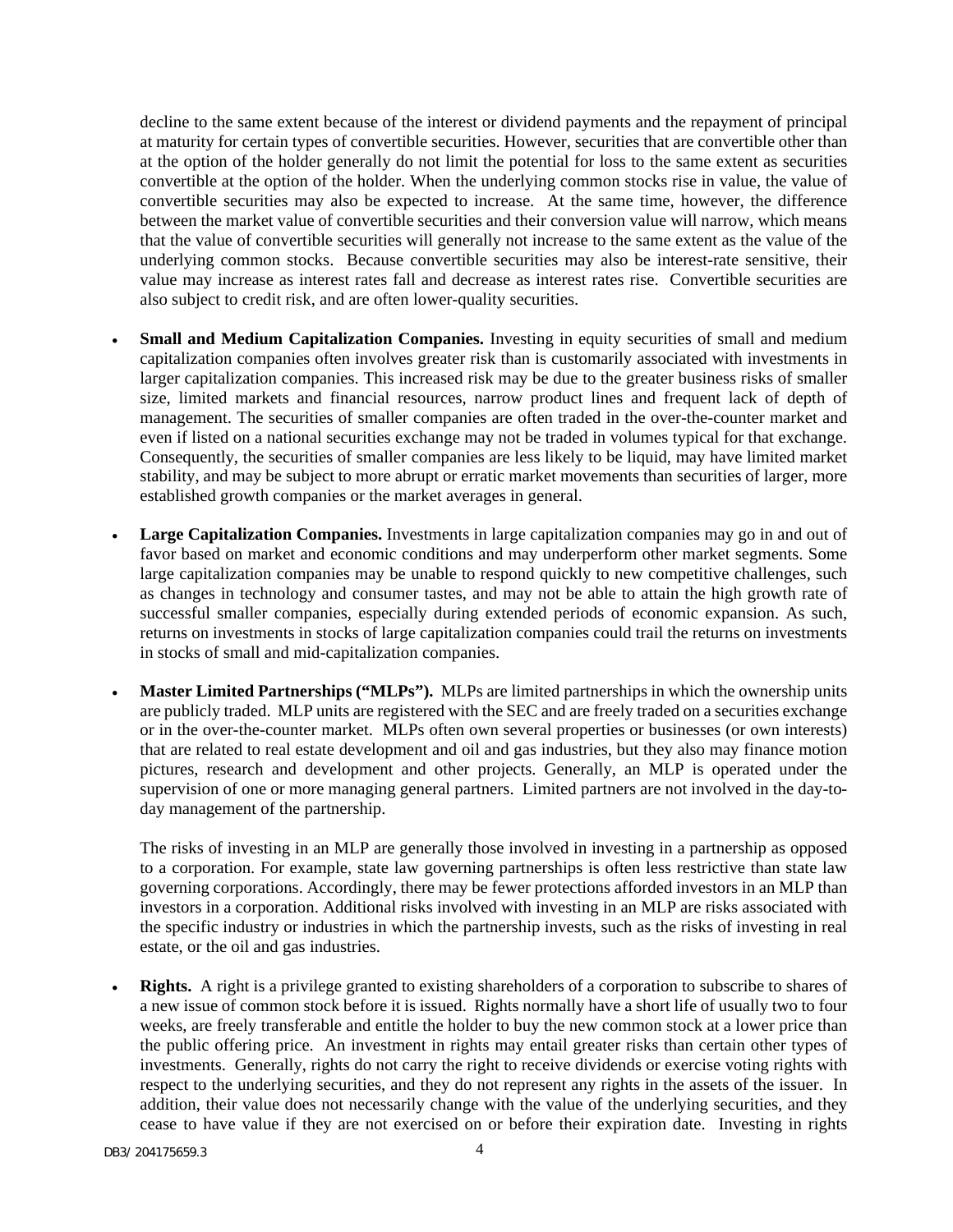increases the potential profit or loss to be realized from the investment as compared with investing the same amount in the underlying securities.

• **Investments in Foreign Equity Securities.** The Fund may invest in the equity securities of foreign issuers, including the securities of foreign issuers in emerging countries. Emerging or developing markets exist in countries that are considered to be in the initial stages of industrialization. The risks of investing in these markets are similar to the risks of international investing in general, although the risks are greater in emerging and developing markets. Countries with emerging or developing securities markets tend to have economic structures that are less stable than countries with developed securities markets. This is because their economies may be based on only a few industries and their securities markets may trade a small number of securities. Prices on these exchanges tend to be volatile, and securities in these countries historically have offered greater potential for gain (as well as loss) than securities of companies located in developed countries.

### **Illiquid Investments**

The Fund may not acquire any illiquid investment if, immediately after the acquisition, the Fund would have invested more than 15% of its net assets in illiquid investments. An illiquid investment means any investment that the Fund reasonably expects cannot be sold or disposed of in current market conditions in seven calendar days or less without the sale or disposition significantly changing the market value of the investment. If illiquid investments exceed 15% of the Fund's net assets, certain remedial actions will be taken as required by Rule 22e-4 under the 1940 Act and the Fund's policies and procedures.

The Fund may not be able to sell illiquid investments when the Advisor considers it desirable to do so or may have to sell such investments at a price that is lower than the price that could be obtained if the investments were more liquid. In addition, the sale of illiquid investments also may require more time and may result in higher dealer discounts and other selling expenses than does the sale of investments that are not illiquid. Illiquid investments also may be more difficult to value due to the unavailability of reliable market quotations and such investments may have an adverse impact on NAV.

### **Investments in Other Investment Companies**

The Fund may invest in the securities of other investment companies to the extent that such an investment would be consistent with the requirements of Section 12(d)(1) of the 1940 Act, or any rule, regulation or order of the SEC or interpretation thereof. Generally, a fund may invest in the securities of another investment company (the "acquired company") provided that the fund, immediately after such purchase or acquisition, does not own in the aggregate (i) more than 3% of the total outstanding voting stock of the acquired company, (ii) securities issued by the acquired company having an aggregate value in excess of 5% of the value of the total assets of the fund, or (iii) securities issued by the acquired company and all other investment companies (other than U.S. Treasury stock of the fund) having an aggregate value in excess of 10% of the value of the total assets of the fund. A fund also may invest in the securities of other investment companies if the fund is part of a "master-feeder" structure or operates as a fund of funds in compliance with Section  $12(d)(1)(E)$ , (F) and (G) and the rules thereunder. Section  $12(d)(1)(B)$  prohibits another investment company from selling its shares to the fund if, after the sale (i) the fund owns more than 3% of the other investment company's voting stock or (ii) the fund and other investment companies, and companies controlled by them, own more than 10% of the voting stock of such other investment company. The Fund will only make such investments in conformity with the requirements of Subchapter M of the Internal Revenue Code of 1986 (the "Internal Revenue Code") for qualification as a regulated investment company ("RIC").

As a shareholder of another investment company, the Fund and its shareholders would indirectly bear the Fund's proportionate share of the fees and expenses paid by such other investment company, including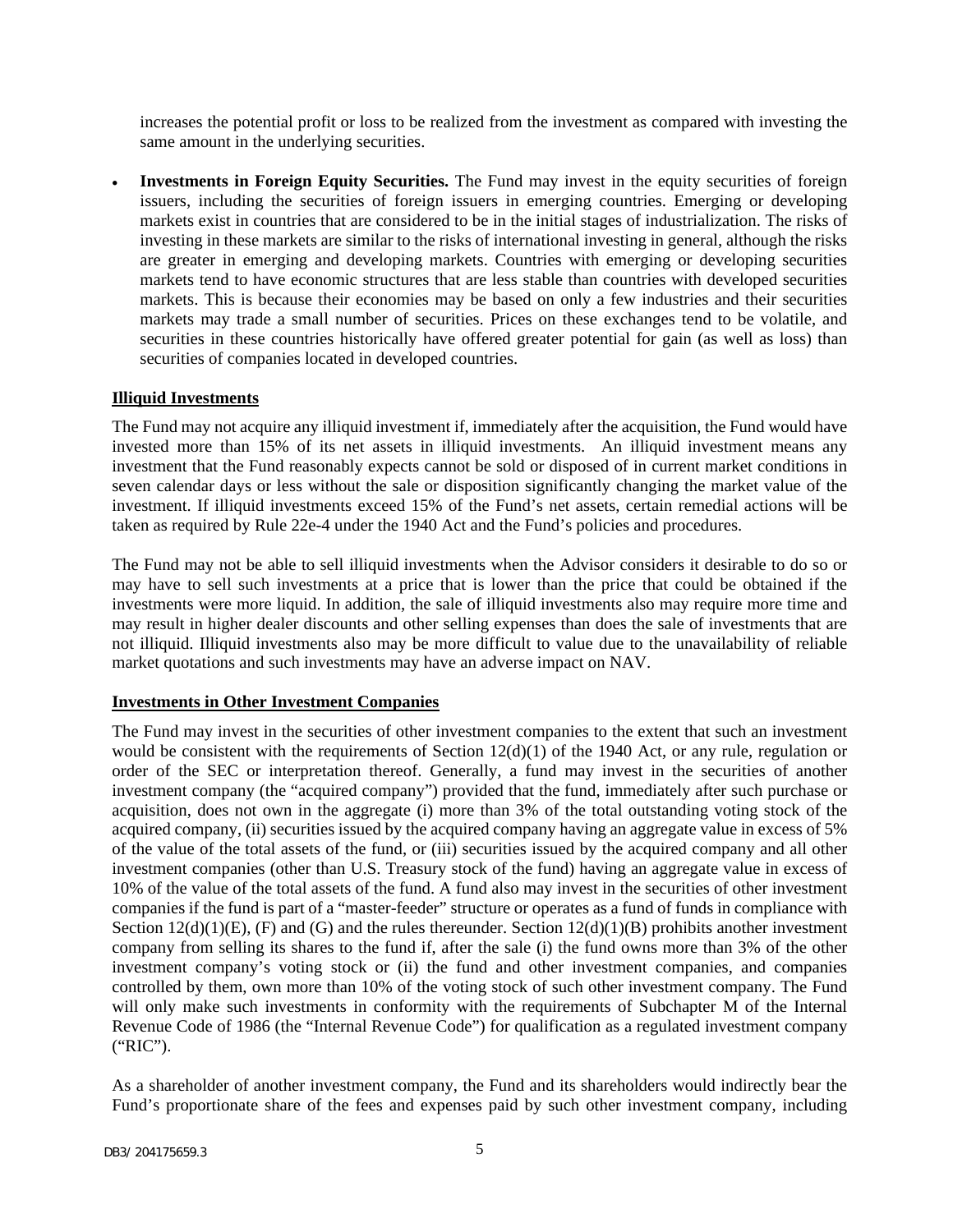advisory fees, in addition to both the management fees payable directly by the Fund to the Fund's own investment advisor and the other expenses that the Fund bears directly in connection with the Fund's own operations.

Consistent with the restrictions discussed above, the Fund may invest in several different types of investment companies from time to time, including mutual funds, ETFs, closed-end funds, and business development companies ("BDCs"), when the Advisor believes such an investment is in the best interests of the Fund and its shareholders. For example, the Fund may elect to invest in another investment company when such an investment presents a more efficient investment option than buying securities individually. The Fund also may invest in investment companies that are included as components of an index, such as BDCs, to seek to track the performance of that index. A BDC is a less common type of closed-end investment company that more closely resembles an operating company than a typical investment company. BDCs generally focus on investing in, and providing managerial assistance to, small, developing, financially troubled, private companies or other companies that may have value that can be realized over time and with management assistance. Similar to an operating company, a BDC's total annual operating expense ratio typically reflects all of the operating expenses incurred by the BDC, and is generally greater than the total annual operating expense ratio of a mutual fund that does not bear the same types of operating expenses. However, as a shareholder of a BDC, the Fund does not directly pay for a portion of all of the operating expenses of the BDC, just as a shareholder of computer manufacturer does not directly pay for the cost of labor associated with producing such computers. As a result, when the Fund invests in a BDC, the Fund's Total Annual Fund Operating Expenses will be effectively overstated by an amount equal to the Acquired Fund Fees and Expenses. Acquired Fund Fees and Expenses are not included as an operating expense of the Fund in the Fund's financial statements, which more accurately reflect the Fund's actual operating expenses.

Investment companies may include index-based investments, such as ETFs that hold substantially all of their assets in securities representing a specific index. The main risk of investing in index-based investments is the same as investing in a portfolio of equity securities comprising the index. The market prices of indexbased investments will fluctuate in accordance with both changes in the market value of their underlying portfolio securities and due to supply and demand for the instruments on the exchanges on which they are traded (which may result in their trading at a discount or premium to their NAVs). Index-based investments may not replicate exactly the performance of their specific index because of transaction costs and the temporary unavailability of certain component securities of the index. The Fund may invest in index-based ETFs as well as ETFs that are actively managed.

The Fund may invest in closed-end funds. Closed-end funds are pooled investment vehicles that are registered under the 1940 Act and whose shares are listed and traded on U.S. national securities exchanges. Like any stock, a closed-end fund's share price will fluctuate in response to market conditions and other factors. Secondary market trading prices of closed-end funds should be expected to fluctuate and such prices may be higher (*i.e.*, at a premium) or lower (*i.e.*, at a discount) than the net asset value of a closed-end fund's portfolio holdings. Closed-end fund shares frequently trade at persistent and ongoing discounts to the net asset value of the closed-end fund's portfolio investments. There can be no guarantee that shares of a closedend fund held by the Fund will not trade at a persistent and ongoing discount. Nor can there be any guarantee that an active market in shares of the closed-end funds held by the Fund will exist. The Fund may not be able to sell closed-end fund shares at a price equal to the net asset value of the closed-end fund. While the Fund seeks to take advantage of differences between the net asset value of closed-end fund shares and any secondary market premiums or discounts, the Fund may not be able to do so. In addition, there can be no assurance that any closed-end fund will achieve its stated investment objective. While the Fund, when investing in closed-end funds, attempts to diversify its exposure to such investments, lackluster performance of a single closed-end fund can have a negative impact on the performance of the Fund as a whole. The Fund may lose money on its investment in any closed-end fund which, in turn, may cause investors to lose money on an investment in the Fund.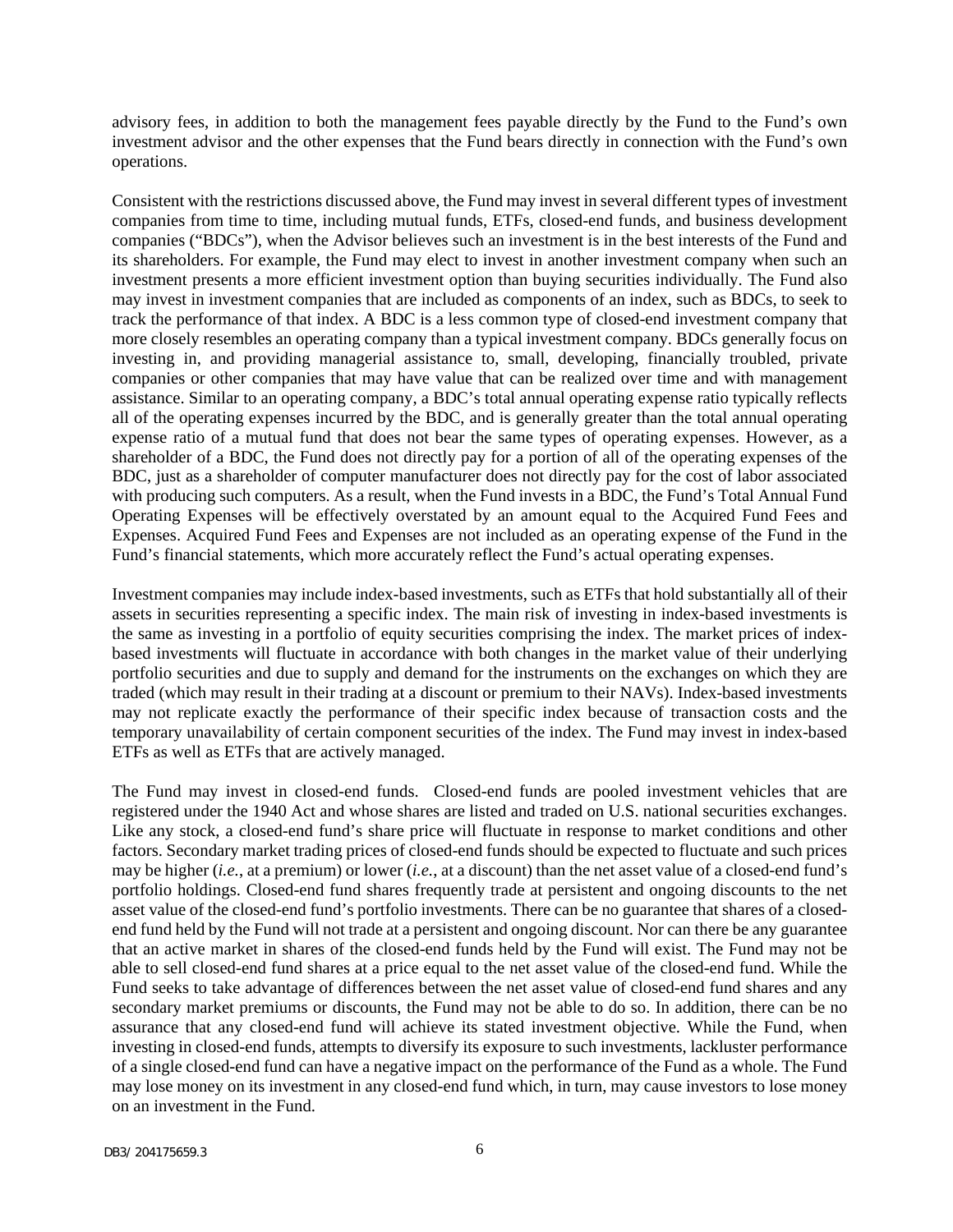### **Lending of Portfolio Securities**

The Fund may lend portfolio securities to brokers, dealers and other financial organizations that meet capital and other credit requirements or other criteria established by the Fund's Board. These loans, if and when made, may not exceed  $33<sup>1</sup>/3%$  of the total asset value of the Fund (including the loan collateral). The Fund will not lend portfolio securities to the Advisor or its affiliates, unless it has applied for and received specific authority to do so from the SEC. Loans of portfolio securities will be fully collateralized by cash, letters of credit or U.S. government securities, and the collateral will be maintained in an amount equal to at least 100% of the current market value of the loaned securities by marking to market daily. Any gain or loss in the market price of the securities loaned that might occur during the term of the loan would be for the account of the Fund. The Fund may pay a part of the interest earned from the investment of collateral, or other fee, to an unaffiliated third-party for acting as the Fund's securities lending agent. By lending its securities, the Fund may increase its income by receiving payments from the borrower that reflect the amount of any interest or any dividends payable on the loaned securities, as well as by either investing cash collateral received from the borrower in short-term instruments or obtaining a fee from the borrower when U.S. government securities or letters of credit are used as collateral.

The Fund will adhere to the following conditions whenever its portfolio securities are loaned: (i) the Fund must receive at least 100% cash collateral or equivalent securities of the type discussed in the preceding paragraph from the borrower; (ii) the borrower must increase such collateral whenever the market value of the securities rises above the level of such collateral; (iii) the Fund must be able to terminate the loan on demand; (iv) the Fund must receive reasonable interest on the loan, as well as any dividends, interest or other distributions on the loaned securities and any increase in market value; (v) the Fund may pay only reasonable fees in connection with the loan (which fees may include fees payable to the lending agent, the borrower, the Fund's administrator and the custodian); and (vi) voting rights on the loaned securities may pass to the borrower, provided, however, that if a material event adversely affecting the investment occurs, the Fund must terminate the loan and regain the right to vote the securities. The Fund's securities lending arrangements are subject to Board approval. In addition, to the extent the Fund engages in securities lending, the Board has adopted procedures that are reasonably designed to ensure that the foregoing criteria will be met. Loan agreements involve certain risks in the event of default or insolvency of the borrower, including possible delays or restrictions upon the Fund's ability to recover the loaned securities or dispose of the collateral for the loan, which could give rise to loss because of adverse market action, expenses and/or delays in connection with the disposition of the underlying securities.

# **Portfolio Turnover**

Portfolio turnover may vary from year to year, as well as within a year. Generally, the higher the Fund's rate of portfolio turnover, the higher the transaction costs borne by the Fund and its long-term shareholders. In addition, the Fund's portfolio turnover level may adversely affect the ability of the Fund to achieve its investment objective. Because the Fund's portfolio turnover rate, to a great extent, will depend on the creation and redemption activity of investors, it is difficult to estimate what the Fund's actual portfolio turnover rate will be in the future.

"Portfolio Turnover Rate" is defined under the rules of the SEC as the lesser of the value of the securities purchased or of the securities sold, excluding all securities whose maturities at the time of acquisition were one-year or less, divided by the average monthly value of such securities owned during the year. Based on this definition, instruments with a remaining maturity of less than one-year are excluded from the calculation of the portfolio turnover rate.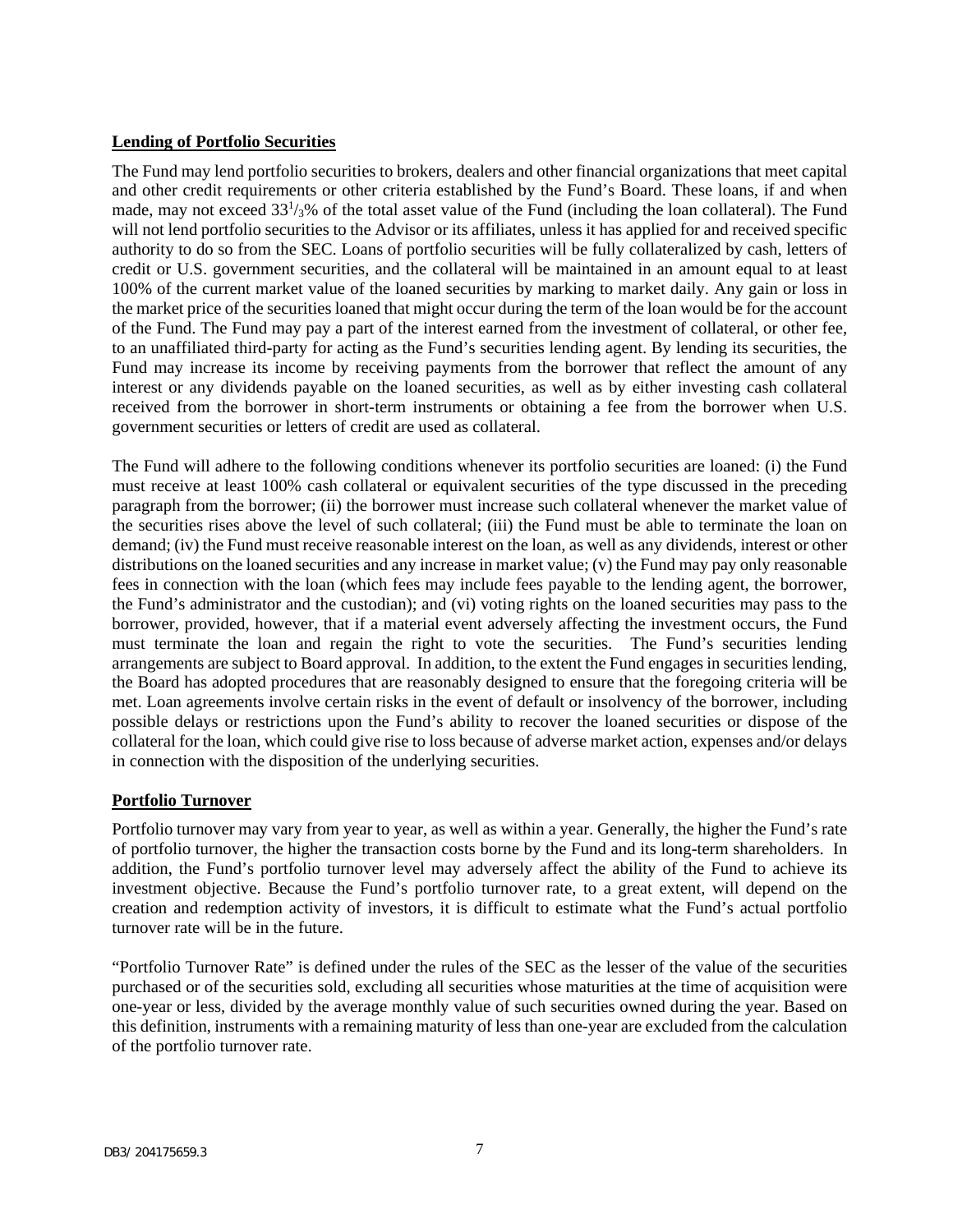### **Real Estate Investment Trusts (REITs)**

The Fund may invest in shares of REITs. REITs are pooled investment vehicles which invest primarily in real estate or real estate related loans. REITs are generally classified as equity REITs, mortgage REITs or a combination of equity and mortgage REITs. Equity REITs invest the majority of their assets directly in real property and derive income primarily from the collection of rents. Equity REITs can also realize capital gains by selling properties that have appreciated in value. Mortgage REITs invest the majority of their assets in real estate mortgages and derive income from the collection of interest payments. Like RICs such as the Fund, REITs are not taxed on income distributed to shareholders provided they comply with certain requirements under the Internal Revenue Code. The Fund will indirectly bear its proportionate share of any expenses paid by REITs in which the Fund invests in addition to the expenses paid by the Fund. Investing in REITs involves certain unique risks. Equity REITs may be affected by changes in the value of the underlying property owned by such REITs, while mortgage REITs may be affected by the quality of any credit extended. REITs are dependent upon management skills, are not diversified (except to the extent the Internal Revenue Code requires), and are subject to the risks of financing projects. REITs are subject to heavy cash flow dependency, default by borrowers, self-liquidation, and the possibilities of failing to qualify for the exemption from tax for distributed income under the Internal Revenue Code and failing to maintain their exemptions from registration under the 1940 Act. REITs (especially mortgage REITs) are also subject to interest rate risks.

Investing in foreign real estate companies makes the Fund more susceptible to risks associated with the ownership of real estate and with the real estate industry in general. In addition, foreign real estate companies depend upon specialized management skills, may not be diversified, may have less trading volume, and may be subject to more abrupt or erratic price movements than the overall securities markets. Foreign real estate companies have their own expenses, and the Fund will bear a proportionate share of those expenses.

### **Repurchase Agreements**

The Fund may enter into repurchase agreements with financial institutions, which may be deemed to be loans. The Fund follows certain procedures designed to minimize the risks inherent in such agreements. These procedures include effecting repurchase transactions only with large, well-capitalized and wellestablished financial institutions whose condition will be continually monitored by the Advisor. In addition, the value of the collateral underlying the repurchase agreement will always be at least equal to the repurchase price, including any accrued interest earned on the repurchase agreement. In the event of a default or bankruptcy by a selling financial institution, the Fund will seek to liquidate such collateral. However, the exercising of the Fund's right to liquidate such collateral could involve certain costs or delays and, to the extent that proceeds from any sale upon a default of the obligation to repurchase were less than the repurchase price, the Fund could suffer a loss. It is the current policy of the Fund not to invest in repurchase agreements that do not mature within seven days if any such investment, together with any other illiquid assets held by the Fund, amounts to more than 15% of the Fund's net assets. The investments of the Fund in repurchase agreements, at times, may be substantial when, in the view of the Advisor, liquidity or other considerations so warrant.

### **Reverse Repurchase Agreements**

The Fund may enter into reverse repurchase agreements without limit as part of the Fund's investment strategy. However, the Fund does not expect to engage, under normal circumstances, in reverse repurchase agreements with respect to more than 33  $\frac{1}{3}$ % of its assets. Reverse repurchase agreements involve sales of portfolio assets by the Fund concurrently with an agreement by the Fund to repurchase the same assets at a later date at a fixed price. Generally, the effect of such a transaction is that the Fund can recover all or most of the cash invested in the portfolio securities involved during the term of the reverse repurchase agreement, while the Fund will be able to keep the interest income associated with those portfolio securities. Such transactions are advantageous only if the interest cost to the Fund of the reverse repurchase transaction is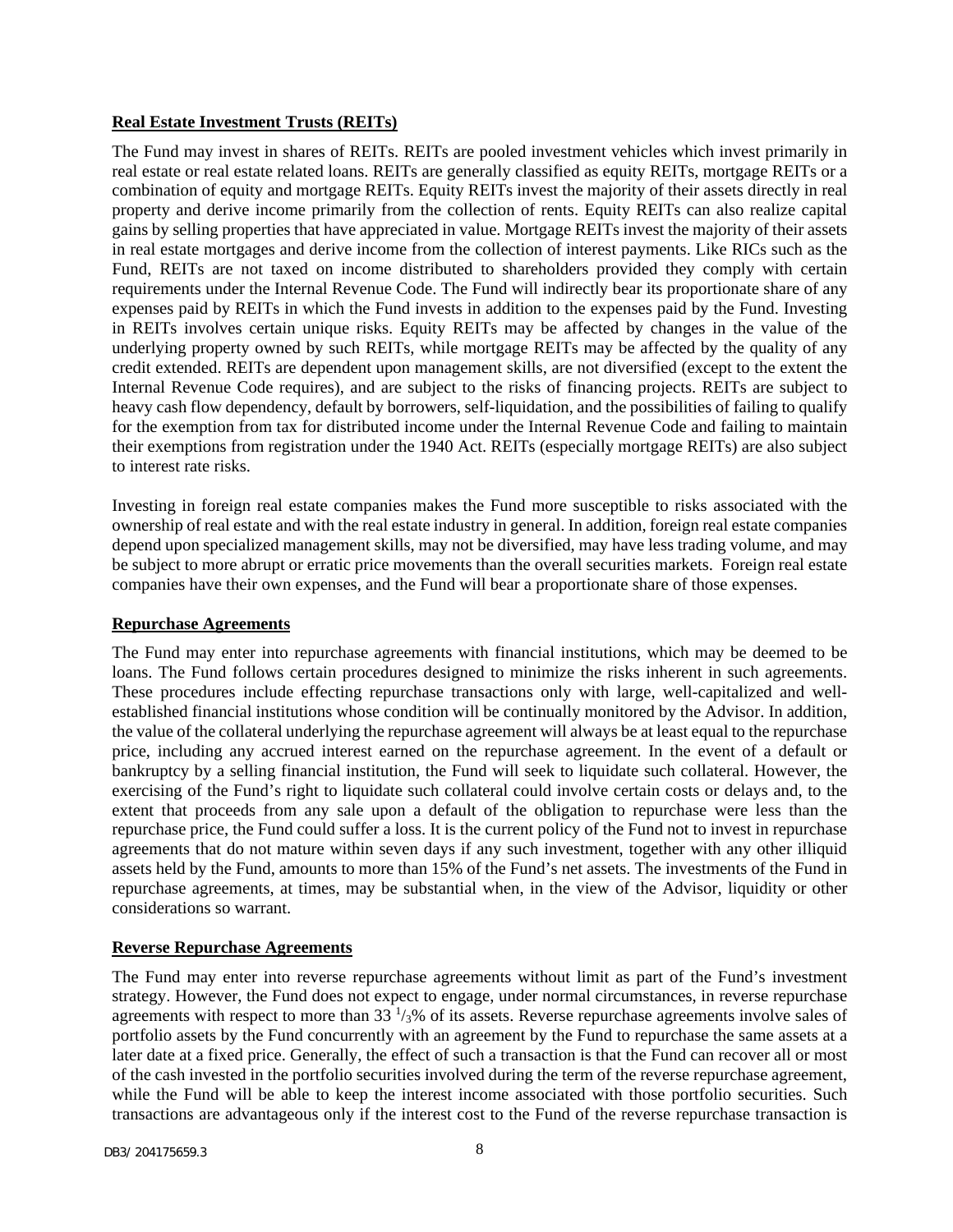less than the cost of obtaining the cash otherwise. Opportunities to achieve this advantage may not always be available, and the Fund intends to use the reverse repurchase technique only when it will be advantageous to the Fund. The Fund will establish a segregated account with the Trust's custodian bank in which the Fund will maintain cash, cash equivalents or other portfolio securities equal in value to the Fund's obligations in respect of reverse repurchase agreements. Such reverse repurchase agreements could be deemed to be a borrowing, but are not senior securities.

### **U.S. Government Securities**

The Fund may invest in U.S. government securities. Securities issued or guaranteed by the U.S. Government or its agencies or instrumentalities include U.S. Treasury securities, which are backed by the full faith and credit of the U.S. Treasury and which differ only in their interest rates, maturities, and times of issuance. U.S. Treasury bills have initial maturities of one year or less; U.S. Treasury notes have initial maturities of one to ten years; and U.S. Treasury bonds generally have initial maturities of greater than ten years. Certain U.S. government securities are issued or guaranteed by agencies or instrumentalities of the U.S. Government including, but not limited to, obligations of U.S. government agencies or instrumentalities such as the Federal National Mortgage Association ("Fannie Mae"), Federal Home Loan Mortgage Corporation ("Freddie Mac"), Government National Mortgage Association ("Ginnie Mae"), Small Business Administration, Federal Farm Credit Administration, Federal Home Loan Banks, Banks for Cooperatives (including the Central Bank for Cooperatives), Federal Land Banks, Federal Intermediate Credit Banks, Tennessee Valley Authority, Export-Import Bank of the United States, Commodity Credit Corporation, Federal Financing Bank, National Credit Union Administration, and Federal Agricultural Mortgage Corporation ("Farmer Mac").

Some obligations issued or guaranteed by U.S. government agencies and instrumentalities, including, for example, Ginnie Mae pass-through certificates, are supported by the full faith and credit of the U.S. Treasury. Other obligations issued by or guaranteed by federal agencies, such as those securities issued by Fannie Mae, are supported by the discretionary authority of the U.S. Government to purchase certain obligations of the federal agency, while other obligations issued by or guaranteed by federal agencies, such as those of the Federal Home Loan Banks, are supported by the right of the issuer to borrow from the U.S. Treasury, while the U.S. Government provides financial support to such U.S. government-sponsored federal agencies, no assurance can be given that the U.S. Government will always do so, since the U.S. Government is not so obligated by law. U.S. Treasury notes and bonds typically pay coupon interest semi-annually and repay the principal at maturity.

In September 2008, the U.S. Treasury announced a federal takeover of Fannie Mae and Freddie Mac, placing the two federal instrumentalities in conservatorship. Under the terms of the takeover, the U.S. Treasury agreed to acquire \$1 billion of senior preferred stock of each instrumentality and obtained warrants for the purchase of common stock of each instrumentality. Under these Senior Preferred Stock Purchase Agreements ("SPAs"), the U.S. Treasury has pledged to provide a limited amount of capital per instrumentality as needed, including the contribution of cash capital to the instrumentalities in the event their liabilities exceed their assets. In May 2009, the U.S. Treasury increased its maximum commitment to each instrumentality under the SPAs from \$100 billion to \$200 billion per instrumentality. In December 2009, the U.S. Treasury amended the SPAs to provide Fannie Mae and Freddie Mac with some additional flexibility to meet the requirement to reduce their mortgage portfolios. Also in December 2009, the U.S. Treasury further amended the SPAs to allow the cap on the U.S. Treasury's funding commitment to increase as necessary to accommodate any cumulative reduction in Fannie Mae's and Freddie Mac's net worth through the end of 2012. On August 17, 2012, the U.S. Treasury announced that it was again amending the Agreement to terminate the requirement that Fannie Mae and Freddie Mac each pay a 10% dividend annually on all amounts received under the funding commitment. Instead, they are now required to transfer to the U.S. Treasury on a quarterly basis all profits earned during a quarter that exceed a certain capital reserve amount. On September 30, 2019, the U.S. Treasury and the FHFA announced that they had agreed to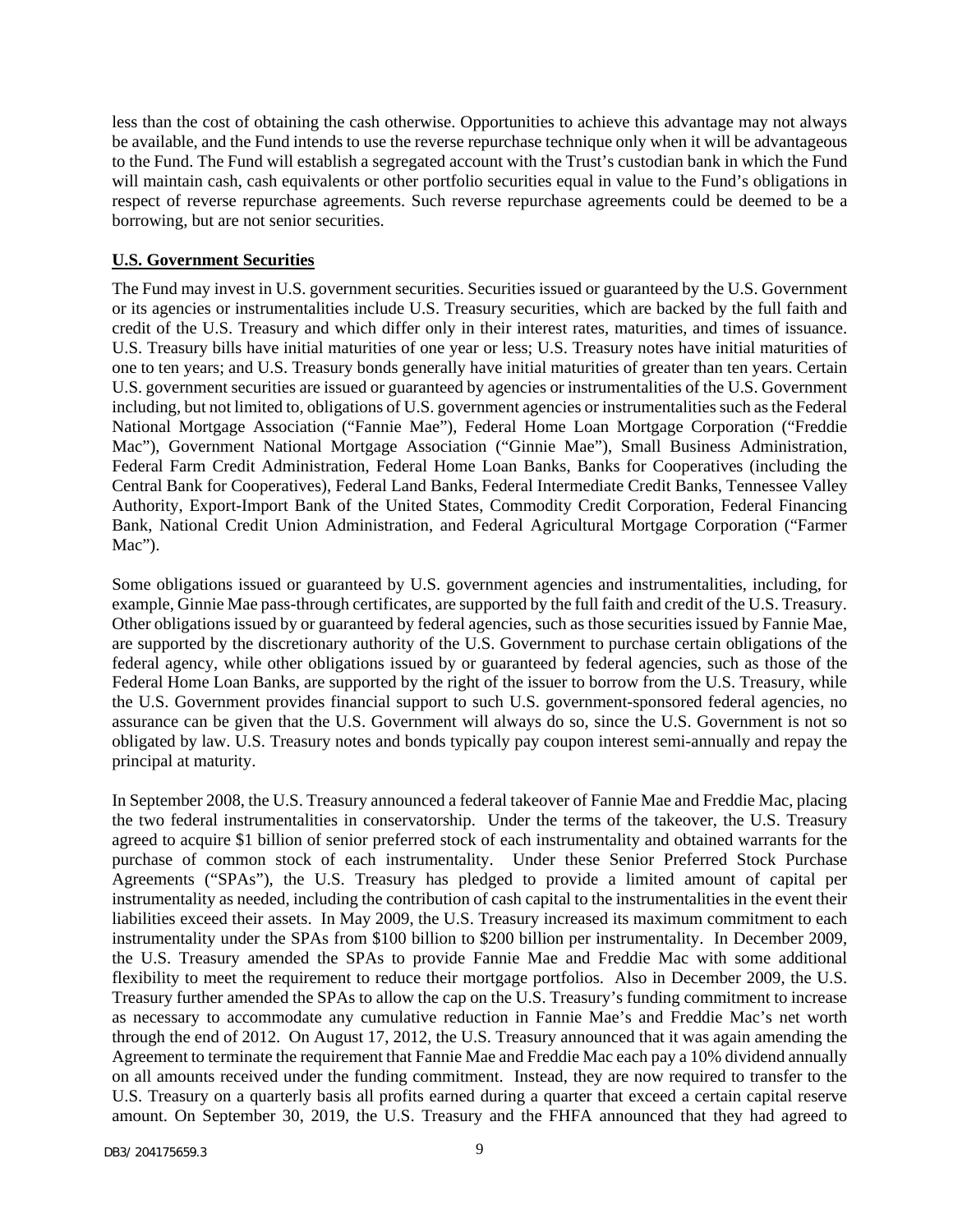modifications to the SPAs that will permit Fannie Mae and Freddie Mac to retain additional earnings in excess of the \$3 billion capital reserves previously permitted by their SPAs, increasing the amounts to \$25 billion and \$20 billion, respectively. However, shareholders of Freddie Mac and Fannie Mae have since sued the U.S. Government over the profit sweep, contending that it was a breach of contract and an improper taking of private property without just compensation. Both of these legal arguments continue to move forward through various courts and could influence the U.S. Government's policy towards the mortgage financial system. In addition, initiatives from the Trump administration, such as reductions to the corporate tax rate, could affect the value of certain assets held by Fannie Mae and Freddie Mac.

Until further action is taken, the actions of the U.S. Treasury are intended to ensure that Fannie Mae and Freddie Mac maintain a positive net worth and meet their financial obligations, preventing mandatory triggering of receivership. No assurance can be given that the U.S. Treasury initiatives will be successful. Other U.S. government securities the Fund may invest in include (but are not limited to) securities issued or guaranteed by the Federal Housing Administration, Farmers Home Loan Administration, Export-Import Bank of the U.S., Small Business Administration, General Services Administration, Central Bank for Cooperatives, Federal Farm Credit Banks, Federal Intermediate Credit Banks, Federal Land Banks, Maritime Administration, Tennessee Valley Authority and District of Columbia Armory Board. Because the U.S. Government is not obligated by law to provide support to an instrumentality it sponsors, the Fund will invest in obligations issued by such an instrumentality only if the Advisor determines that the credit risk with respect to the instrumentality does not make its securities unsuitable for investment by the Fund.

The Fund may also invest in separately traded principal and interest components of securities guaranteed or issued by the U.S. Government or its agencies, instrumentalities or sponsored enterprises if such components trade independently under the Separate Trading of Registered Interest and Principal of Securities program ("STRIPS") or any similar program sponsored by the U.S. Government. STRIPS may be sold as zero coupon securities. See "Zero Coupon Bonds" for additional information.

The total public debt of the United States as a percentage of gross domestic product has grown rapidly since the beginning of the 2008-2009 financial downturn. Although high debt levels do not necessarily indicate or cause economic problems, they may create certain systemic risks if sound debt management practices are not implemented. A high national debt can raise concerns that the U.S. Government will not be able to make principal or interest payments when they are due. This increase has also necessitated the need for the U.S. Congress to negotiate adjustments to the statutory debt limit to increase the cap on the amount the U.S. Government is permitted to borrow to meet its existing obligations and finance current budget deficits. On August 2, 2019, following passage by Congress, the President of the United States signed the Bipartisan Budget Act of 2019, which suspends the statutory debt limit through July 31, 2021. Any controversy or ongoing uncertainty regarding the statutory debt ceiling negotiations may impact the U.S. long-term sovereign credit rating and may cause market uncertainty. As a result, market prices and yields of securities supported by the full faith and credit of the U.S. Government may be adversely affected.

### **When-Issued, Delayed-Delivery and Forward Commitment Securities**

The Fund, from time to time, in the ordinary course of business, may purchase securities on a when-issued, delayed-delivery or forward commitment basis (*i.e.*, delivery and payment can take place between a month and 120 days after the date of the transaction). These securities are subject to market fluctuation and no interest accrues to the purchaser during this period. At the time the Fund makes the commitment to purchase securities on a when-issued, delayed-delivery or forward commitment basis, the Fund will record the transaction and thereafter reflect the value of the securities, each day, in determining the Fund's NAV. The Fund will not purchase securities on a when-issued, delayed-delivery or forward commitment basis if, as a result, more than 15% of the Fund's net assets would be so invested. At the time of delivery of the securities, the value of the securities may be more or less than the purchase price. The Fund will also establish a segregated account with the Fund's custodian bank in which the Fund will maintain cash or liquid securities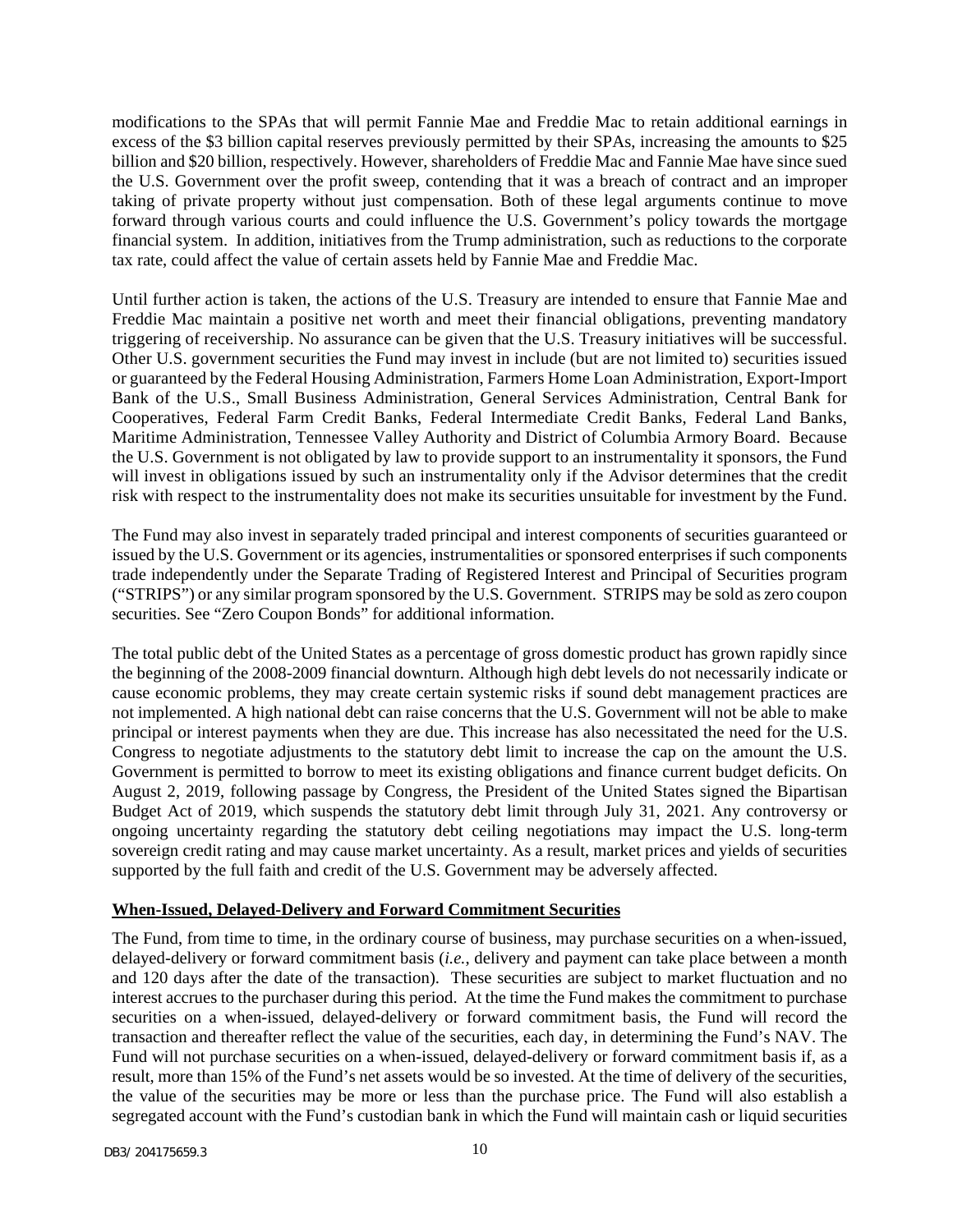equal to or greater in value than the Fund's purchase commitments for such when-issued, delayed-delivery or forward commitment securities. The Trust does not believe that the Fund's NAV or income will be adversely affected by the Fund's purchase of securities on a when-issued, delayed-delivery or forward commitment basis.

### **Zero Coupon Bonds**

The Fund may invest in U.S. Treasury zero-coupon bonds. These securities are U.S. Treasury bonds which have been stripped of their un-matured interest coupons, the coupons themselves, and receipts or certificates representing interests in such stripped debt obligations and coupons. Interest is not paid in cash during the term of these securities, but is accrued and paid at maturity. Such obligations have greater price volatility than coupon obligations and other normal interest-paying securities, and the value of zero coupon securities reacts more quickly to changes in interest rates than do coupon bonds. Because dividend income is accrued throughout the term of the zero coupon obligation, but is not actually received until maturity, the Fund may have to sell other securities to pay said accrued dividends prior to maturity of the zero coupon obligation. Unlike regular U.S. Treasury bonds which pay semi-annual interest, U.S. Treasury zero coupon bonds do not generate semi-annual coupon payments. Instead, zero coupon bonds are purchased at a substantial discount from the maturity value of such securities, the discount reflecting the current value of the deferred interest; this discount is amortized as interest income over the life of the security, and is taxable even though there is no cash return until maturity. Zero coupon U.S. Treasury issues originally were created by government bond dealers who bought U.S. Treasury bonds and issued receipts representing an ownership interest in the interest coupons or in the principal portion of the bonds. Subsequently, the U.S. Treasury began directly issuing zero coupon bonds with the introduction of STRIPS. While zero coupon bonds eliminate the reinvestment risk of regular coupon issues, that is, the risk of subsequently investing the periodic interest payments at a lower rate than that of the security held, zero coupon bonds fluctuate much more sharply than regular coupon-bearing bonds. Thus, when interest rates rise, the value of zero coupon bonds will decrease to a greater extent than will the value of regular bonds having the same interest rate.

# **Recent Market Events**

Changes in market conditions will not have the same impact on all types of securities. Interest rates have been unusually low in recent years in the United States and abroad. Because there is little precedent for this situation, it is difficult to predict the impact of a significant rate increase on various markets. For example, because investors may buy securities or other investments with borrowed money, a significant increase in interest rates may cause a decline in the markets for those investments. Because of the sharp decline in the worldwide price of oil, there is a concern that oil producing nations may withdraw significant assets now held in U.S. Treasuries, which could force a substantial increase in interest rates. Regulators have expressed concern that rate increases may cause investors to sell fixed income securities faster than the market can absorb them, contributing to price volatility. In addition, there is a risk that the prices of goods and services in the U.S. and many foreign economies may decline over time, known as deflation (the opposite of inflation). Deflation may have an adverse effect on stock prices and creditworthiness and may make defaults on debt more likely. If a country's economy slips into a deflationary pattern, it could last for a prolonged period and may be difficult to reverse.

Periods of market volatility may continue to occur in response to pandemics or other events outside of our control. These types of events could adversely affect the Fund's performance. For example, since December 2019, a novel strain of coronavirus has spread globally, which has resulted in the temporary closure of many corporate offices, retail stores, manufacturing facilities and factories, and other businesses across the world. As the extent of the impact on global markets from the coronavirus is difficult to predict, the extent to which the coronavirus may negatively affect the Fund's performance or the duration of any potential business disruption is uncertain. Any potential impact on performance will depend to a large extent on future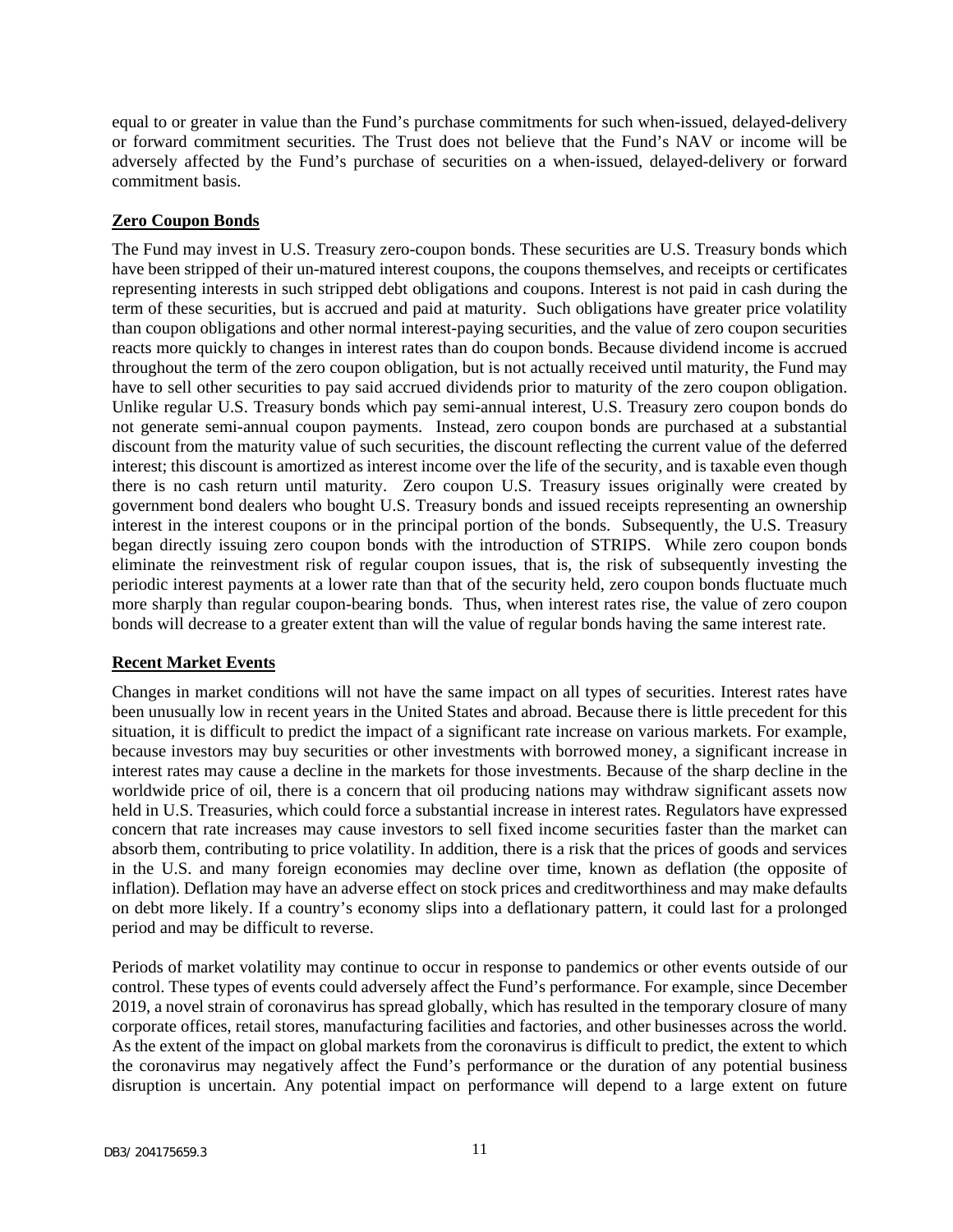developments and new information that may emerge regarding the duration and severity of the coronavirus and the actions taken by authorities and other entities to contain the coronavirus or treat its impact.

### **Cybersecurity**

With the increased use of technologies such as the Internet and the dependence on computer systems to perform business and operational functions, investment companies (such as the Fund) and their service providers (including the Advisor) may be prone to operational and information security risks resulting from cyber-attacks and/or technological malfunctions. In general, cyber-attacks are deliberate, but unintentional events may have similar effects. Cyber-attacks include, among others, stealing or corrupting data maintained online or digitally, preventing legitimate users from accessing information or services on a website, releasing confidential information without authorization, and causing operational disruption. Successful cyber-attacks against, or security breakdowns of, the Fund, the Advisor or a custodian, transfer agent, or other affiliated or third-party service provider may adversely affect the Fund or its shareholders. For instance, cyber-attacks may interfere with the processing of shareholder transactions, affect the Fund's ability to calculate its NAV, cause the release of private shareholder information or confidential Fund information, impede trading, cause reputational damage, and subject the Fund to regulatory fines, penalties or financial losses, reimbursement or other compensation costs, and additional compliance costs. Cyber-attacks may render records of Fund assets and transactions, shareholder ownership of Fund shares, and other data integral to the functioning of the Fund inaccessible or inaccurate or incomplete. The Fund may also incur substantial costs for cybersecurity risk management in order to prevent cyber incidents in the future. The Fund and its shareholders could be negatively impacted as a result. While the Advisor has established business continuity plans and systems designed to minimize the risk of cyber-attacks through the use of technology, processes and controls, there are inherent limitations in such plans and systems, including the possibility that certain risks have not been identified given the evolving nature of this threat. The Fund relies on third-party service providers for many of its day-to-day operations, and will be subject to the risk that the protections and protocols implemented by those service providers will be ineffective to protect the Fund from cyber-attack. Similar types of cybersecurity risks also are present for issuers of securities in which the Fund invests, which could result in material adverse consequences for such issuers, and may cause the Fund's investment in such securities to lose value.

# <span id="page-13-0"></span>**INVESTMENT RESTRICTIONS**

Except with respect to the Fund's fundamental policy relating to borrowing, if a percentage limitation in a policy below is adhered to at the time of investment, a later increase or decrease in percentage resulting from a change in value will not result in a violation of such restriction.

### **Fundamental Policies of the Fund**

The investment limitations listed below are fundamental policies of the Fund and cannot be changed with respect to the Fund without the vote of a majority of the outstanding voting securities of the Fund. Under the 1940 Act, a "vote of a majority of the outstanding voting securities" of a fund means the affirmative vote of the lesser of (1) more than 50% of the outstanding shares of the fund or (2) 67% or more of the shares present at a shareholders meeting if more than 50% of the outstanding shares are represented at the meeting in person or by proxy.

The Fund may not:

1. Borrow money, except to the extent permitted by the 1940 Act, the rules and regulations thereunder and any applicable exemptive relief. The 1940 Act presently allows a fund to (1) borrow from any bank (including pledging, mortgaging or hypothecating assets) in an amount up to 33 1/3% of its total assets,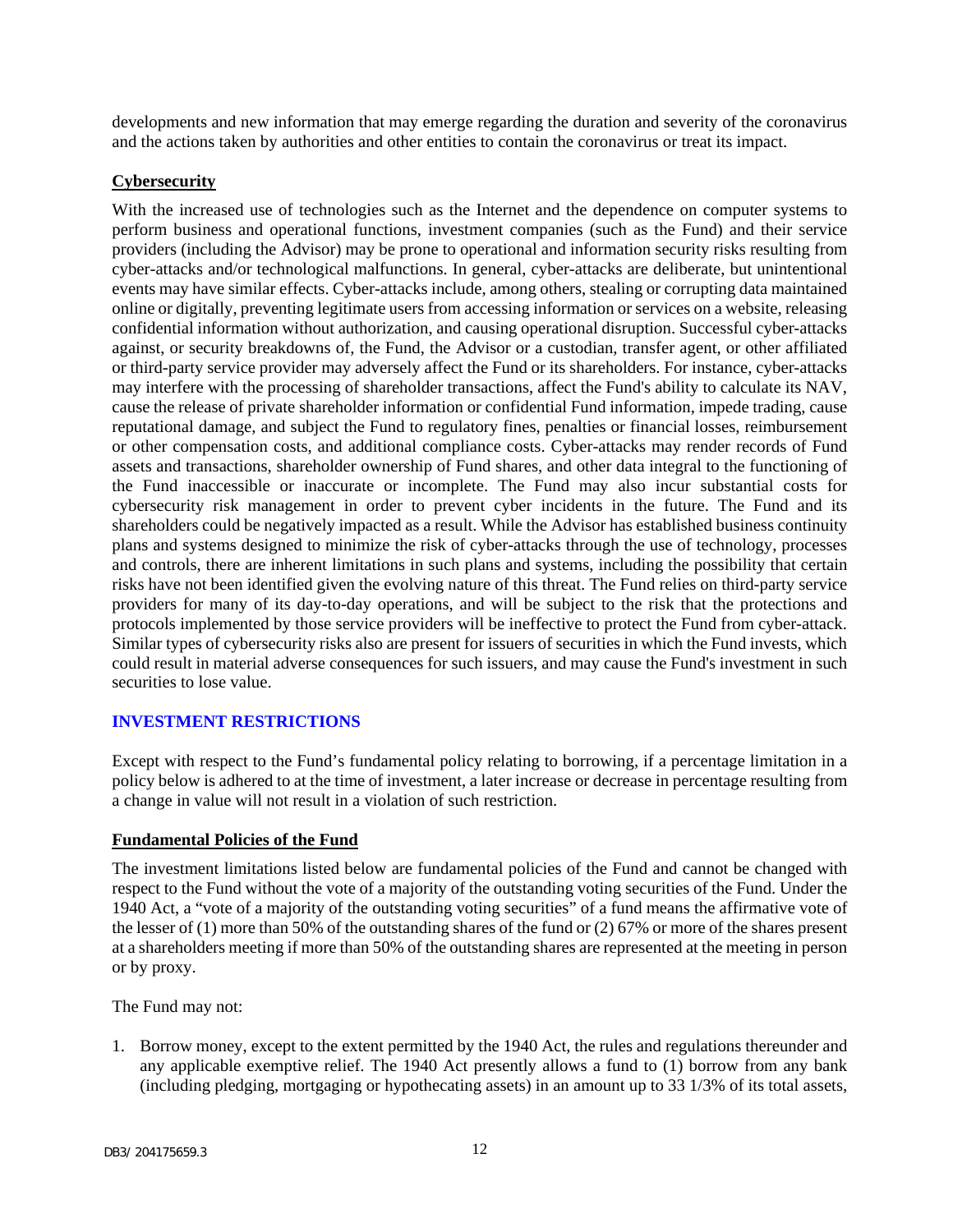(2) borrow money for temporary purposes in an amount not exceeding 5% of the value of the fund's total assets at the time of the loan, and (3) enter into reverse repurchase agreements.

- 2. Purchase or sell commodities or commodity contracts unless acquired as a result of ownership of securities or other instruments issued by persons that purchase or sell commodities or commodities contracts; but this shall not prevent the Fund from purchasing, selling and entering into financial futures contracts (including futures contracts on indices of securities, interest rates and currencies), options on financial futures contracts (including futures contracts on indices of securities, interest rates and currencies), warrants, swaps, forward contracts, foreign currency spot and forward contracts or other derivative instruments that are not related to physical commodities.
- 3. Make loans, except as permitted under the 1940 Act, the rules and regulations thereunder and any applicable exemptive relief.
- 4. Purchase or sell real estate, except that, to the extent permitted by applicable law, the Fund may (a) invest in securities or other instruments directly or indirectly secured by real estate and (b) invest in securities or other instruments issued by issuers that invest in real estate.
- 5. Issue senior securities, except to the extent permitted by the 1940 Act, the rules and regulations thereunder and any applicable exemptive relief.
- 6. Underwrite securities issued by others, except to the extent that the Fund may be considered an underwriter within the meaning of the Securities Act of 1933 (the "Securities Act") in the disposition of restricted securities or in connection with investments in other investment companies.
- 7. Invest more than 25% of its total assets in the securities of one or more issuers conducting their principal business activities in the same industry or group of industries. (The limitation against industry concentration does not apply to investments in securities issued or guaranteed by the U.S. Government, its agencies or instrumentalities, or to shares of investment companies; however, the Fund will not invest more than 25% of its net assets in any investment company that so concentrates.)<sup>[\\*](#page-14-1)</sup>
- 8. With respect to 75% of its total assets, (i) purchase securities of any issuer (except securities issued or guaranteed by the U.S. Government, its agencies or instrumentalities or shares of investment companies) if, as a result, more than 5% of its total assets would be invested in the securities of such issuer, or (ii) acquire more than 10% of the outstanding voting securities of any one issuer.<sup>\*</sup>

#### <span id="page-14-0"></span>**CONTINUOUS OFFERING**

The method by which Creation Units are created and sold may raise certain issues under applicable securities laws. Because new Creation Units of shares are issued and sold by the Fund on an ongoing basis, at any point a "distribution," as such term is used in the Securities Act, may occur. Broker-dealers and other persons are cautioned that some activities on their part may, depending on the circumstances, result in their being deemed participants in a distribution in a manner which could render them statutory underwriters and subject them to the prospectus-delivery requirement and liability provisions of the Securities Act.

<span id="page-14-2"></span><span id="page-14-1"></span><sup>\*</sup> For purposes of this policy, the issuer of the underlying security will be deemed to be the issuer of any respective depositary receipt.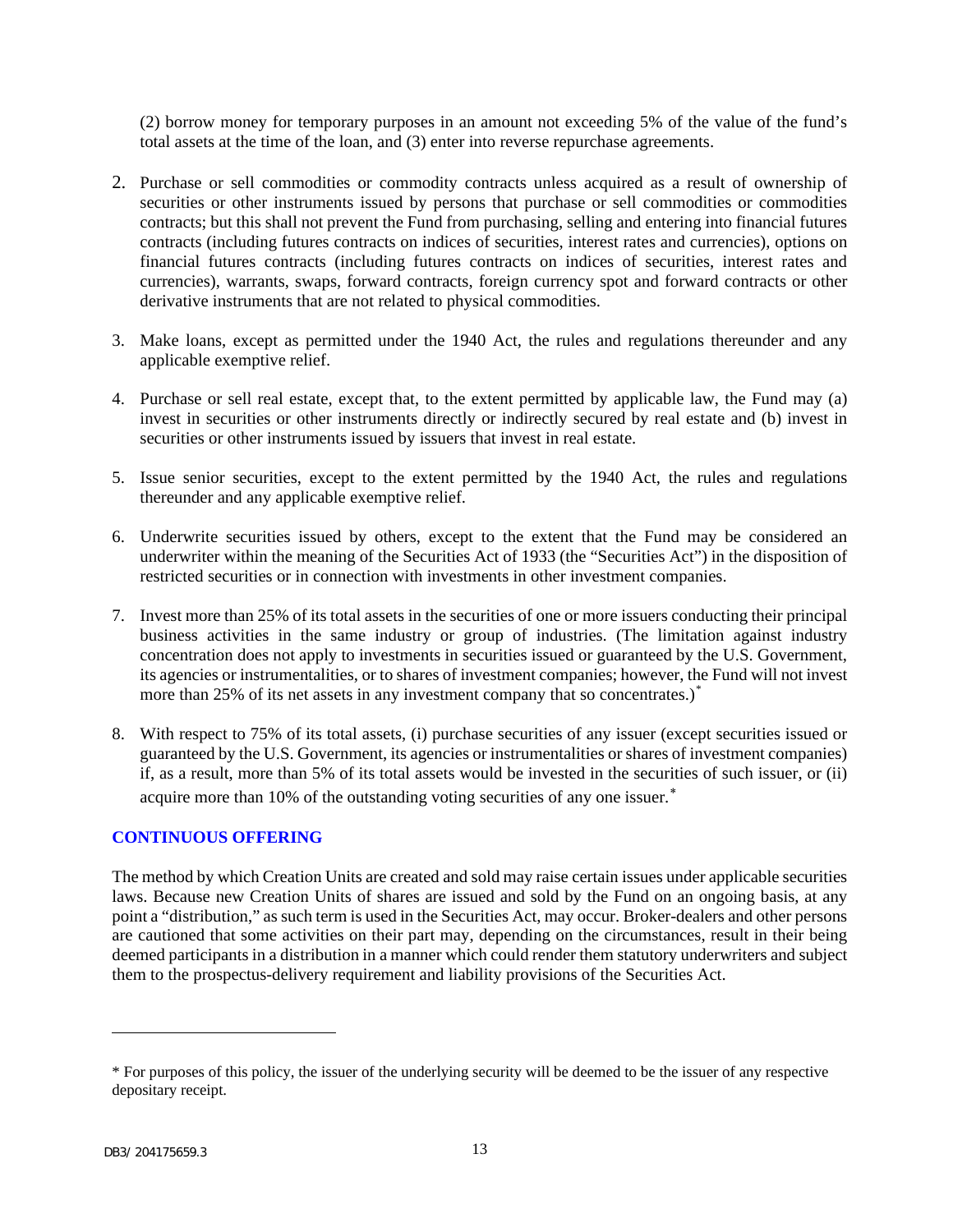For example, a broker-dealer firm or its client may be deemed a statutory underwriter if it takes Creation Units after placing a creation order, breaks them down into constituent shares, and sells such shares directly to customers, or if it chooses to couple the creation of a supply of new shares with an active selling effort involving solicitation of secondary market demand for shares. A determination of whether one is an underwriter for purposes of the Securities Act must take into account all the facts and circumstances pertaining to the activities of the broker-dealer or its client in the particular case, and the examples mentioned above should not be considered a complete description of all the activities that could lead to a categorization as an underwriter.

Broker-dealer firms should also note that dealers who are not "underwriters," but are effecting transactions in shares, whether or not participating in the distribution of shares, are generally required to deliver a prospectus. This is because the prospectus-delivery exemption in Section 4(3) of the Securities Act is not available in respect of such transactions as a result of Section 24(d) of the 1940 Act. Firms that incur a prospectus-delivery obligation with respect to shares are reminded that, under Rule 153 of the Securities Act, a prospectus-delivery obligation under Section 5(b)(2) of the Securities Act owed to an exchange member in connection with a sale on an exchange is satisfied by the fact that the prospectus is available at the exchange upon request. The prospectus-delivery mechanism provided in Rule 153 is only available with respect to transactions on an exchange.

The Advisor may purchase Creation Unit Aggregations through a broker-dealer to "seed" the Fund as it is launched, or may purchase shares from other broker-dealers that have previously provided "seed" for the Fund when it was launched or otherwise in secondary market transactions, and because the Advisor may be deemed an affiliate of the Fund, the shares are being registered to permit the resale of these shares from time to time after purchase. The Fund will not receive any of the proceeds from the resale by the Advisor of these shares.

The Advisor intends to sell all or a portion of the shares owned by it and offered hereby from time to time directly or through one or more broker-dealers. The shares may be sold on any national securities exchange on which the shares may be listed or quoted at the time of sale, in the over-the-counter market or in transactions other than on these exchanges or systems at fixed prices, at prevailing market prices at the time of the sale, at varying prices determined at the time of sale, or at negotiated prices. These sales may be effected in transactions, which may involve crosses or block transactions. The Advisor may use any one or more of the following methods when selling shares:

- ordinary brokerage transactions through brokers or dealers (who may act as agents or principals) or directly to one or more purchasers;
- privately negotiated transactions;
- through the writing or settlement of options or other hedging transactions, whether such options are listed on an options exchange or otherwise; and
- any other method permitted pursuant to applicable law.

The Advisor may also loan or pledge shares to broker-dealers that in turn may sell such shares, to the extent permitted by applicable law. The Advisor may also enter into options or other transactions with brokerdealers or other financial institutions or the creation of one or more derivative securities which require the delivery to such broker-dealer or other financial institution of shares, which shares such broker-dealer or other financial institution may resell.

The Advisor and any broker-dealer or agents participating in the distribution of shares may be deemed to be "underwriters" within the meaning of Section 2(11) of the Securities Act in connection with such sales. In such event, any commissions paid to any such broker-dealer or agent and any profit on the resale of the shares purchased by them may be deemed to be underwriting commissions or discounts under the Securities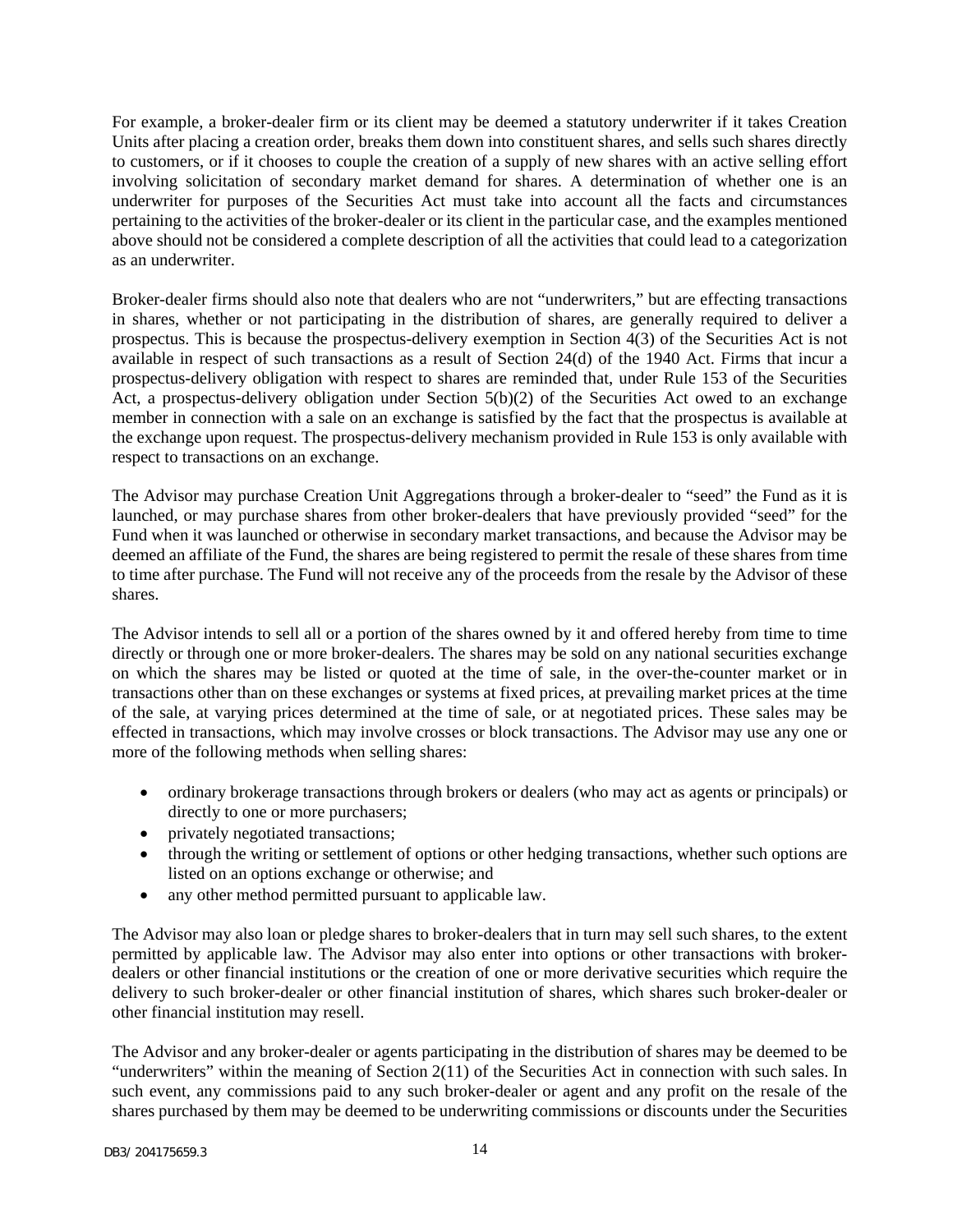Act. The Advisor who may be deemed an "underwriter" within the meaning of Section 2(11) of the Securities Act will be subject to the applicable prospectus delivery requirements of the Securities Act.

The Advisor has informed the Fund that it is not a registered broker-dealer and does not have any written or oral agreement or understanding, directly or indirectly, with any person to distribute the shares. Upon the Fund being notified in writing by the Advisor that any material arrangement has been entered into with a broker-dealer for the sale of shares through a block trade, special offering, exchange distribution or secondary distribution or a purchase by a broker or dealer, a supplement to this SAI will be filed, if required, pursuant to Rule 497 under the Securities Act, disclosing (i) the name of the Advisor and the name(s) of the participating broker-dealer(s), (ii) the number of shares involved, (iii) the price at which such shares were sold, (iv) the commissions paid or discounts or concessions allowed to such broker-dealer(s), where applicable, (v) that such broker-dealer(s) did not conduct any investigation to verify the information set out or incorporated by reference in the Fund's Prospectus and SAI, and (vi) other facts material to the transaction.

The Advisor and any other person participating in such distribution will be subject to applicable provisions of the Exchange Act and the rules and regulations thereunder, including, without limitation, to the extent applicable, Regulation M. To the extent applicable, Regulation M may also restrict the ability of any person engaged in the distribution of the shares to engage in market-making activities with respect to the shares. All of the foregoing may affect the marketability of the shares and the ability of any person or entity to engage in market-making activities with respect to the shares. There is a risk that the Advisor may redeem its investments in the Fund or otherwise sell its shares to a third party that may redeem. As with redemptions by other large shareholders, such redemptions could have a significant negative impact on the Fund and its shares.

#### <span id="page-16-0"></span>**EXCHANGE LISTING AND TRADING**

A discussion of exchange listing and trading matters associated with an investment in the Fund is contained in the Prospectus. The discussion below supplements, and should be read in conjunction with, the Prospectus.

Shares of the Fund are listed and traded on the Exchange at prices that may differ to some degree from the Fund's NAV. There can be no assurance that the requirements of the Exchange necessary to maintain the listing of shares will continue to be met.

As in the case of other stocks traded on the Exchange, broker's commissions on purchases or sales of shares in market transactions will be based on negotiated commission rates at customary levels.

The Trust reserves the right to adjust the price levels of shares in the future to help maintain convenient trading ranges for investors. Any adjustments would be accomplished through stock splits or reverse stock splits, which would have no effect on the net assets of the Fund.

### <span id="page-16-1"></span>**PORTFOLIO TRANSACTIONS AND BROKERAGE**

**Brokerage Transactions.** Generally, equity securities are bought and sold through brokerage transactions for which commissions are payable. Purchases from underwriters will include the underwriting commission or concession, and purchases from dealers serving as market makers will include a dealer's mark-up or reflect a dealer's mark-down. Money market securities and other debt securities are usually bought and sold directly from the issuer or an underwriter or market maker for the securities. Generally, the Fund will not pay brokerage commissions for such purchases. When a debt security is bought from an underwriter, the purchase price will usually include an underwriting commission or concession. The purchase price for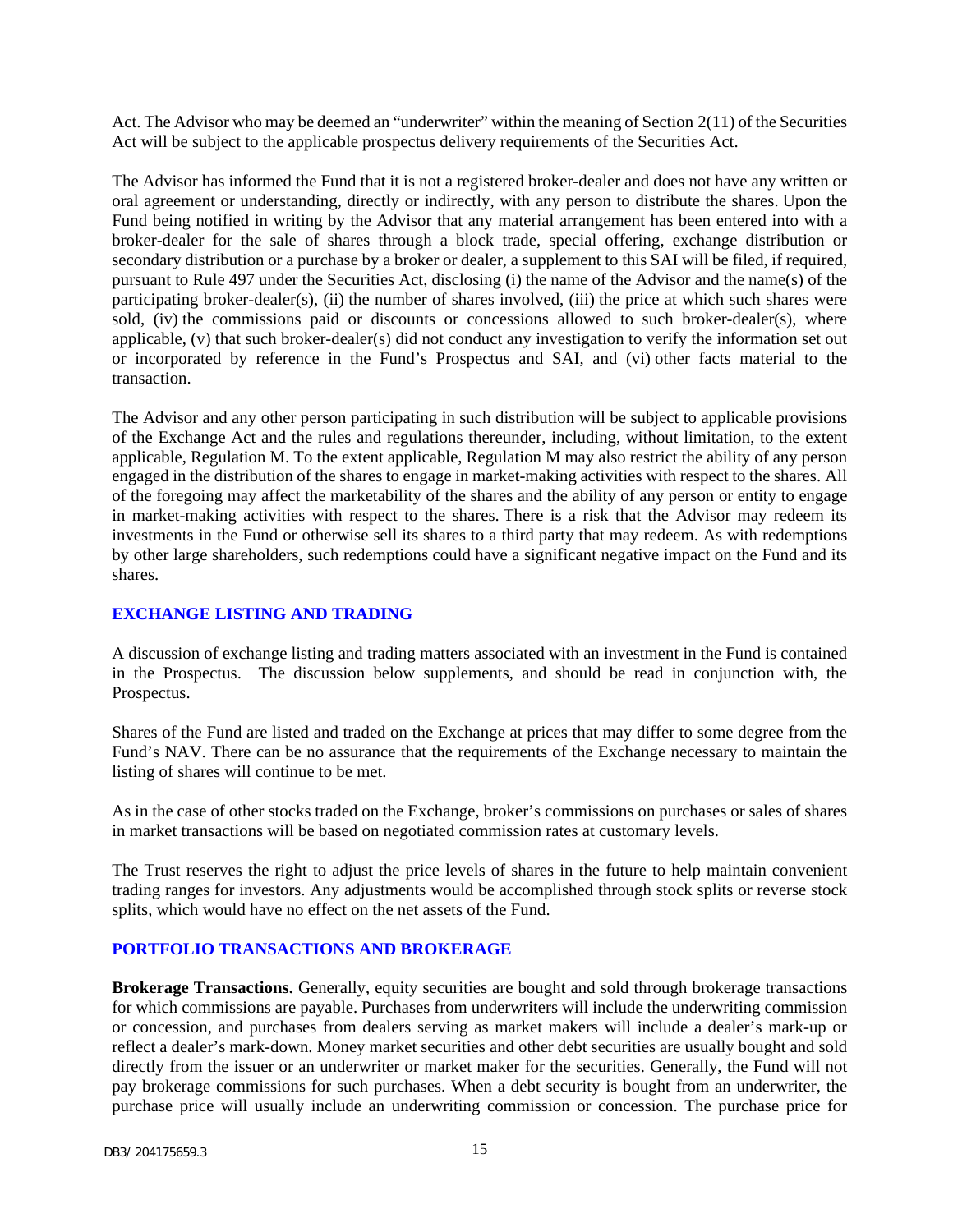securities bought from dealers serving as market makers will similarly include the dealer's mark up or reflect a dealer's mark down. When the Fund executes transactions in the over-the-counter market, it will generally deal with primary market makers unless prices that are more favorable are otherwise obtainable.

In addition, the Advisor may place a combined order, often referred to as "bunching," for two or more accounts it manages, including the Fund, engaged in the purchase or sale of the same security or other instrument if, in its judgment, joint execution is in the best interest of each participant and will result in best price and execution. Transactions involving commingled orders are allocated in a manner deemed equitable to each account or Fund. Although it is recognized that, in some cases, the joint execution of orders could adversely affect the price or volume of the security that a particular account or the Fund may obtain, it is the opinion of the Advisor and Board that the advantages of combined orders outweigh the possible disadvantages of separate transactions. In addition, in some instances, the Fund effecting the larger portion of a combined order may not benefit to the same extent as participants effecting smaller portions of the combined order. Nonetheless, the Advisor believes that the ability of the Fund to participate in higher volume transactions generally will be beneficial to the Fund.

**Brokerage Selection.** The Trust does not expect to use one particular broker-dealer to effect the Trust's portfolio transactions. When one or more broker-dealers is believed capable of providing the best combination of price and execution, the Advisor is not required to select a broker-dealer based on the lowest commission rate available for a particular transaction. In such cases, the Advisor may pay a higher commission than otherwise obtainable from other brokers in return for brokerage research services provided to the Advisor consistent with Section 28(e) of the Exchange Act. Section 28(e) provides that an advisor may cause a fund to pay a broker-dealer a commission for effecting a transaction in excess of the amount of commission another broker or dealer would have charged as long as the advisor makes a good faith determination that the amount of commission is reasonable in relation to the value of the brokerage and research services provided by the broker-dealer. To the extent the Advisor obtains brokerage and research services that it otherwise would acquire at its own expense, the Advisor may have an incentive to place a greater volume of transactions or pay higher commissions than would otherwise be the case.

The Advisor will only obtain brokerage and research services from broker-dealers in arrangements that are consistent with Section 28(e) of the Exchange Act. The types of products and services that the Advisor may obtain from broker-dealers through such arrangements will include research reports and other information on the economy, industries, sectors, groups of securities, individual companies, statistical information, political developments, technical market action, pricing and appraisal services, credit analysis, risk measurement analysis, performance and other analysis. The Advisor may use products and services provided by brokers in servicing all of its client accounts and not all such products and services may necessarily be used in connection with the account that paid commissions to the broker-dealer providing such products and services. Any advisory or other fees paid to the Advisor are not reduced as a result of the receipt of brokerage and research services.

In some cases, the Advisor may receive a product or service from a broker that has both a "research" and a "non-research" use. When this occurs, the Advisor will make a good faith allocation between the research and non-research uses of the product or service. The percentage of the service that is used for research purposes may be paid for with brokerage commissions, while the Advisor will use its own funds to pay for the percentage of the service that is used for non-research purposes. In making this good faith allocation, the Advisor faces a potential conflict of interest, but the Advisor believes that its allocation procedures are reasonably designed to appropriately allocate the anticipated use of such products and services to research and non-research uses.

The Advisor has entered into commission sharing arrangements ("CSAs") with several broker-dealers. These CSAs are administered by a third party, Virtu Americas LLC ("Virtu"), which provides commission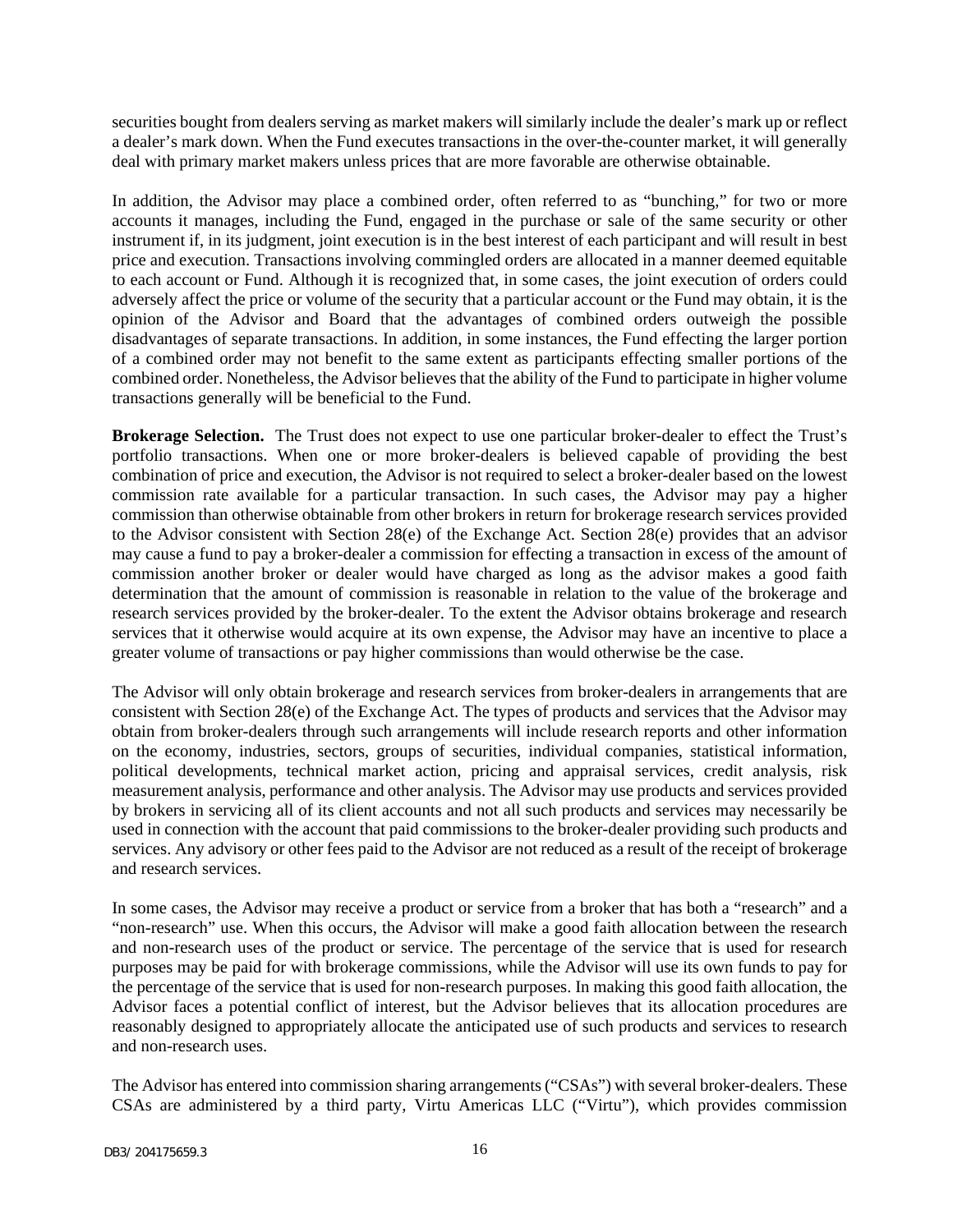management services. Under this arrangement, the Advisor executes transactions with broker-dealers that provide brokerage services and instructs such brokers to share with Virtu a portion of the commissions received in connection with such transactions. Virtu, in its role as administrator of these commission sharing arrangements, will then pay for third-party research and brokerage products out of the shared commission it receives as instructed by the Advisor.

**Brokerage with Fund Affiliates.** The Fund may execute brokerage or other agency transactions through registered broker-dealer affiliates of the Fund or the Advisor, if any, for a commission in conformity with the 1940 Act, the Exchange Act and rules promulgated by the SEC. Under the 1940 Act and the Exchange Act, affiliated broker-dealers are permitted to receive and retain compensation for effecting portfolio transactions for the Fund on an exchange if a written contract is in effect between the affiliate and the Fund expressly permitting the affiliate to receive and retain such compensation. These rules further require that commissions paid to the affiliate by the Fund for exchange transactions not exceed *"*usual and customary" brokerage commissions. The rules define "usual and customary" commissions to include amounts which are "reasonable and fair compared to the commission, fee or other remuneration received or to be received by other brokers in connection with comparable transactions involving similar securities being purchased or sold on a securities exchange during a comparable period of time." The Board, including those trustees who are not "interested persons" of the Fund, has adopted procedures for evaluating the reasonableness of commissions paid to affiliates and reviews these procedures periodically.

**Securities of "Regular Broker-Dealers."** The Fund is required to identify any securities of its "regular brokers and dealers" (as such term is defined in the 1940 Act) which the Fund may hold at the close of its most recent fiscal year. "Regular brokers or dealers" of the Trust are the ten brokers or dealers that, during the most recent fiscal year: (i) received the greatest dollar amounts of brokerage commissions from the Trust's portfolio transactions; (ii) engaged as principal in the largest dollar amounts of portfolio transactions of the Trust; or (iii) sold the largest dollar amounts of the Trust's shares.

Because the Fund is new, as of the date of this SAI, the Fund did not hold any securities of its "regular brokers and dealers."

### <span id="page-18-0"></span>**MANAGEMENT OF THE TRUST**

#### **Board of Trustees**

**Board Responsibilities.** The Board of Trustees is responsible for overseeing the management and affairs of the Fund and each of the Trust's other funds, which are not described in this SAI. The Board has considered and approved contracts, as described herein, under which certain companies provide essential management and administrative services to the Trust. Like most funds, the day-to-day business of the Trust, including the day-to-day management of risk, is performed by third-party service providers, such as the Advisor, Distributor (defined below) and Administrator (defined below). The Board is responsible for overseeing the Trust's service providers and, thus, has oversight responsibility with respect to the risk management performed by those service providers. Risk management seeks to identify and eliminate or mitigate the potential effects of risks, *i.e.*, events or circumstances that could have material adverse effects on the business, operations, shareholder services, investment performance or reputation of the Trust or funds. Under the overall supervision of the Board and the Audit Committee (discussed in more detail below), the service providers to the Fund employ a variety of processes, procedures and controls to identify risks relevant to the operations of the Trust and the Fund to lessen the probability of their occurrence and/or to mitigate the effects of such events or circumstances if they do occur. Each service provider is responsible for one or more discrete aspects of the Trust's business (*e.g.*, the Advisor is responsible for the day-to-day management of the Fund's portfolio investments) and, consequently, for managing the risks associated with that activity.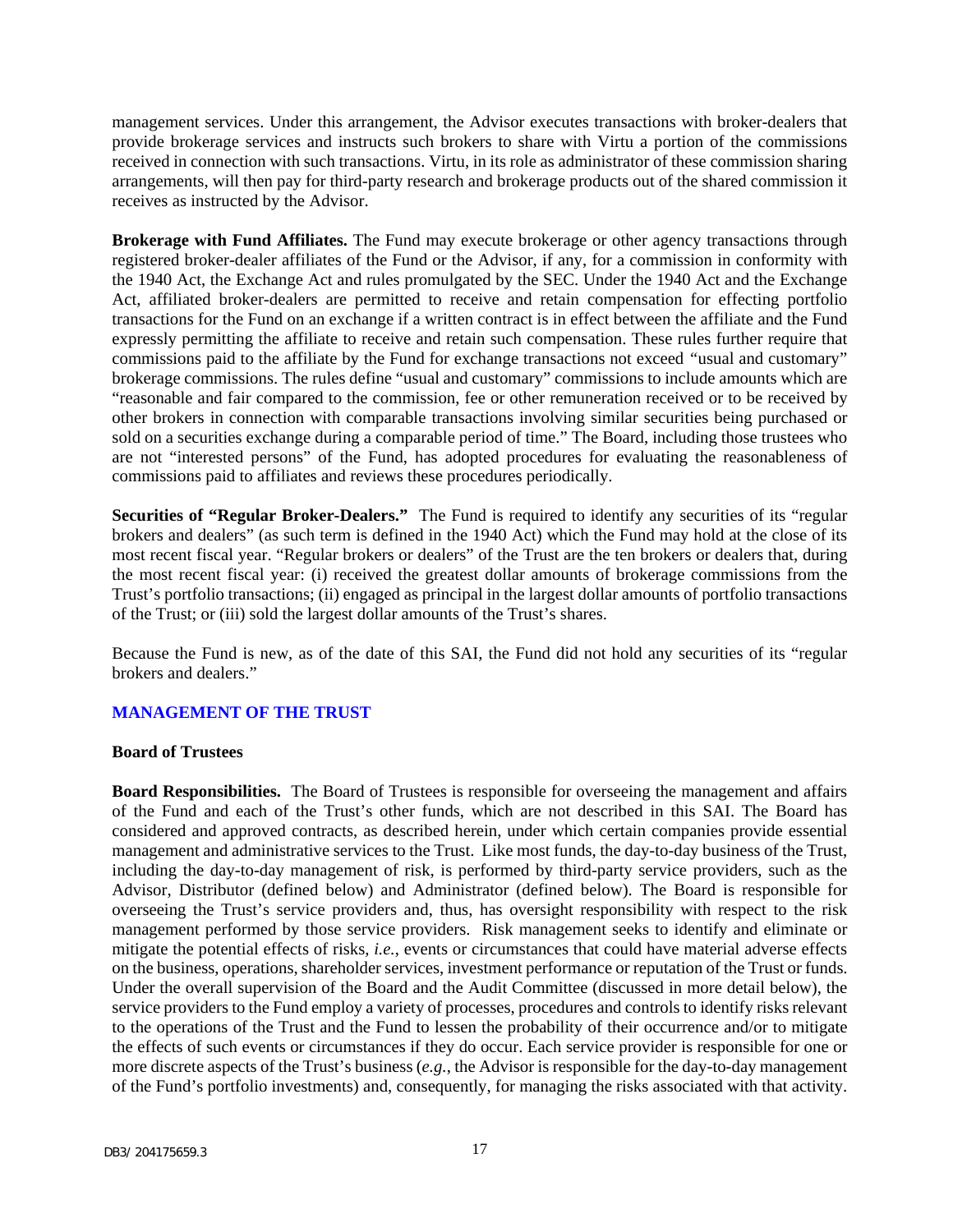The Board has emphasized to the Fund's service providers the importance of maintaining vigorous risk management.

The Board's role in risk management oversight begins before the inception of a fund, at which time the fund's primary service providers present the Board with information concerning the investment objectives, strategies and risks of the fund as well as proposed investment limitations for the fund. Additionally, the Advisor provides the Board with an overview of, among other things, its investment philosophy, brokerage practices and compliance infrastructure. Thereafter, the Board oversees the risk management of the fund's operations, in part, by requesting periodic reports from and otherwise communicating with various personnel of the fund and its service providers, including in particular the Trust's Chief Compliance Officer and the fund's independent accountants. The Board and, with respect to identified risks that relate to its scope of expertise, the Audit Committee oversee efforts by management and service providers to manage risks to which the fund may be exposed.

The Board is responsible for overseeing the nature, extent and quality of the services provided to the Fund by the Advisor and receives information about those services at its regular meetings. In addition, on an annual basis, in connection with its consideration of whether to renew the Advisory Agreement with the Advisor, the Board meets with the Advisor to review such services. Among other things, the Board regularly considers the Advisor's adherence to the Fund's investment restrictions and compliance with various Fund policies and procedures and with applicable securities regulations. The Board also reviews information about the Fund's investments, including, for example, portfolio holdings schedules and reports on the Advisor's use of higher-risk financial instruments in managing the Fund, if any, as well as reports on the Fund's investments in other investment companies, if any.

The Trust's Chief Compliance Officer reports regularly to the Board to review and discuss compliance issues and Fund and Advisor risk assessments. At least annually, the Trust's Chief Compliance Officer provides the Board with a report reviewing the adequacy and effectiveness of the Trust's policies and procedures and those of its service providers, including the Advisor. The report addresses the operation of the policies and procedures of the Trust and each service provider since the date of the last report; any material changes to the policies and procedures since the date of the last report; any recommendations for material changes to the policies and procedures; and any material compliance matters since the date of the last report.

The Board receives reports from the Fund's service providers regarding operational risks and risks related to the valuation and liquidity of portfolio securities. The Administrator makes regular reports to the Board concerning investments for which market quotations are not readily available. Annually, the independent registered public accounting firm reviews with the Audit Committee its audit of the Fund's financial statements, focusing on major areas of risk encountered by the Fund and noting any significant deficiencies or material weaknesses in the Fund's internal controls. Additionally, in connection with its oversight function, the Board oversees Fund management's implementation of disclosure controls and procedures, which are designed to ensure that information required to be disclosed by the Trust in its periodic reports with the SEC are recorded, processed, summarized, and reported within the required time periods. The Board also oversees the Trust's internal controls over financial reporting, which comprise policies and procedures designed to provide reasonable assurance regarding the reliability of the Trust's financial reporting and the preparation of the Trust's financial statements.

From their review of these reports and discussions with the Advisor, Chief Compliance Officer, independent registered public accounting firm, and other service providers, the Board and the Audit Committee review in detail any material risks of the Fund, thereby facilitating a dialogue about how management and service providers identify and mitigate those risks.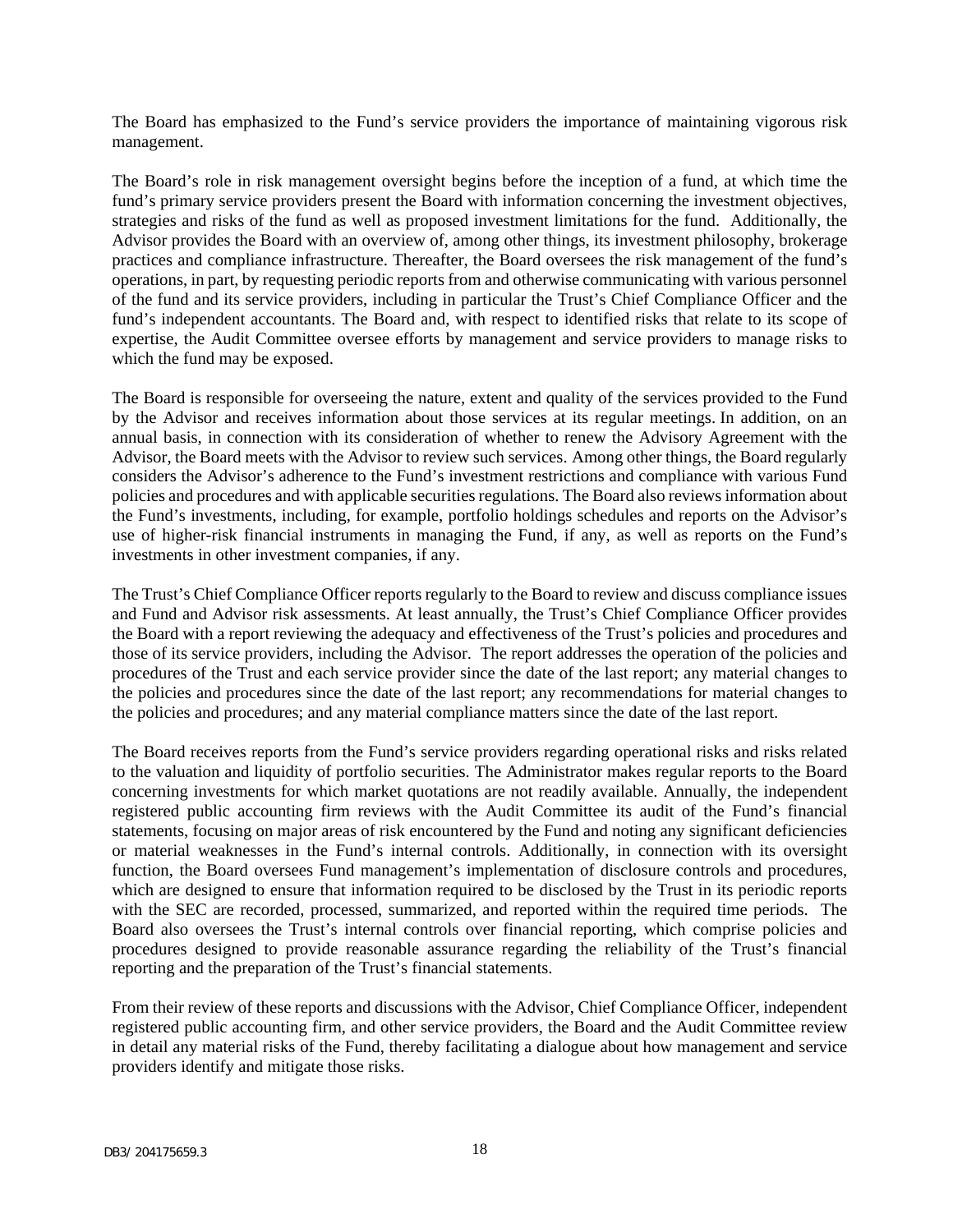The Board recognizes that not all risks that may affect the Fund can be identified, that it may not be practical or cost-effective to eliminate or mitigate certain risks, that it may be necessary to bear certain risks (such as investment-related risks) to achieve the Fund's goals, and that the processes, procedures and controls employed to address certain risks may be limited in their effectiveness. Moreover, despite the periodic reports the Board receives, it may not be made aware of all of the relevant information of a particular risk. Most of the Fund's investment management and business affairs are carried out by or through the Advisor and other service providers. Each of these parties has an independent interest in risk management, but its policies and the methods by which one or more risk management functions are carried out may differ from that of the Fund and the other parties in the setting of priorities, the resources available or the effectiveness of relevant controls. As a result of the foregoing and other factors, the Board's risk management oversight is subject to substantial limitations.

**Members of the Board and Officers of the Trust.** Set forth below are the names, ages, position with the Trust, term of office, and the principal occupations for a minimum of the last five years of each of the persons currently serving as members of the Board and as officers of the Trust. The members of the Board serve as Trustees for the life of the Trust or until retirement, removal, or their office is terminated pursuant to the Trust's Declaration of Trust.

The Chairman of the Board, Noah Hamman, is an interested person of the Trust as that term is defined in the 1940 Act. No Independent Trustee (defined below) serves as a lead independent trustee. The Trust has determined its leadership structure is appropriate given the specific characteristics the Trust and its operations. The Trust made this determination in consideration of, among other things, the fact that the Trustees who are not interested persons of the Fund (*i.e.*, "Independent Trustees") constitute sixty-six percent (66%) of the Board, the fact that the Audit Committee is composed of the Independent Trustees, the amount of assets under management in the Trust, and the number of funds (and classes of shares) overseen by the Board. The Board also believes that its leadership structure facilitates the orderly and efficient flow of information to the Independent Trustees from Fund management.

| <b>Name, Address</b><br>and Date of Birth of                                                              | Position(s)<br><b>Held with</b><br>the Trust,<br><b>Term of Office</b><br>and Length of | <b>Principal Occupation(s)</b>                                                                                                                                             | <b>Number of</b><br><b>Portfolios</b><br>in Fund<br><b>Complex</b><br><b>Overseen</b> | <b>Other</b><br><b>Directorships</b><br><b>Held by Trustee</b><br><b>During Past 5</b> |
|-----------------------------------------------------------------------------------------------------------|-----------------------------------------------------------------------------------------|----------------------------------------------------------------------------------------------------------------------------------------------------------------------------|---------------------------------------------------------------------------------------|----------------------------------------------------------------------------------------|
| <b>Trustee/Officer</b>                                                                                    | <b>Time Served</b>                                                                      | <b>During Past 5 Years</b>                                                                                                                                                 | by Trustee                                                                            | <b>Years</b>                                                                           |
|                                                                                                           |                                                                                         | <b>Interested Trustee</b>                                                                                                                                                  |                                                                                       |                                                                                        |
| Noah Hamman*<br>4800 Montgomery<br>Lane<br>Suite 150<br>Bethesda, MD 20814<br>(1968)                      | Trustee (no set<br>term); served<br>since 2009                                          | Chief Executive Officer,<br>President, and Founder of<br>AdvisorShares<br>Investments, LLC (2006-<br>present).                                                             | 25                                                                                    | None                                                                                   |
|                                                                                                           |                                                                                         | <b>Independent Trustees</b>                                                                                                                                                |                                                                                       |                                                                                        |
| Elizabeth ("Betsy")<br>Piper/Bach<br>4800 Montgomery<br>Lane<br>Suite 150<br>Bethesda, MD 20814<br>(1952) | Trustee (no set<br>term); served<br>since 2009                                          | President of ASAE<br>Business Services, Inc.<br>(2017-present), ASAE<br><b>Insurance Company</b><br>(2020-present), ASAE<br>Investments, LLC (2018-<br>present), ASAE Real | 25                                                                                    | None                                                                                   |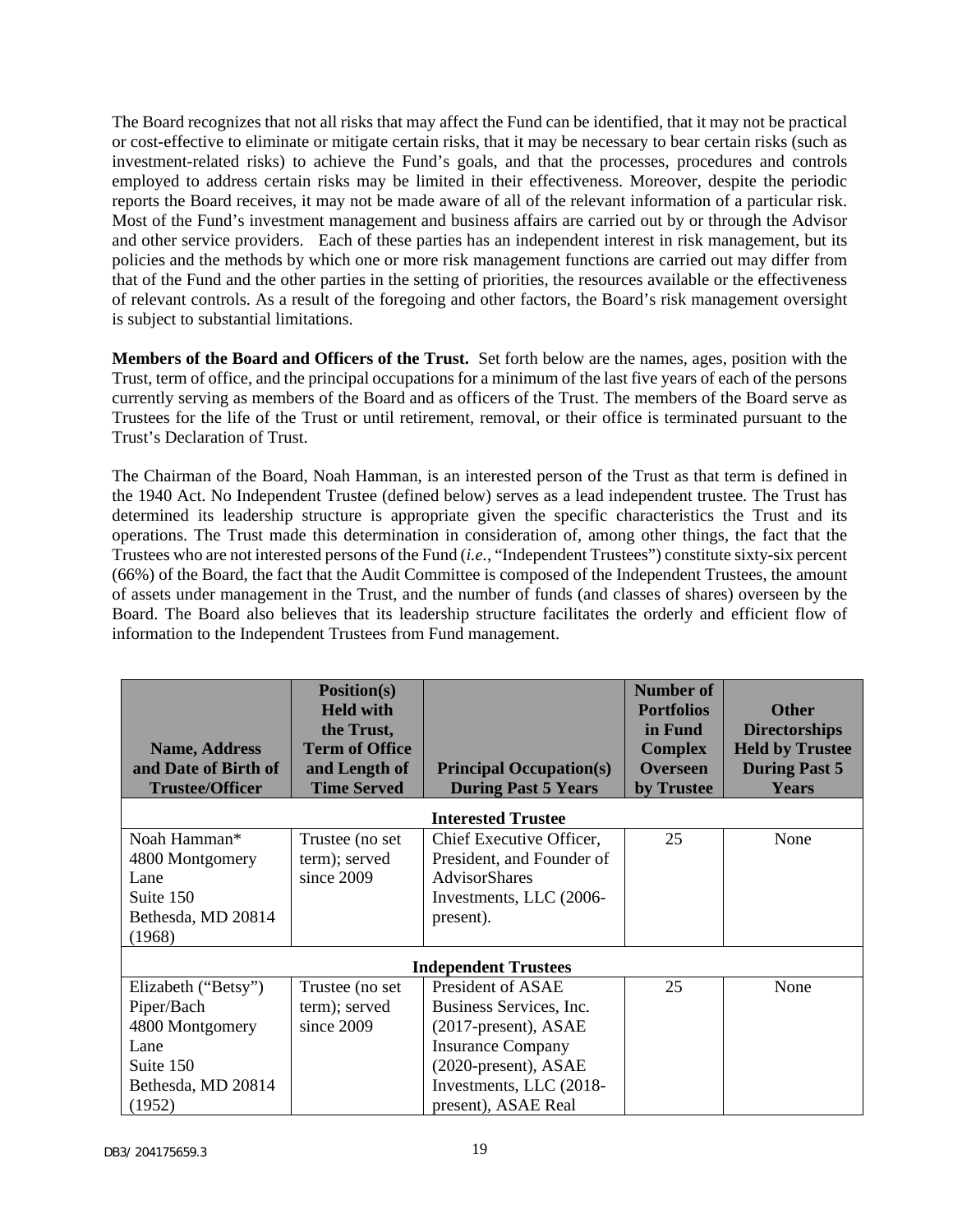| <b>Name, Address</b><br>and Date of Birth of<br><b>Trustee/Officer</b>                   | <b>Position(s)</b><br><b>Held with</b><br>the Trust,<br><b>Term of Office</b><br>and Length of<br><b>Time Served</b> | <b>Principal Occupation(s)</b><br><b>During Past 5 Years</b>                                                                                                                                                                                                                                                                                                                                              | <b>Number of</b><br><b>Portfolios</b><br>in Fund<br><b>Complex</b><br><b>Overseen</b><br>by Trustee | <b>Other</b><br><b>Directorships</b><br><b>Held by Trustee</b><br><b>During Past 5</b><br><b>Years</b> |
|------------------------------------------------------------------------------------------|----------------------------------------------------------------------------------------------------------------------|-----------------------------------------------------------------------------------------------------------------------------------------------------------------------------------------------------------------------------------------------------------------------------------------------------------------------------------------------------------------------------------------------------------|-----------------------------------------------------------------------------------------------------|--------------------------------------------------------------------------------------------------------|
|                                                                                          |                                                                                                                      | Estate (2017-present)<br>(ASAE (American Society<br>of Association<br>Executives) is a<br>membership organization<br>serving the association<br>and non-profit<br>community); President of<br>P/B Wealth Consulting<br>$(2017$ -present); Vice-<br>President/Chief Operating<br>Officer of NADA<br>(National Automobile<br>Dealers Association)<br>Retirement<br>Administrators, Inc.<br>$(2009 - 2017).$ |                                                                                                     |                                                                                                        |
| William G. McVay<br>4800 Montgomery<br>Lane<br>Suite 150<br>Bethesda, MD 20814<br>(1954) | Trustee (no set<br>term); served<br>since 2011                                                                       | Principal of Red Tortoise<br>LLC (a boutique<br>investment counseling<br>$firm)$ (May 2017-present);<br>Founder of RDK<br>Strategies, LLC (a firm<br>providing investment<br>management research and<br>consulting solutions)<br>$(2007$ -present).                                                                                                                                                       | 25                                                                                                  | None                                                                                                   |
|                                                                                          |                                                                                                                      | <b>Officers</b>                                                                                                                                                                                                                                                                                                                                                                                           |                                                                                                     |                                                                                                        |
| Noah Hamman<br>4800 Montgomery<br>Lane<br>Suite 150<br>Bethesda, MD 20814<br>(1968)      | term); served<br>since 2009                                                                                          | President (no set   Chief Executive Officer,<br>President, and Founder of<br><b>AdvisorShares</b><br>Investments, LLC (2006-<br>present).                                                                                                                                                                                                                                                                 | N/A                                                                                                 | N/A                                                                                                    |
| Julio Lugo<br>51 Stonehedge Drive<br>East Windsor, NJ<br>08520<br>(1963)                 | Vice President<br>(no set term);<br>served since<br>2021                                                             | <b>Head of Fund Operations</b><br>of AdvisorShares<br>Investments, LLC (2021-<br>present); Vice President of<br>the Trust (2021-present);<br>President/Founder of ETP<br>Consultants LLC (2020-<br>2021); Principal of BNY<br><b>Mellon Depositary</b><br>Receipts (2004-2020).                                                                                                                           | N/A                                                                                                 | N/A                                                                                                    |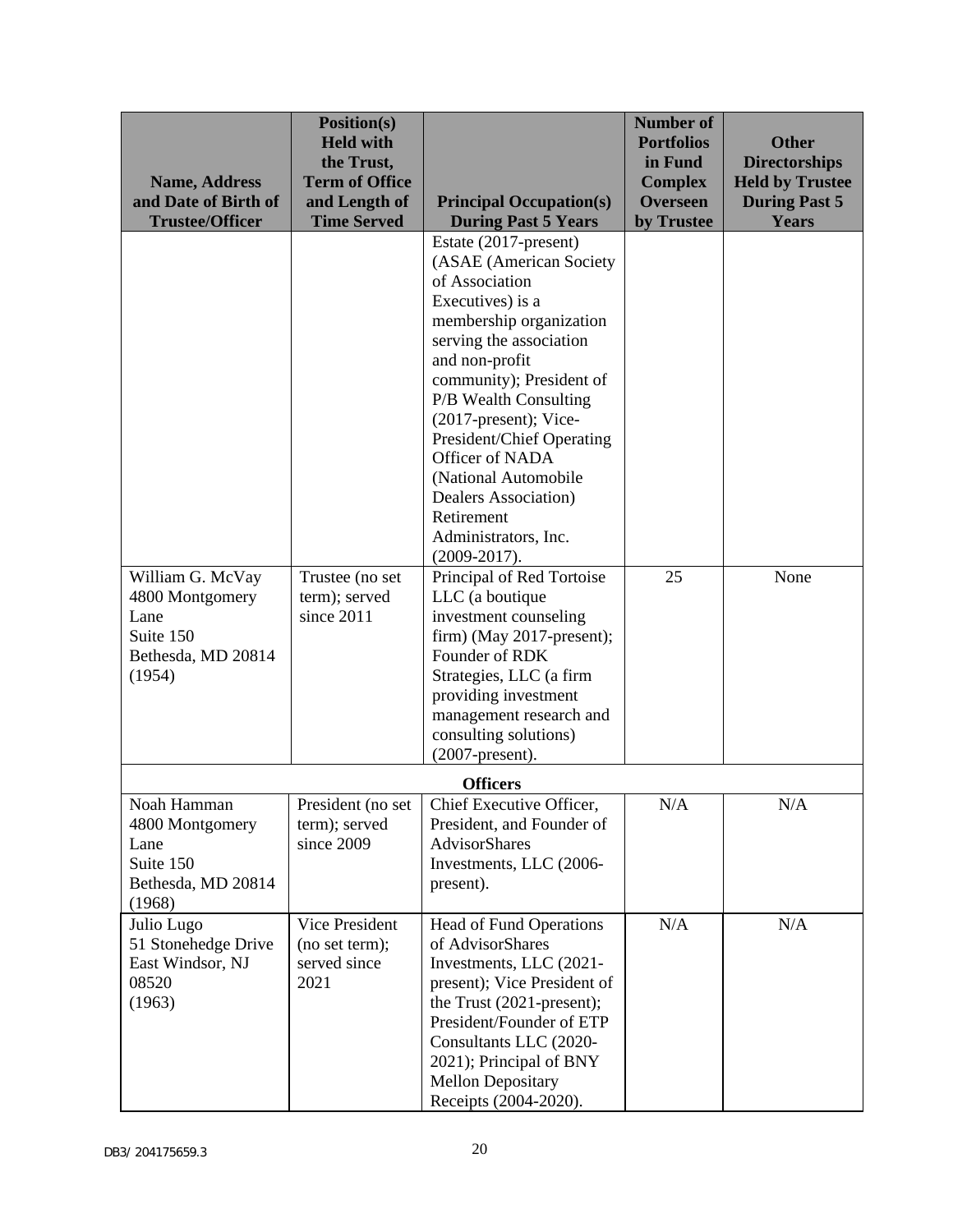| <b>Name, Address</b><br>and Date of Birth of<br><b>Trustee/Officer</b> | Position(s)<br><b>Held with</b><br>the Trust,<br><b>Term of Office</b><br>and Length of<br><b>Time Served</b> | <b>Principal Occupation(s)</b><br><b>During Past 5 Years</b>                                                                                                                                                                                                                                                                  | <b>Number of</b><br><b>Portfolios</b><br>in Fund<br><b>Complex</b><br><b>Overseen</b><br>by Trustee | <b>Other</b><br><b>Directorships</b><br><b>Held by Trustee</b><br><b>During Past 5</b><br><b>Years</b> |
|------------------------------------------------------------------------|---------------------------------------------------------------------------------------------------------------|-------------------------------------------------------------------------------------------------------------------------------------------------------------------------------------------------------------------------------------------------------------------------------------------------------------------------------|-----------------------------------------------------------------------------------------------------|--------------------------------------------------------------------------------------------------------|
| Dan Ahrens<br>2030 Modern Place<br>Dallas, TX 75214<br>(1966)          | Secretary and<br>Treasurer (no set<br>terms); served<br>since 2009                                            | Managing Director of<br><b>AdvisorShares</b><br>Investments, LLC (2013-<br>present); Chief<br>Compliance Officer of the<br>Trust (2009-2013);<br><b>Executive Vice President</b><br>of AdvisorShares<br>Investments, LLC (2008-<br>2013).                                                                                     | N/A                                                                                                 | N/A                                                                                                    |
| Stefanie Little<br>11 Gina Marie Lane<br>Elkton, MD 21921<br>(1967)    | Chief<br>Compliance<br>Officer (no set<br>term); served<br>since 2013                                         | Founder of Chenery<br>Compliance Group, LLC<br>$(2015 - present)$ ; Chief<br>Compliance Officer of<br><b>AdvisorShares</b><br>Investments, LLC and the<br>Trust (2013-present);<br>Managing Member of SEC<br>Compliance Alliance, LLC<br>(2012-present); President<br>of Little Consulting<br>Group, Inc. (2011-<br>present). | N/A                                                                                                 | N/A                                                                                                    |

\* Mr. Hamman is an "interested" person of the Trust, as that term is defined in the 1940 Act, by virtue of his ownership and controlling interest in the Advisor.

**Board Committee.** The Board has established the following standing committee:

**Audit Committee.** The Board has an Audit Committee that is composed of each of the Independent Trustees. The Audit Committee operates under a written charter approved by the Board. The principal responsibilities of the Audit Committee include: (i) recommending which firm to engage as the Trust's independent registered public accounting firm and whether to terminate this relationship; (ii) reviewing the independent registered public accounting firm's compensation, the proposed scope and terms of its engagement, and the firm's independence; (iii) serving as a channel of communication between the independent registered public accounting firm and the Board; (iv) reviewing the results of each external audit, including any qualifications in the independent registered public accounting firm's opinion, any related management letter, management's responses to recommendations made by the independent registered public accounting firm in connection with the audit, if any, reports submitted to the Committee by the Trust's service providers that are material to the Trust as a whole, and management's responses to any such reports; (v) reviewing the Trust's audited financial statements and considering any significant disputes between the Trust's management and the independent registered public accounting firm that arose in connection with the preparation of those financial statements; (vi) considering, in consultation with the independent registered public accounting firm and the Trust's senior internal accounting executive, the independent registered public accounting firm's report on the adequacy of the Trust's internal financial controls; (vii) reviewing, in consultation with the Trust's independent registered public accounting firm, major changes regarding auditing and accounting principles and practices to be followed when preparing the Trust's financial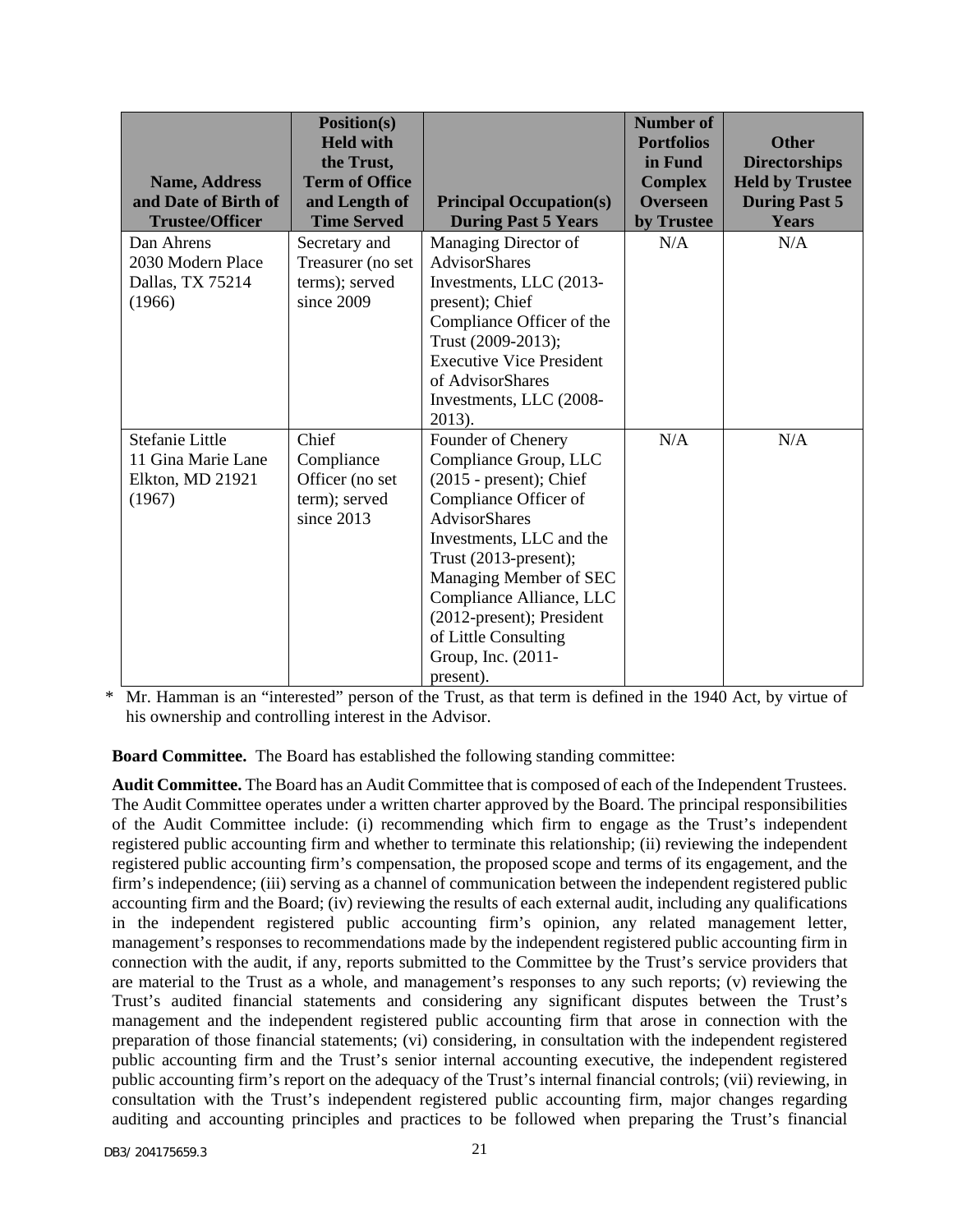statements; and (viii) other audit related matters. The Audit Committee also serves as the Trust's Qualified Legal Compliance Committee, which provides a mechanism for reporting legal violations. The Audit Committee met 4 times during the most recently completed fiscal year.

**Individual Trustee Qualifications.** The Board has concluded that each of the Trustees should serve on the Board because of his or her ability to review and understand information about the Trust and the Fund provided by management, to identify and request other information he or she may deem relevant to the performance of his or her duties, to question management and other service providers regarding material factors bearing on the management and administration of the Fund, and to exercise his or her business judgment in a manner that serves the best interests of the Fund and its shareholders. The Board has concluded that each of the Trustees should serve as a Trustee based on his or her experience, qualifications, attributes and skills, as described below.

The Board has concluded that Mr. Hamman should serve as Trustee because of his extensive experience with mutual fund company business development, and the development of exchange-traded funds in particular, as well as his knowledge of and experience in the financial services industry in general.

The Board has concluded that Ms. Piper/Bach should serve as Trustee because of her extensive experience in and knowledge of public company accounting and auditing, the financial services industry, and fiduciary and banking law.

The Board has concluded that Mr. McVay should serve as Trustee because of his extensive experience in providing investment advice and business consulting services to financial institutions, endowments, foundations, corporations and pension funds.

**Fund Shares Owned by Board Members.** The following table shows the dollar amount range of each Trustee's "beneficial ownership" of shares of the Fund and all series of the Trust as of the end of the most recently completed calendar year. Dollar amount ranges disclosed are established by the SEC. "Beneficial ownership" is determined in accordance with Rule 16a-1(a)(2) under the Exchange Act. As of December 31, 2021, the Trustees and officers of the Trust owned less than 1% of the outstanding shares of the Trust.

| <b>Trustee Name</b>         | <b>Fund Name</b>                                        | <b>Dollar</b><br><b>Range of</b><br><b>Fund</b><br><b>Shares</b> | <b>Aggregate Dollar</b><br><b>Range of Shares in</b><br><b>All Registered</b><br><b>Investment</b><br><b>Companies Overseen</b><br>by Trustee in Family<br>of Investment<br><b>Companies</b> |
|-----------------------------|---------------------------------------------------------|------------------------------------------------------------------|----------------------------------------------------------------------------------------------------------------------------------------------------------------------------------------------|
| <b>Interested Trustee</b>   |                                                         |                                                                  |                                                                                                                                                                                              |
| Noah Hamman                 | AdvisorShares Let Bob AI Powered<br>Momentum ETF        | None                                                             | over \$100,000                                                                                                                                                                               |
| <b>Independent Trustees</b> |                                                         |                                                                  |                                                                                                                                                                                              |
| Elizabeth Piper/Bach        | AdvisorShares Let Bob AI Powered<br>Momentum ETF        | None                                                             | $$1-$10,000$                                                                                                                                                                                 |
| William G. McVay            | AdvisorShares Let Bob AI Powered<br><b>Momentum ETF</b> | None                                                             | \$10,001-\$50,000                                                                                                                                                                            |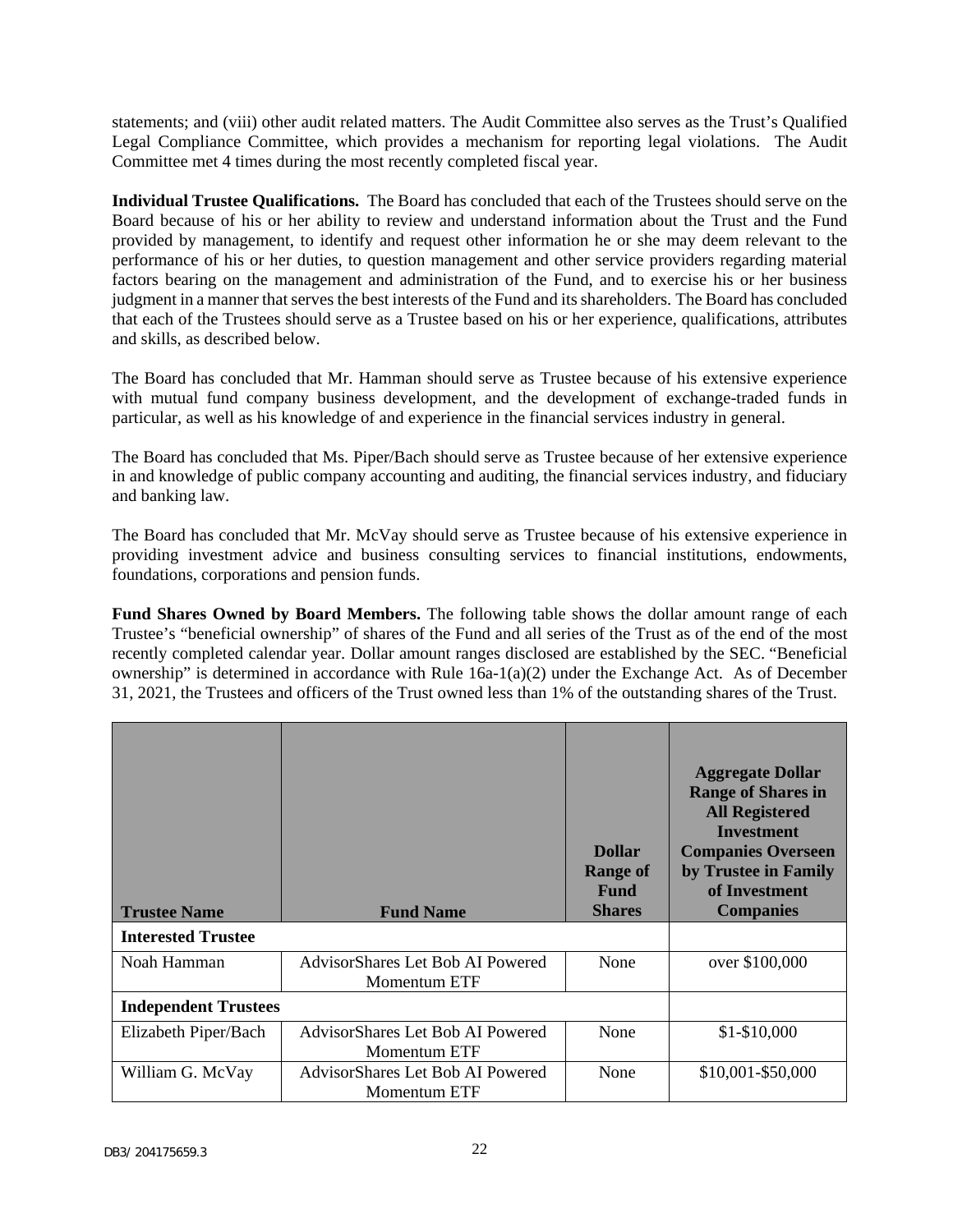**Board Compensation.** The following table sets forth the compensation that was paid to each Trustee by the Trust for the fiscal year ended June 30, 2021.

| <b>Name of Trustee</b>      | <b>Aggregate</b><br><b>Compensation</b><br><b>From Trust</b> | <b>Pension or</b><br><b>Retirement</b><br><b>Benefits</b><br><b>Accrued as</b><br>Part of Trust's<br><b>Expenses</b> | <b>Estimated</b><br>Annual<br><b>Benefits Upon</b><br><b>Retirement</b> | <b>Total</b><br><b>Compensation</b><br>from Fund<br>Complex* |
|-----------------------------|--------------------------------------------------------------|----------------------------------------------------------------------------------------------------------------------|-------------------------------------------------------------------------|--------------------------------------------------------------|
| <b>Interested Trustee</b>   |                                                              |                                                                                                                      |                                                                         |                                                              |
| Noah Hamman                 | \$0                                                          | N/A                                                                                                                  | N/A                                                                     | \$0                                                          |
| <b>Independent Trustees</b> |                                                              |                                                                                                                      |                                                                         |                                                              |
| Elizabeth Piper/Bach        | \$48,750                                                     | N/A                                                                                                                  | N/A                                                                     | \$48,750                                                     |
| William G. McVay            | \$45,000                                                     | N/A                                                                                                                  | N/A                                                                     | \$45,000                                                     |

\*The Trust is the only registered investment company in the Fund Complex.

# **Control Persons and Principal Holders of Securities**

Because the Fund is new, as of the date of this SAI, there were no owners of the Fund's shares.

### **Codes of Ethics**

The Board, on behalf of the Trust, has adopted a code of ethics pursuant to Rule 17j-1 under the 1940 Act. In addition, the Advisor has adopted a code of ethics pursuant to Rule 17j-1. These codes of ethics (each, a "Code of Ethics" and together, the "Codes of Ethics") apply to the personal investing activities of trustees, directors, officers and certain employees ("access persons"). Rule 17j-1 and the Codes of Ethics are designed to prevent unlawful practices in connection with the purchase or sale of securities by access persons. Under each Code of Ethics, access persons are permitted to engage in personal securities transactions, but are required to report their personal securities transactions for monitoring purposes. In addition, certain access persons are required to obtain approval before investing in private placements and are prohibited from investing in IPOs. Copies of the Codes of Ethics are on file with the SEC and are available to the public.

### **Proxy Voting**

The Board has delegated responsibility for decisions regarding proxy voting for securities held by the Fund to the Advisor. The Advisor will vote such proxies in accordance with its proxy policies and procedures, which are included in Appendix A to this SAI. The Board will periodically review the Fund's proxy voting record.

The Trust will annually disclose its complete proxy voting record on Form N-PX. The Trust's most recent Form N-PX will be available without charge, upon request by calling 877.843.3831 or by writing to the Trust at 4800 Montgomery Lane, Suite 150, Bethesda, Maryland 20814. The Trust's Form N-PX will also be available on the SEC's website at [www.sec.gov.](http://www.sec.gov/)

# <span id="page-24-0"></span>**INVESTMENT ADVISORY SERVICES**

#### **The Advisor and the Advisory Agreement**

The Advisor, a registered investment advisor under the Investment Advisers Act of 1940 (the "Advisers Act"), is located at 4800 Montgomery Lane, Suite 150, Bethesda, Maryland 20814. The Advisor is a Delaware limited liability company organized on October 12, 2006. The membership units are owned and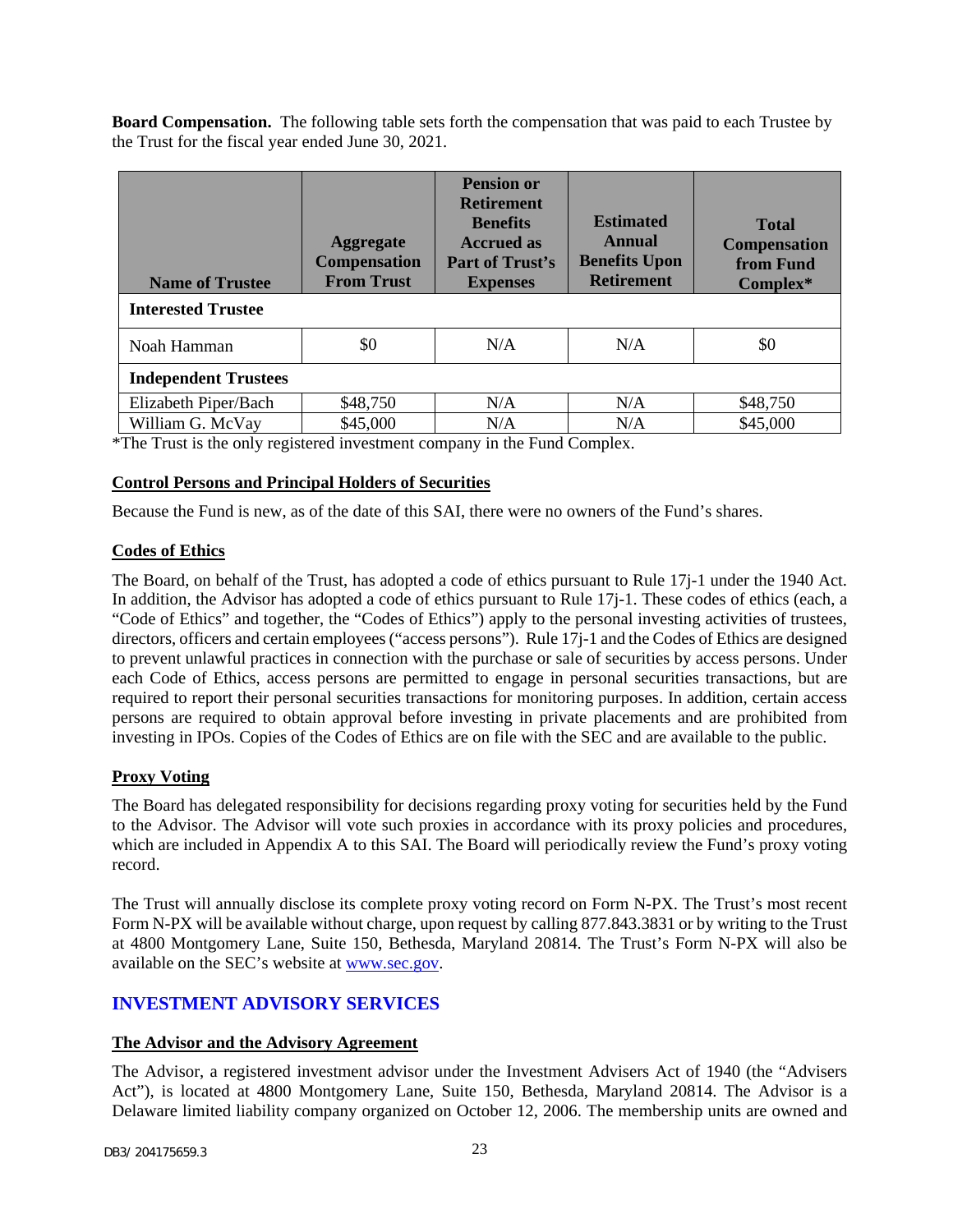controlled by Wilson Lane Group, LLC, which is controlled by Noah Hamman, Chief Executive Officer of the Advisor.

Pursuant to an investment advisory agreement with the Trust (the "Advisory Agreement"), the Advisor serves as the investment advisor for the Trust and provides investment advice to and oversees the day-today operations of the Fund, subject to the general supervision and oversight of the Board and the officers of the Trust. In addition to maintaining its overall responsibility to manage the Fund, the Advisor is responsible for the investment and reinvestment of the assets of the Fund, in accordance with the investment objective, policies, and limitations of the Fund, subject to the general supervision and control of the Board and the officers of the Trust.

The Advisor bears all costs associated with providing these advisory services and the expenses of the members of the Board who are affiliated with or interested persons of the Advisor. The Advisor, from its own resources, including profits from advisory fees received from the Fund, provided such fees are legitimate and not excessive, may make payments to broker-dealers and other financial institutions for their expenses in connection with the distribution of Fund shares, and otherwise currently pay all distribution costs for Fund shares. The Advisor may from time to time reimburse certain expenses of the Fund in order to limit the Fund's operating expenses as described in the Fund's Prospectus.

For its investment management services, the Advisor is entitled to a fee, which is calculated daily and paid monthly, at the annual rate listed below based on the average daily net assets of the Fund. With respect to the Fund, the Advisor has contractually agreed to waive its fees and/or reimburse expenses in order to keep net expenses (excluding amounts payable pursuant to any plan adopted in accordance with Rule 12b-1, interest expense, taxes, brokerage commissions, acquired fund fees and expenses, other expenditures which are capitalized in accordance with generally accepted accounting principles, and extraordinary expenses) from exceeding the Maximum Annual Operating Expense Limit (listed below) of the Fund's average daily net assets for at least one year from the date of the Prospectus. The expense limitation agreement may be terminated without payment of any penalty (i) by the Trust for any reason and at any time and (ii) by the Advisor, for any reason, upon ninety (90) days' prior written notice to the Trust, such termination by the Advisor to be effective as of the close of business on the last day of the then-current one year period. If at any point it becomes unnecessary for the Advisor to waive fees or make expense reimbursements, the Board may permit the Advisor to retain the difference between the Fund's total annual operating expenses and the Fund's Maximum Annual Operating Expense Limit currently in effect, or, if lower, the expense limitation that was in effect at the time of the waiver and/or reimbursement, to recapture all or a portion of its prior fee reductions or expense reimbursements within three years of the date they were waived or reimbursed.

| Fund                                             | Annual Advisory Fee as a % of<br><b>Average Daily Net Assets</b> | <b>Maximum Annual</b><br><b>Operating Expense Limit</b> |
|--------------------------------------------------|------------------------------------------------------------------|---------------------------------------------------------|
| AdvisorShares Let Bob AI Powered<br>Momentum ETF | 0.70%                                                            | $0.99\%$                                                |

The Advisor may hire one or more sub-advisors to oversee the day-to-day investment activities of the Fund. The sub-advisors are subject to oversight by the Advisor. Pursuant to an exemptive order granted by the SEC and subject to certain conditions, including Board approval, may, without shareholder approval, hire one or more unaffiliated sub-advisors for the Fund, materially amend the terms of an agreement with an unaffiliated sub-advisor, or continue the employment of an unaffiliated sub-advisor after events that would otherwise cause an automatic termination of a sub-advisory agreement. Consequently, under the exemptive order, the Advisor has the right to hire or replace a sub-advisor when the Board and the Advisor feel that a change would benefit the Fund. Within 90 days of retaining a new sub-advisor, shareholders of the Fund will receive notification of the change. This "manager of managers" arrangement enables the Fund to operate with greater efficiency and without incurring the expense and delays associated with obtaining shareholder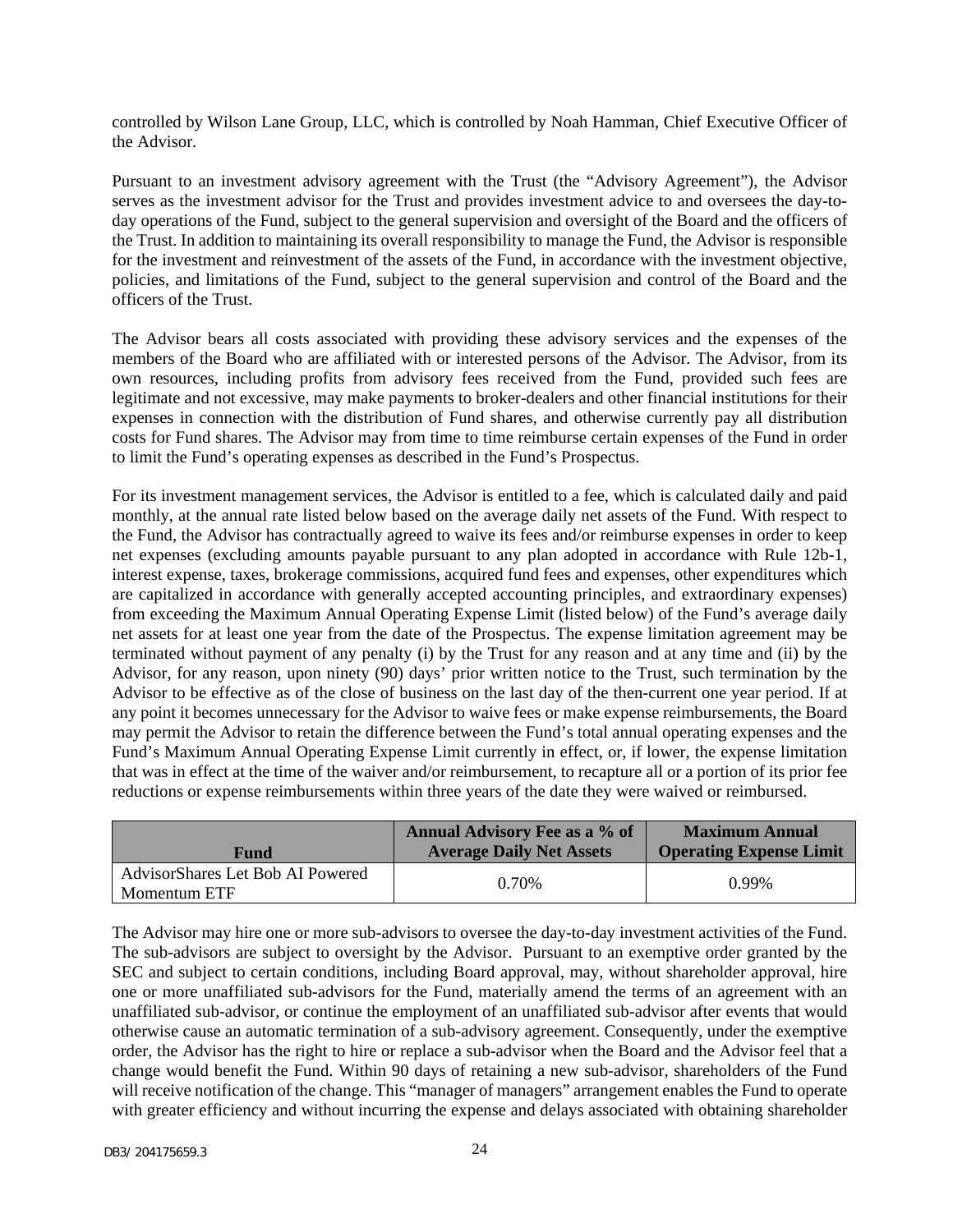approval of sub-advisory agreements. The arrangement does not permit the Advisor's investment advisory fee paid by the Fund to be increased or change the Advisor's obligations under the Advisory Agreement, including the Advisor's responsibility to monitor and oversee sub-advisory services furnished to the Fund, without shareholder approval. Furthermore, any sub-advisory agreements with affiliates of the Fund or the Advisor will require shareholder approval.

### **Portfolio Manager**

This section includes information about the Fund's portfolio manager, including information about other accounts he manages, the dollar range of Fund shares he owns, and how he is compensated.

**Portfolio Manager Compensation.** The portfolio manager is compensated by the Advisor and does not receive any compensation directly from the Fund. The Advisor pays the portfolio manager a base salary plus discretionary bonuses based on company performance.

**Fund Shares Owned by Portfolio Manager.** As of the date of this SAI, the portfolio manager did not own any shares of the Fund.

**Other Accounts Managed by Portfolio Manager.** As of December 31, 2021, the portfolio manager was responsible for the day-to-day management of other accounts as follows:

|               |                                     | <b>Registered Investment</b><br><b>Companies</b> |                              | <b>Other Pooled Investment</b><br><b>Vehicles</b> |                                     | <b>Other Accounts</b>                |
|---------------|-------------------------------------|--------------------------------------------------|------------------------------|---------------------------------------------------|-------------------------------------|--------------------------------------|
| <b>Name</b>   | <b>Number of</b><br><b>Accounts</b> | <b>Total</b><br><b>Assets</b> (in<br>billions)   | Number of<br><b>Accounts</b> | <b>Total Assets</b><br>(in millions)              | <b>Number of</b><br><b>Accounts</b> | <b>Total Assets</b><br>(in millions) |
| Dan S. Ahrens | 10                                  | \$1.7                                            |                              | \$0                                               |                                     | \$0                                  |

### **Conflicts of Interest**

The portfolio manager's management of "other accounts" may give rise to potential conflicts of interest in connection with his management of the Fund's investments, on the one hand, and the investments of the other accounts, on the other. The other accounts may have the same investment objective as the Fund. Therefore, a potential conflict of interest may arise as a result of the identical investment objectives, whereby the portfolio manager could favor one account over another. Another potential conflict could include the portfolio manager's knowledge about the size, timing and possible market impact of Fund trades, whereby the portfolio manager could use this information to the advantage of other accounts and to the disadvantage of the Fund. The portfolio manager, the Advisor and related parties may engage in a broad spectrum of activities. In the ordinary course of their business activities, the portfolio manager, the Advisor and those related parties may engage in activities where the interests of certain divisions of the Advisor and its related parties or the interests of its clients may conflict with the interests of the shareholders of the Fund. However, the Advisor has established policies and procedures to ensure that the purchase and sale of securities among all accounts the Advisor manages are fairly and equitably allocated.

# **ADMINISTRATION, CUSTODY AND TRANSFER AGENCY SERVICES**

The Bank of New York Mellon ("BNYM" or the "Administrator") serves as administrator, custodian and transfer agent for the Fund. BNYM's principal address is 240 Greenwich Street, New York, New York 10286. Under the Trust's Administration and Accounting Agreement with BNYM, the Administrator provides necessary administrative and accounting services for the maintenance and operations of the Trust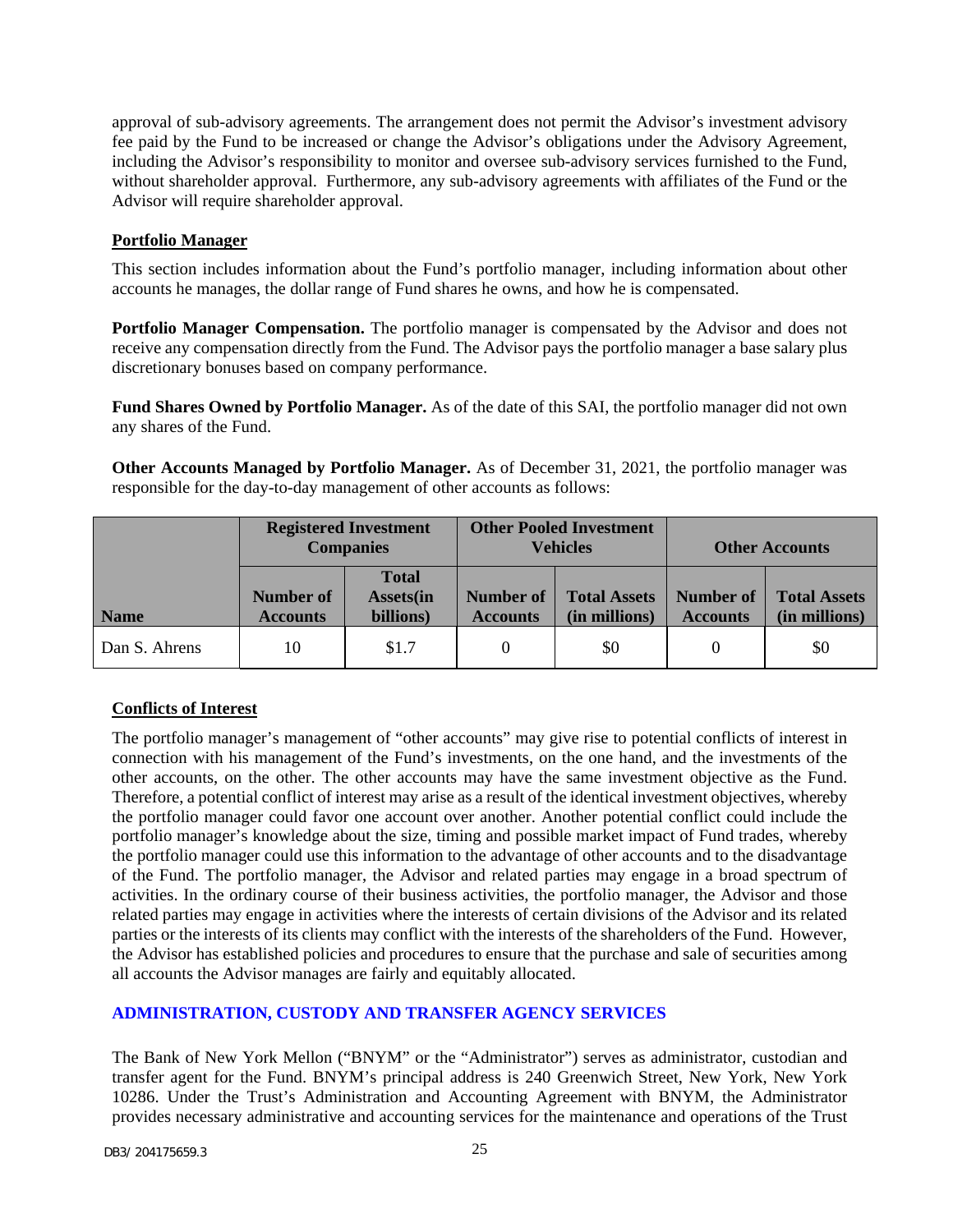and the Fund. In addition, the Administrator makes available the office space, equipment, personnel and facilities required to provide such services. In consideration for its administrative services, the Administrator is entitled to a fee, which is calculated daily and paid monthly, at an annual rate of 0.025% on the first \$1 billion on the gross adjusted assets of the Fund and 0.02% on the gross adjusted assets of the Fund exceeding \$1 billion.

Under the Trust's Custodian Agreement with BNYM, BNYM maintains in separate accounts cash, securities and other assets of the Fund, keeps all necessary accounts and records, and provides other services. BNYM is required, upon the order of the Trust, to deliver securities held by it and to make payments for securities purchased by the Fund.

Pursuant to the Trust's Transfer Agency and Service Agreement with BNYM, BNYM acts as a transfer agent for the Fund's authorized and issued shares of beneficial interest, and as dividend disbursing agent of the Fund.

# **DISTRIBUTION SERVICES**

**Distributor.** Foreside Fund Services, LLC (the "Distributor") serves as the principal underwriter and distributor of shares of the Fund. The principal address of the Distributor is Three Canal Plaza, Suite 100, Portland, Maine 04101. The Distributor has entered into an agreement with the Trust pursuant to which it distributes shares of the Fund (the "Distribution Agreement"). The Distributor continually distributes shares of the Fund on a best effort basis. The Distributor has no obligation to sell any specific quantity of Fund shares. The Distribution Agreement will continue for two years from its effective date and is renewable annually. Shares are continuously offered for sale by the Fund through the Distributor only in Creation Units, as described in the Fund's Prospectus and this SAI. Shares amounting to less than a Creation Unit are not distributed by the Distributor. The Distributor is a broker-dealer registered under the Exchange Act and a member of the Financial Industry Regulatory Authority, Inc. ("FINRA"). The Distributor, its affiliates and officers have no role in determining the investment policies or which securities are to be purchased or sold by the Fund. The Distributor is not affiliated with the Trust, the Advisor or any stock exchange.

The Distribution Agreement for the Fund provides that it may be terminated at any time, without the payment of any penalty, on at least 60 days' prior written notice to the other party (i) by vote of a majority of the Independent Trustees or (ii) by vote of a majority of the outstanding voting securities (as defined in the 1940 Act) of the Fund. The Distribution Agreement will terminate automatically in the event of its "assignment," as that term is defined in the 1940 Act.

**Distribution Plan.** The Fund has adopted a distribution plan pursuant to Rule 12b-1 under the 1940 Act (the "Distribution Plan"). Under the Distribution Plan, the Distributor, or designated service providers, may receive up to 0.25% of the Fund's assets attributable to shares as compensation for distribution services. Distribution services may include, but are not limited to: (i) services in connection with distribution assistance or (ii) payments to financial institutions and other financial intermediaries, such as broker-dealers, mutual fund "supermarkets" and the Distributor's affiliates and subsidiaries, as compensation for services or reimbursement of expenses incurred in connection with distribution assistance.

No distribution fees are currently charged to the Fund; there are no plans to impose distribution fees, and no distribution fees will be charged for at least a year from the date of this SAI. However, in the event that distribution fees are charged in the future, because the Fund will pay these fees out of assets on an ongoing basis, over time distribution fees may cost you more than other types of sales charges and will increase the cost of your investment in the Fund.

**Payments to Broker-Dealers and Other Financial Intermediaries.** The Advisor may pay certain brokerdealers, banks and other financial intermediaries ("Intermediaries") for certain activities related to the Fund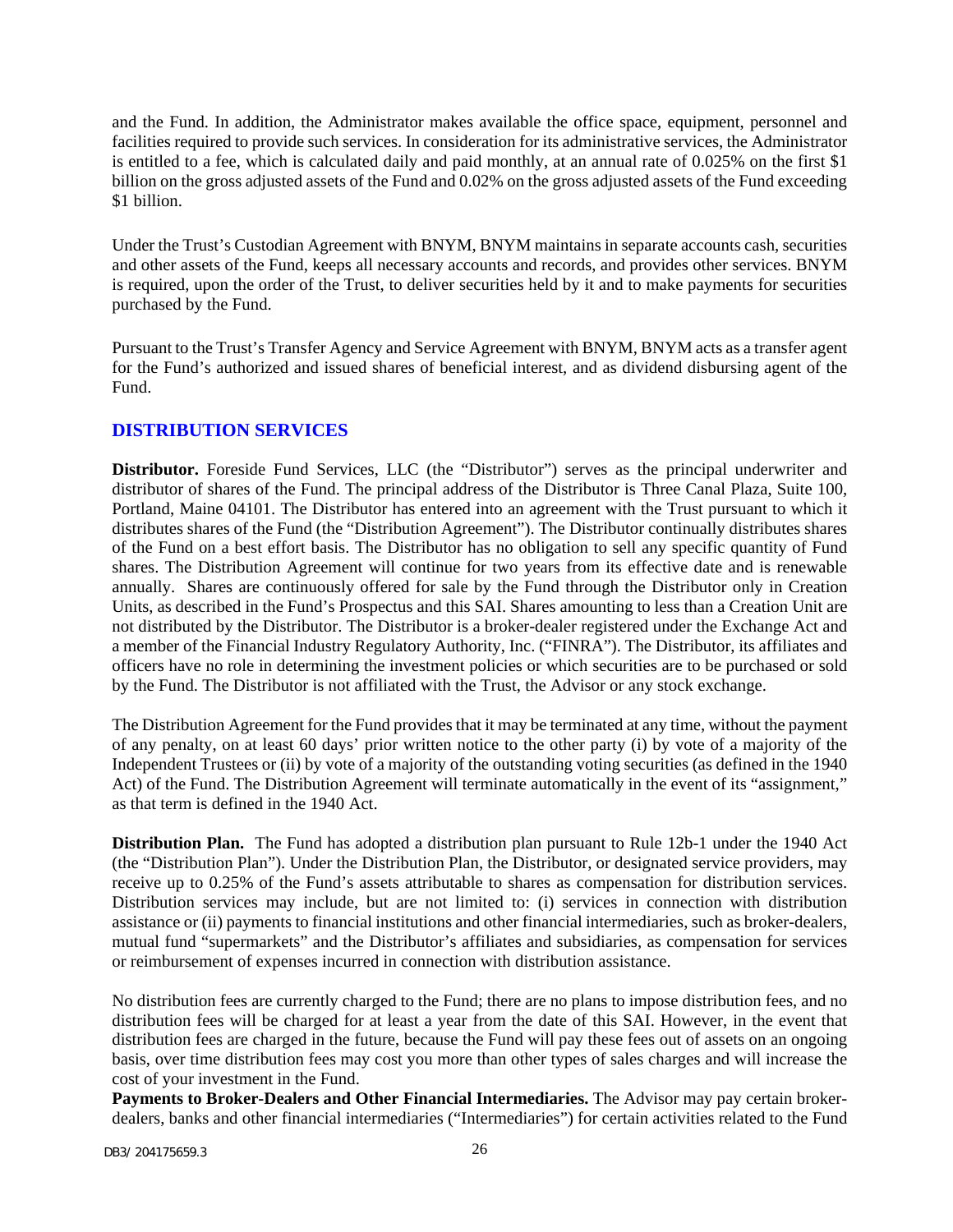and other series of the Trust. The Advisor makes these payments from its own assets and not from the assets of the Fund. Although a portion of the Advisor's revenue comes directly or indirectly in part from fees paid by the Fund and other series of the Trust, these payments do not increase the price paid by investors for the purchase of shares of, or the cost of owning, the Fund or other series of the Trust. The Advisor makes payments for Intermediaries' participation in activities that are designed to make registered representatives, other professionals and individual investors more knowledgeable about exchange-traded products, including the Fund, or for other activities, such as participation in marketing activities and presentations, educational training programs, conferences, the development of technology platforms and reporting systems ("Education Costs"). The Advisor also makes payments to Intermediaries for certain printing, publishing and mailing costs associated with the Fund or materials relating to ETPs in general ("Publishing Costs"). In addition, the Advisor makes payments to Intermediaries that make shares of the Fund and certain other series of the Trust available to their clients, develop new products that feature the Advisor or otherwise promote the Fund and other series of the Trust. The Advisor may also reimburse expenses or make payments from its own assets to Intermediaries or other persons in consideration of services or other activities that the Advisor believes may benefit the Advisor's business or facilitate investment in the Fund or other series of the Trust. Payments of the type described above are sometimes referred to as revenue-sharing payments.

Payments to an Intermediary may be significant to the Intermediary, and amounts that Intermediaries pay to your salesperson or other investment professional may also be significant for your salesperson or other investment professional. Because an Intermediary may make decisions about which investment options it will recommend or make available to its clients or what services to provide for various products based on payments it receives or is eligible to receive, such payments may create conflicts of interest between the Intermediary and its clients and these financial incentives may cause the Intermediary to recommend the Fund and other series of the Trust over other investments. The same conflict of interest and financial incentive exist with respect to your salesperson or other investment professional if he or she receives similar payments from his or her Intermediary firm.

The Advisor may determine to make such payments based on any number of metrics. For example, the Advisor may make payments at year-end or other intervals in a fixed amount, an amount based upon an Intermediary's services at defined levels or an amount based on the Intermediary's net sales of one or more series of the Trust in a year or other period, any of which arrangements may include an agreed-upon minimum or maximum payment, or any combination of the foregoing. As of the date of this SAI, the Advisor anticipates that the payments paid by the Advisor in connection with the Fund and other series of the Trust will be immaterial to the Advisor in the aggregate for the next year. Please contact your salesperson or other investment professional for more information regarding any such payments his or her Intermediary firm may receive. Any payments made by the Advisor to an Intermediary may create the incentive for an Intermediary to encourage customers to buy shares of the Fund and/or other series of the Trust.

### <span id="page-28-0"></span>**BOOK-ENTRY ONLY SYSTEM**

The following information supplements and should be read in conjunction with the section in the Fund's Prospectus entitled "Shareholder Information."

Depository Trust Company ("DTC") acts as securities depository for the Fund's shares. Shares of the Fund are represented by securities registered in the name of DTC or its nominee, Cede & Co., and deposited with, or on behalf of, DTC.

DTC, a limited-purpose trust company, was created to hold securities of its participants (the "DTC Participants") and to facilitate the clearance and settlement of securities transactions among the DTC Participants in such securities through electronic book-entry changes in accounts of the DTC Participants,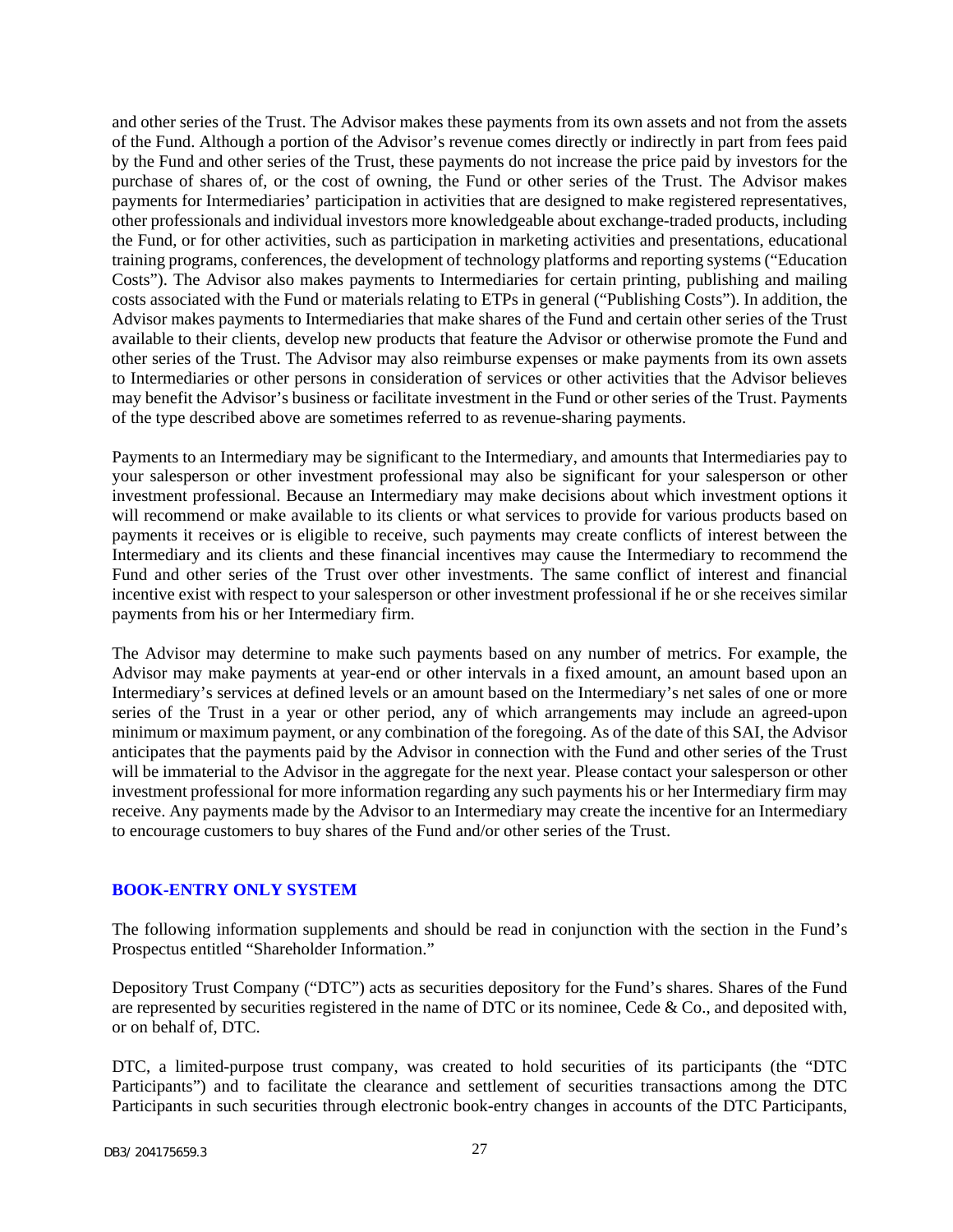thereby eliminating the need for physical movement of securities' certificates. DTC Participants include securities brokers and dealers, banks, trust companies, clearing corporations and certain other organizations, some of whom (and/or their representatives) own DTC. More specifically, DTC is owned by a number of its DTC Participants and by the New York Stock Exchange (the "NYSE") and FINRA. Access to the DTC system is also available to others such as banks, brokers, dealers and trust companies that clear through or maintain a custodial relationship with a DTC Participant, either directly or indirectly (the "Indirect Participants").

Beneficial ownership of shares is limited to DTC Participants, Indirect Participants and persons holding interests through DTC Participants and Indirect Participants. Ownership of beneficial interests in shares (owners of such beneficial interests are referred to herein as "Beneficial Owners") is shown on, and the transfer of ownership is effected only through, records maintained by DTC (with respect to DTC Participants) and on the records of DTC Participants (with respect to Indirect Participants and Beneficial Owners that are not DTC Participants). Beneficial Owners will receive from or through the DTC Participant a written confirmation relating to their purchase of shares.

Conveyance of all notices, statements and other communications to Beneficial Owners is effected as follows. Pursuant to the Depositary Agreement between the Trust and DTC, DTC is required to make available to the Trust upon request and for a fee to be charged to the Trust a listing of the shares of the Fund held by each DTC Participant. The Trust shall inquire of each such DTC Participant as to the number of Beneficial Owners holding shares, directly or indirectly, through such DTC Participant. The Trust shall provide each such DTC Participant with copies of such notice, statement or other communication, in such form, number and at such place as such DTC Participant may reasonably request, in order that such notice, statement or communication may be transmitted by such DTC Participant, directly or indirectly, to such Beneficial Owners. In addition, the Trust shall pay to each such DTC Participants a fair and reasonable amount as reimbursement for the expenses attendant to such transmittal, all subject to applicable statutory and regulatory requirements.

Share distributions shall be made to DTC or its nominee, Cede & Co., as the registered holder of all shares. DTC or its nominee, upon receipt of any such distributions, shall credit immediately DTC Participants' accounts with payments in amounts proportionate to their respective beneficial interests in shares of the Fund as shown on the records of DTC or its nominee. Payments by DTC Participants to Indirect Participants and Beneficial Owners of shares held through such DTC Participants will be governed by standing instructions and customary practices, as is now the case with securities held for the accounts of customers in bearer form or registered in a "street name," and will be the responsibility of such DTC Participants.

The Trust has no responsibility or liability for any aspect of the records relating to or notices to Beneficial Owners, or payments made on account of beneficial ownership interests in such shares, or for maintaining, supervising or reviewing any records relating to such beneficial ownership interests, or for any other aspect of the relationship between DTC and the DTC Participants or the relationship between such DTC Participants and the Indirect Participants and Beneficial Owners owning through such DTC Participants.

DTC may decide to discontinue providing its service with respect to shares at any time by giving reasonable notice to the Trust and discharging its responsibilities with respect thereto under applicable law. Under such circumstances, the Trust shall take action to find a replacement for DTC to perform its functions at a comparable cost. The DTC Participants' rules and policies are made publicly available through its website at www.dtcc.com.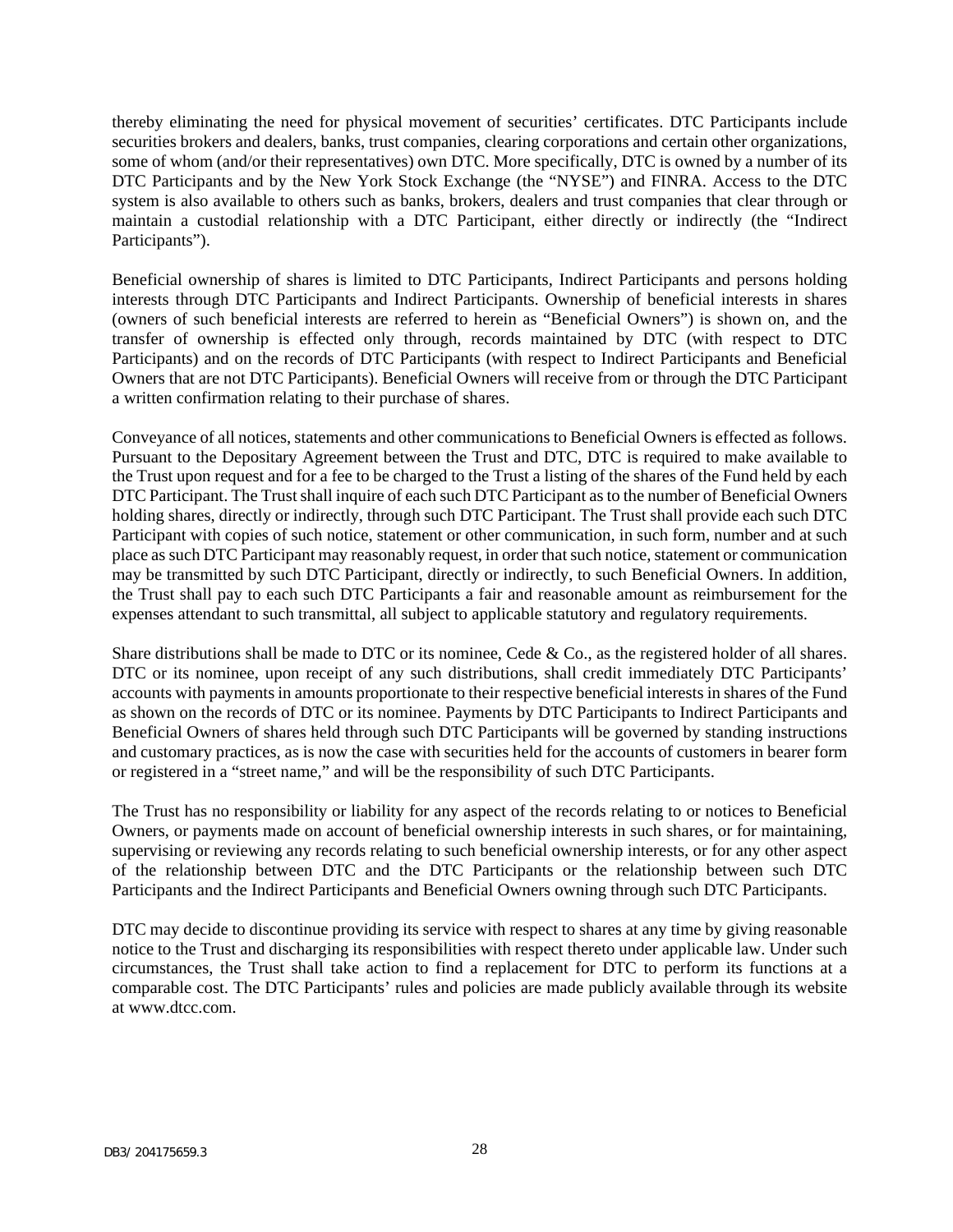### <span id="page-30-0"></span>**PURCHASE AND REDEMPTION OF CREATION UNITS**

### **Purchase (Creation)**

The Trust issues and sells shares of the Fund only in Creation Units on a continuous basis through the Distributor, at their NAV next determined after receipt, on any Business Day (as defined below), of an order received in proper form.

A "Business Day" with respect to the Fund is any day on which the Exchange is open for business. As of the date of this SAI, the Exchange observes the following holidays: New Year's Day, Martin Luther King, Jr. Day, President's Day (Washington's Birthday), Good Friday, Memorial Day (observed), Independence Day, Labor Day, Thanksgiving Day and Christmas Day.

Fund Deposit. The consideration for purchase of a Creation Unit of the Fund generally consists of an inkind deposit of a designated portfolio of securities – the "Deposit Securities" – per each Creation Unit constituting a substantial replication, or a representation, of the securities included in the Fund's portfolio and an amount of cash – the Cash Component – computed as described below. Together, the Deposit Securities and the Cash Component constitute the "Fund Deposit," which represents the minimum initial and subsequent investment amount for a Creation Unit of the Fund. The Cash Component is an amount equal to the difference between the NAV of the shares (per Creation Unit) and the market value of the Deposit Securities. If the Cash Component is a positive number (*i.e.*, the NAV per Creation Unit exceeds the market value of the Deposit Securities), the Cash Component shall be such positive amount. If the Cash Component is a negative number (*i.e.*, the NAV per Creation Unit is less than the market value of the Deposit Securities), the Cash Component shall be such negative amount and the creator will be entitled to receive cash from the Fund in an amount equal to the Cash Component. The Cash Component serves the function of compensating for any differences between the NAV per Creation Unit and the market value of the Deposit Securities.

The Administrator, through the National Securities Clearing Corporation ("NSCC") (discussed below), makes available on each Business Day, immediately prior to the opening of business on the Exchange (currently 9:30 a.m., Eastern Time), the list of the names and the required number of shares of each Deposit Security to be included in the current Fund Deposit (based on information at the end of the previous Business Day) for the Fund. Such Fund Deposit is applicable, subject to any adjustments as described below, in order to effect creations of Creation Units of the Fund until such time as the next-announced composition of the Deposit Securities is made available.

The identity and number of shares of the Deposit Securities required for a Fund Deposit for the Fund changes as rebalancing adjustments and corporate action events are reflected from time to time by the Advisor with a view to the investment objective of the Fund. In addition, the Trust reserves the right to permit or require the substitution of an amount of cash – *i.e.*, a "cash in lieu" amount – to be added to the Cash Component to replace any Deposit Security which may not be available in sufficient quantity for delivery or which may not be eligible for transfer through the Clearing Process (discussed below), or which may not be eligible for trading by an Authorized Participant (as defined below) or the investor for which it is acting. The Trust also reserves the right to offer an "all cash" option for creations of Creation Units for the Fund.

In addition to the list of names and numbers of securities constituting the current Deposit Securities of a Fund Deposit, the Administrator, through the NSCC, also makes available on each Business Day, the estimated Cash Component, effective through and including the previous Business Day, per outstanding Creation Unit of the Fund.

**Procedures for Purchase of Creation Units.** To be eligible to place orders to create a Creation Unit of the Fund, an entity must be (i) a "Participating Party," *i.e.*, a broker-dealer or other participant in the clearing process through the Continuous Net Settlement System of the NSCC (the "Clearing Process"), a clearing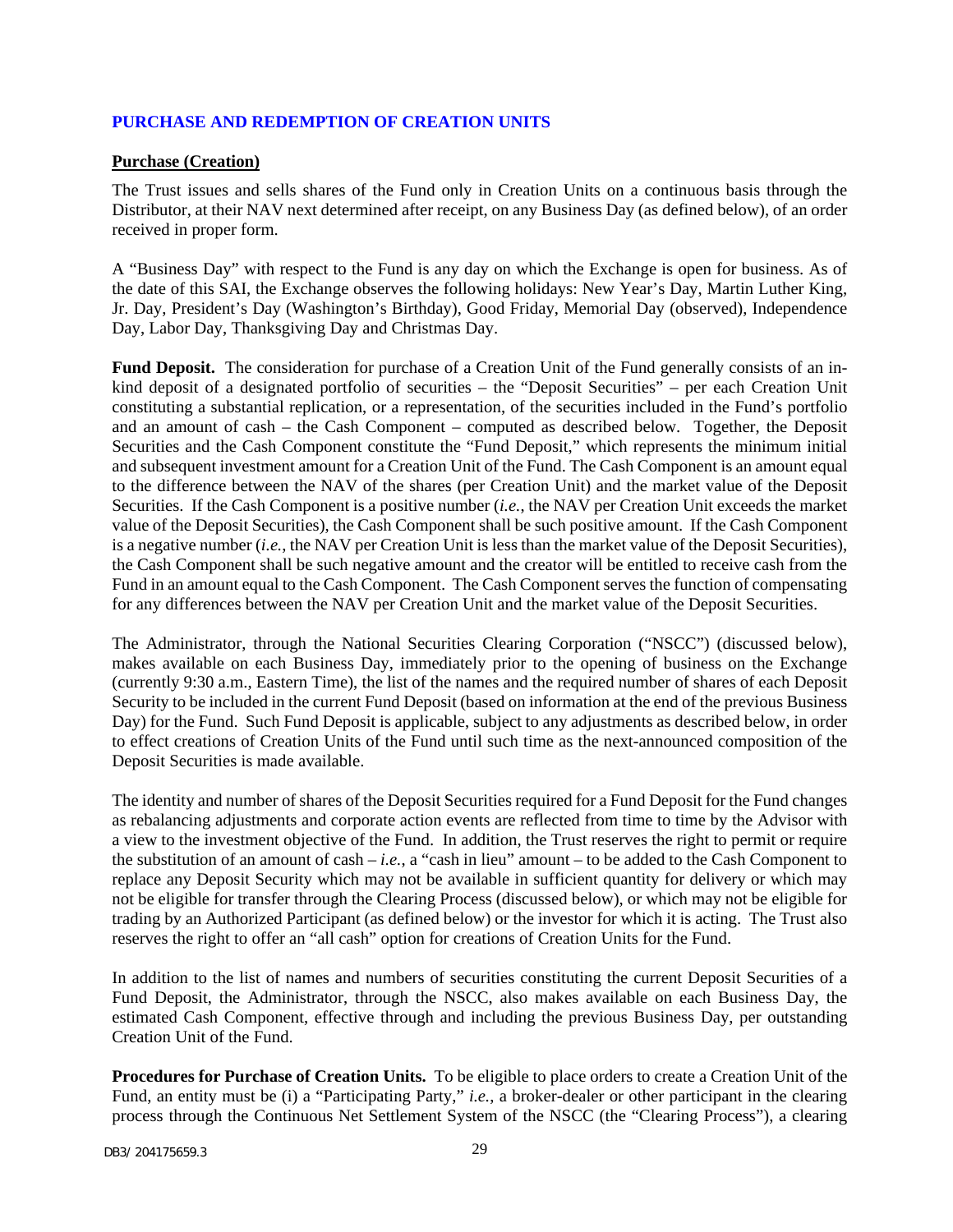agency that is registered with the SEC; or (ii) a DTC Participant (see "Book Entry Only System"), and, in each case, must have executed an agreement with the Trust, the Distributor and the Administrator with respect to creations and redemptions of Creation Units ("Participant Agreement") (discussed below). A Participating Party and DTC Participant are collectively referred to as an "Authorized Participant." Investors should contact the Distributor for the names of Authorized Participants that have signed a Participant Agreement with the Fund. All shares of the Fund, however created, will be entered on the records of DTC in the name of Cede & Co. for the account of a DTC Participant.

All orders to create Creation Units, whether through the Clearing Process (through a Participating Party) or outside the Clearing Process (through a DTC Participant), must be received by the Fund's transfer agent no later than the close of the regular trading session on the Exchange (ordinarily 4:00 p.m., Eastern Time) ("Closing Time"), in each case on the date such order is placed in order for the creation of Creation Units to be effected based on the NAV of shares of the Fund as next determined on such date after receipt of the order in proper form. The date on which an order to create Creation Units (or an order to redeem Creation Units as discussed below) is placed is referred to as the "Transmittal Date." Orders must be transmitted by an Authorized Participant by telephone or other transmission method acceptable to the Fund's transfer agent pursuant to procedures set forth in the Participant Agreement, as described below (see "Placement of Creation Orders Using Clearing Process" and "Placement of Creation Orders Outside Clearing Process"). Severe economic or market disruptions or changes, or telephone or other communication failure, may impede the ability to reach the Fund's transfer agent or an Authorized Participant.

Orders to create Creation Units of the Fund shall be placed with an Authorized Participant, as applicable, in the form required by such Authorized Participant. In addition, the Authorized Participant may request the investor to make certain representations or enter into agreements with respect to the order, *i.e.*, to provide for payments of cash, when required. Investors should be aware that their particular broker may not have executed a Participant Agreement and, therefore, orders to create Creation Units of the Fund have to be placed by the investor's broker through an Authorized Participant that has executed a Participant Agreement. At any given time there may be only a limited number of broker-dealers that have executed a Participant Agreement. Those placing orders for Creation Units through the Clearing Process should afford sufficient time to permit proper submission of the order to the Distributor prior to the Closing Time on the Transmittal Date.

Orders for creation that are effected outside the Clearing Process are likely to require transmittal by the DTC Participant earlier on the Transmittal Date than orders effected using the Clearing Process. Those persons placing orders outside the Clearing Process should ascertain the deadlines applicable to DTC and the Federal Reserve Bank wire system by contacting the operations department of the broker or depository institution effecting such transfer of Deposit Securities and Cash Component.

**Placement of Creation Orders Using the Clearing Process.** The Clearing Process is the process of creating or redeeming Creation Units through the Continuous Net Settlement System of the NSCC. Fund Deposits made through the Clearing Process must be delivered through a Participating Party that has executed a Participant Agreement. The Participant Agreement authorizes the Fund's transfer agent to transmit to NSCC, on behalf of the Participating Party, such trade instructions as are necessary to effect the Participating Party's creation order. Pursuant to such trade instructions to NSCC, the Participating Party agrees to deliver the requisite Deposit Securities and the Cash Component to the Trust, together with such additional information as may be required by the Distributor. An order to create Creation Units through the Clearing Process is deemed received by the Distributor on the Transmittal Date if (i) such order is received by the Distributor not later than the Closing Time on such Transmittal Date and (ii) all other procedures set forth in the Participant Agreement are properly followed.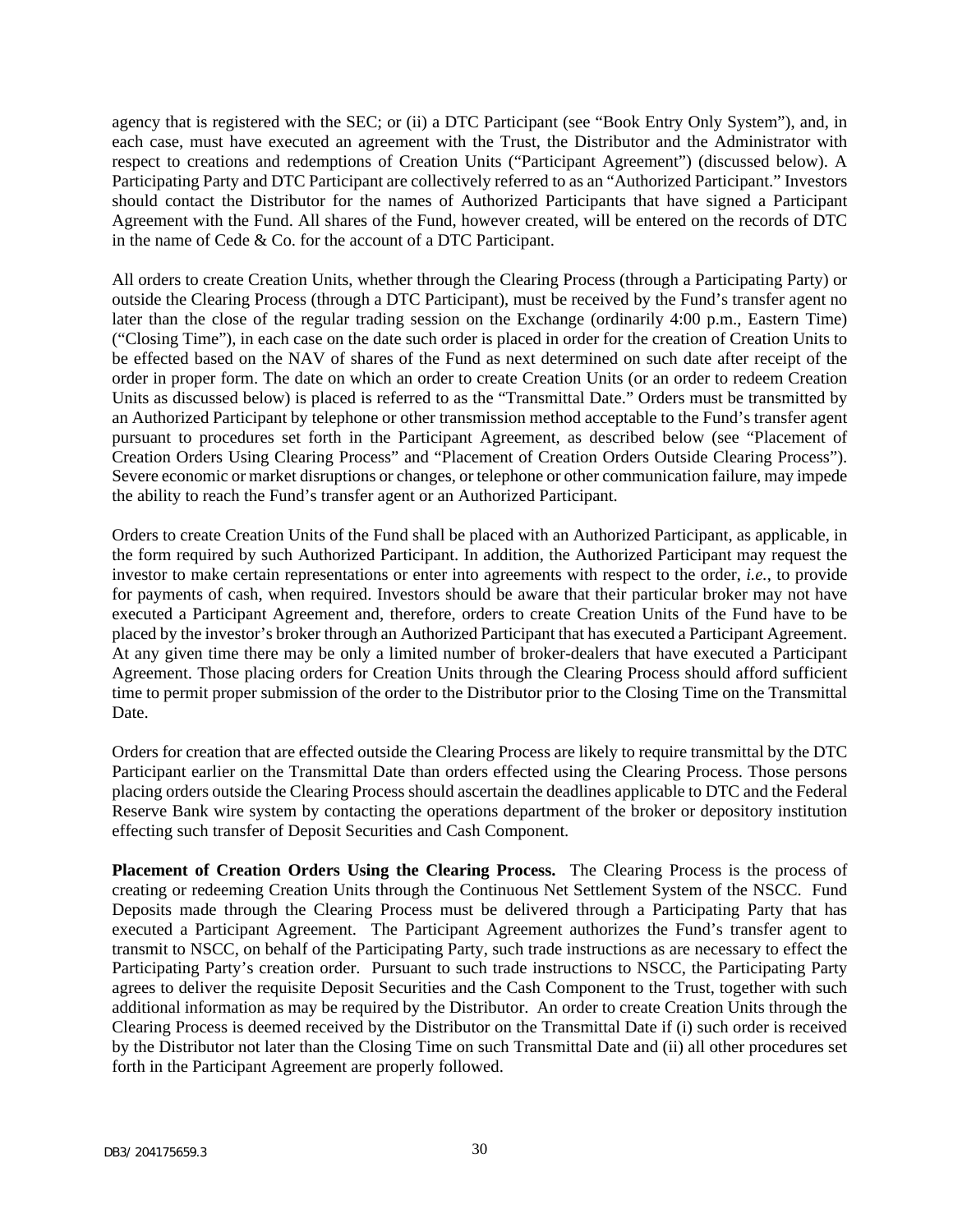**Placement of Creation Orders Outside the Clearing Process.** Fund Deposits made outside the Clearing Process must be delivered through a DTC Participant that has executed a Participant Agreement with the Trust, the Distributor and the Administrator. A DTC Participant who wishes to place an order creating Creation Units to be effected outside the Clearing Process need not be a Participating Party, but such orders must state that the DTC Participant is not using the Clearing Process and that the creation of Creation Units will instead be effected through a transfer of securities and cash directly through DTC. A Fund Deposit transfer must be ordered by the DTC Participant on the Transmittal Date in a timely fashion so as to ensure the delivery of the requisite number of Deposit Securities through DTC to the account of the Trust by no later than 11:00 a.m., Eastern Time, of the next Business Day immediately following the Transmittal Date. All questions as to the number of Deposit Securities to be delivered and the validity, form and eligibility (including time of receipt) for the deposit of any tendered securities will be determined by the Trust, whose determination shall be final and binding. The cash equal to the Cash Component must be transferred directly to the Administrator through the Federal Reserve wire system in a timely manner so as to be received by the Administrator no later than 2:00 p.m., Eastern Time, on the next Business Day immediately following such Transmittal Date. An order to create Creation Units outside the Clearing Process is deemed received on the Transmittal Date if (i) such order is received not later than the Closing Time on such Transmittal Date and (ii) all other procedures set forth in the Participant Agreement are properly followed. However, if the Administrator does not receive both the requisite Deposit Securities and the Cash Component by 11:00 a.m. and 2:00 p.m., respectively, on the next Business Day immediately following the Transmittal Date, such order will be cancelled. Upon written notice to the Fund's transfer agent, such cancelled order may be resubmitted the following Business Day using a Fund Deposit as newly constituted to reflect the then current NAV of the Fund. The delivery of Creation Units of the Fund so created will occur no later than the third (3rd) Business Day following the day on which the purchase order is deemed received.

Creation Units may be created in advance of receipt by the Trust of all or a portion of the applicable Deposit Securities as described below. In these circumstances, the initial deposit will have a value greater than the NAV of the shares on the date the order is placed in proper form since in addition to available Deposit Securities, cash must be deposited in an amount equal to the sum of the Cash Component plus 115% of the market value of the undelivered Deposit Securities (the "Additional Cash Deposit"). The order shall be deemed to be received on the Business Day on which the order is placed provided that the order is placed in proper form prior to the Closing Time on such date and federal funds in the appropriate amount are deposited with the Administrator by 11:00 a.m., Eastern Time, the following Business Day. If the order is not placed in proper form by the Closing Time or federal funds in the appropriate amount are not received by 11:00 a.m. the next Business Day, then the order may be deemed to be rejected and the investor shall be liable to the Trust for losses, if any, resulting therefrom. An additional amount of cash shall be required to be deposited with the Trust, pending delivery of the missing Deposit Securities to the extent necessary to maintain the Additional Cash Deposit with the Trust in an amount at least equal to 115% of the daily marked to market value of the missing Deposit Securities. To the extent that missing Deposit Securities are not received by 1:00 p.m., Eastern Time, on the third Business Day following the day on which the purchase order is deemed received or in the event a mark to market payment is not made within one Business Day following notification that such a payment is required, the Trust may use the cash on deposit to purchase the missing Deposit Securities. Authorized Participants will be liable to the Trust for the costs incurred by the Trust in connection with any such purchases. These costs will be deemed to include the amount by which the actual purchase price of the Deposit Securities exceeds the market value of such Deposit Securities on the day the purchase order was deemed received plus the brokerage and related transaction costs associated with such purchases. The Trust will return any unused portion of the Additional Cash Deposit once all of the missing Deposit Securities have been properly received by the Administrator or purchased by the Trust and deposited into the Trust. In addition, a transaction fee will be charged in all cases. The delivery of Creation Units of the Fund so created will occur no later than the third Business Day following the day on which the purchase order is deemed received.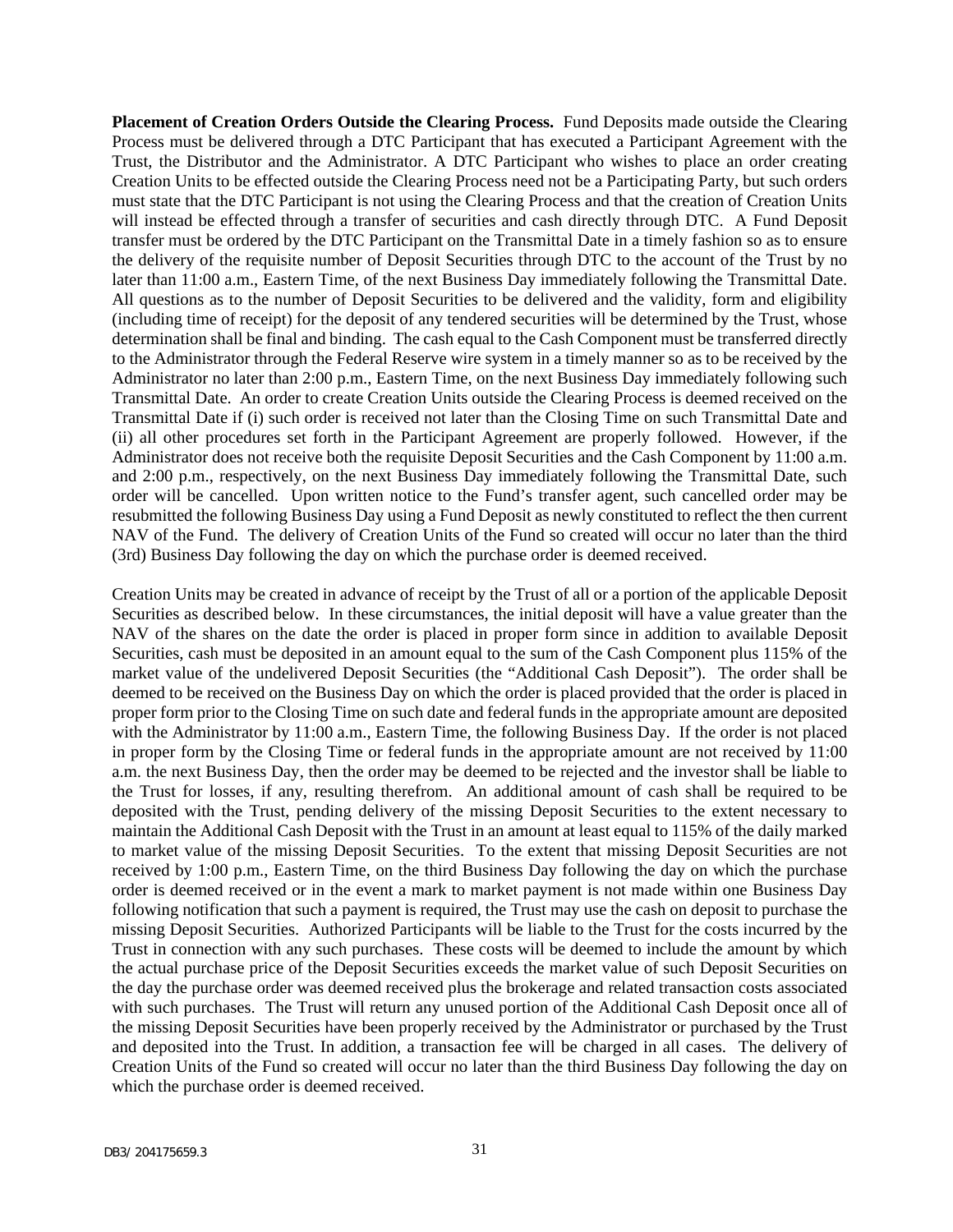**Acceptance of Orders for Creation Units.** The Trust reserves the right to reject a creation order transmitted to it in respect of the Fund if (a) the order is not in proper form, (b) the investor(s), upon obtaining the shares ordered, would own 80% or more of the currently outstanding shares of the Fund, (c) the Deposit Securities delivered are not as disseminated through the facilities of the Exchange for that date by the Administrator, as described above, (d) the acceptance of the Deposit Securities would, in the opinion of counsel, be unlawful, or (e) in the event that circumstances outside the control of the Trust, the Distributor and the Advisor make it for all practical purposes impossible to process creation orders. Examples of such circumstances include acts of God or public service or utility problems such as fires, floods, extreme weather conditions and power outages resulting in telephone, telecopy and computer failures; market conditions or activities causing trading halts; systems failures involving computer or other information systems affecting the Trust, the Advisor, the Distributor, DTC, NSCC or any other participant in the creation process, and similar extraordinary events. The Fund or its designee shall notify a prospective creator of a Creation Unit and/or the Authorized Participant acting on behalf of the creator of a Creation Unit of its rejection of the order of such person. The Trust, the Administrator and the Distributor are under no duty, however, to give notification of any defects or irregularities in the delivery of Fund Deposits nor shall any of them incur any liability for the failure to give any such notification.

All questions as to the number of shares of each security in the Deposit Securities and the validity, form, eligibility and acceptance for deposit of any securities to be delivered shall be determined by the Trust, and the Trust's determination shall be final and binding.

**Creation Transaction Fee.** To compensate the Trust for transfer and other transaction costs involved in creation transactions through the Clearing Process, investors will be required to pay a minimum creation transaction fee, assessed per transaction, as follows:

| Fund                                          | <b>Creation Transaction Fee*</b> |
|-----------------------------------------------|----------------------------------|
| AdvisorShares Let Bob AI Powered Momentum ETF | \$500                            |

\* To the extent a Creation Unit consists of more than 100 securities, an additional Creation Transaction Fee may be charged to Authorized Participants to the next highest \$500 increment at the following rates: (i) \$5 per book-entry security settled via the NSCC's CNS and (ii) \$15 per security for "in-kind" settlements settled outside the NSCC, and all physical settlements, including options, futures and other derivatives.

The Fund, subject to approval by the Board, may adjust the fee from time to time based upon actual experience. Investors who use the services of a broker or other such intermediary in addition to an Authorized Participant to effect a creation of a Creation Unit may be charged a fee for such services.

### **Redemption**

Shares may be redeemed only in Creation Units at their NAV next determined after receipt of a redemption request in proper form by the Fund through the Administrator and only on a Business Day. The Trust will not redeem shares in amounts less than Creation Units. Beneficial Owners must accumulate enough shares in the secondary market to constitute a Creation Unit in order to have such shares redeemed by the Trust. There can be no assurance, however, that there will be sufficient liquidity in the public trading market at any time to permit assembly of a Creation Unit. Investors should expect to incur brokerage and other costs in connection with assembling a sufficient number of shares to constitute a redeemable Creation Unit.

With respect to the Fund, the Administrator, through the NSCC, makes available immediately prior to the opening of business on the Exchange (currently 9:30 a.m., Eastern Time) on each Business Day, the Fund Securities that will be applicable (subject to possible amendment or correction) to redemption requests received in proper form (as defined below) on that day. Fund Securities received on redemption may not be identical to Deposit Securities, which are applicable to creations of Creation Units.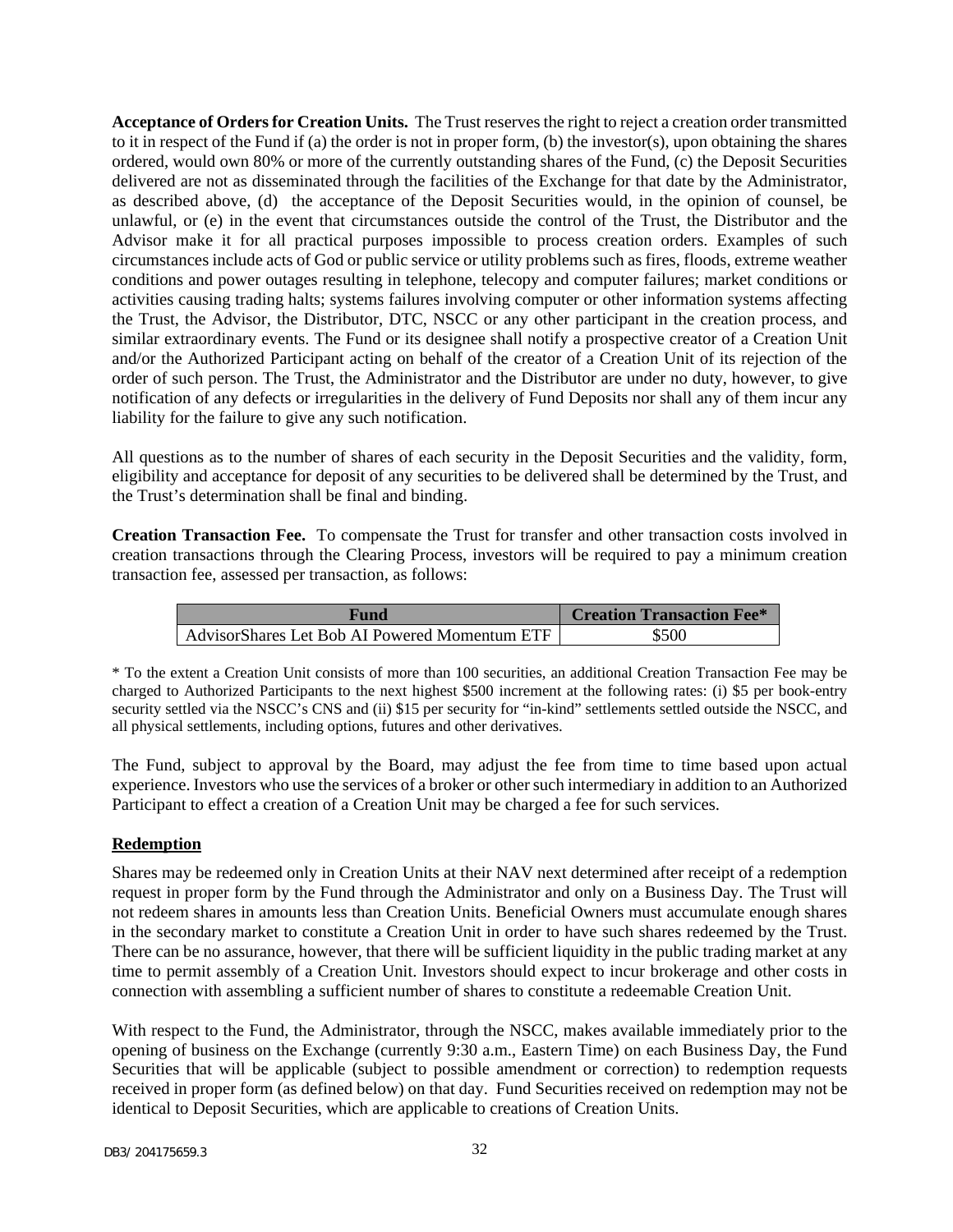**Redemption Method.** Unless cash redemptions are available or specified for the Fund, the redemption proceeds for a Creation Unit generally consist of Fund Securities, as announced by the Administrator on the Business Day of the request for redemption received in proper form, plus cash in an amount equal to the difference between the NAV of the shares being redeemed, as next determined after receipt of a request in proper form, and the value of Fund Securities (the "Cash Redemption Amount"), less a redemption transaction fee described below in the section entitled "Redemption Transaction Fee." In the event that Fund Securities have a value greater than the NAV of the shares, a compensating cash payment equal to the differential is required to be made by or through an Authorized Participant by the redeeming shareholder.

**Placement of Redemption Orders Using Clearing Process.** Orders to redeem Creation Units through the Clearing Process must be delivered through a Participating Party that has executed the Participant Agreement. An order to redeem Creation Units using the Clearing Process is deemed received on the Transmittal Date if (i) such order is received by the Administrator not later than the Closing Time on such Transmittal Date; and (ii) all other procedures set forth in the Participant Agreement are properly followed; such order will be effected based on the NAV of the Fund as next determined. An order to redeem Creation Units using the Clearing Process made in proper form but received by the Fund after the Closing Time will be deemed received on the next Business Day immediately following the Transmittal Date and will be effected at the NAV next determined on such Business Day. The requisite Fund Securities and the Cash Redemption Amount will be transferred by the third (3rd) NSCC Business Day following the date on which such request for redemption is deemed received.

**Placement of Redemption Orders Outside Clearing Process.** Orders to redeem Creation Units outside the Clearing Process must be delivered through a DTC Participant that has executed the Participant Agreement. A DTC Participant who wishes to place an order for redemption of Creation Units to be effected outside the Clearing Process need not be a Participating Party, but such orders must state that the DTC Participant is not using the Clearing Process and that redemption of Creation Units will instead be effected through transfer of shares directly through DTC. An order to redeem Creation Units outside the Clearing Process is deemed received by the Administrator on the Transmittal Date if (i) such order is received by the Administrator not later than the Closing Time on such Transmittal Date; (ii) such order is accompanied or proceeded by the requisite number of shares of the Fund and/or the Cash Redemption Amount specified in such order, which delivery must be made through DTC to the Administrator no later than 11:00 a.m. and 2:00 p.m., respectively, Eastern Time, on the next Business Day following such Transmittal Date (the "DTC Cut-Off-Time"); and (iii) all other procedures set forth in the Participant Agreement are properly followed.

After the Administrator has deemed an order for redemption outside the Clearing Process received, the Administrator will initiate procedures to transfer the requisite Fund Securities, which are expected to be delivered within three business days, and/or the Cash Redemption Amount to the Authorized Participant, on behalf of the redeeming Beneficial Owner, by the third Business Day following the Transmittal Date on which such redemption order is deemed received by the Administrator.

The calculation of the value of the Fund Securities and the Cash Redemption Amount to be delivered upon redemption will be made by the Administrator according to the procedures set forth under "Determination of Net Asset Value" computed on the Business Day on which a redemption order is deemed received by the Administrator. Therefore, if a redemption order in proper form is submitted to the Administrator by a DTC Participant not later than the Closing Time on the Transmittal Date, and the requisite number of shares of the Fund are delivered to the custodian prior to the DTC Cut-Off-Time, then the value of the Fund Securities and/or the Cash Redemption Amount to be delivered will be determined by the Administrator on such Transmittal Date. If, however, a redemption order is submitted to the Administrator by a DTC Participant not later than the Closing Time on the Transmittal Date, but either (1) the requisite number of shares of the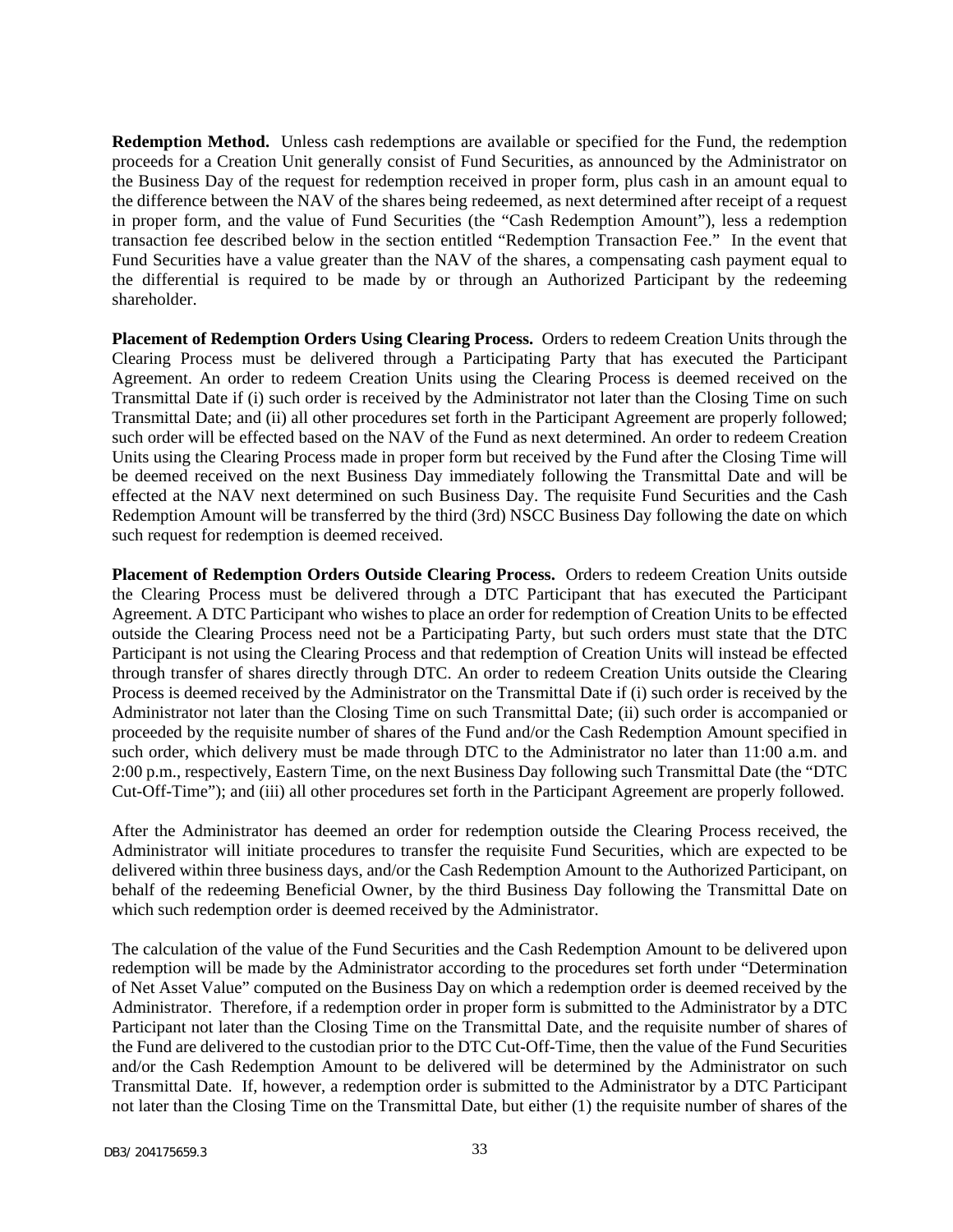Fund are not delivered by the DTC Cut-Off-Time as described above on the next Business Day following the Transmittal Date or (2) the redemption order is not submitted in proper form, then the redemption order will not be deemed received as of the Transmittal Date. In such case, the value of the Fund Securities and the Cash Redemption Amount to be delivered will be computed on the Business Day that such order is deemed received by the Administrator, *i.e.*, the Business Day on which the shares of the Fund are delivered through DTC to the Administrator by the DTC Cut-Off-Time on such Business Day pursuant to a properly submitted redemption order.

If it is not possible to effect deliveries of the Fund Securities, the Trust may in its discretion exercise its option to redeem such shares in cash, and the redeeming Beneficial Owner will be required to receive its redemption proceeds in cash. In addition, an investor may request a redemption in cash which the Fund may, in its sole discretion, permit. In either case, the investor will receive a cash payment equal to the NAV of its shares based on the NAV of shares of the Fund next determined after the redemption request is received in proper form (minus a redemption transaction fee and additional charge for requested cash redemptions specified above, to offset the Trust's brokerage and other transaction costs associated with the disposition of Fund Securities). The Fund may also, in its sole discretion, upon request of a shareholder, provide such redeemer a portfolio of securities which differs from the exact composition of the Fund Securities but does not differ in NAV.

Redemptions of shares for Fund Securities will be subject to compliance with applicable federal and state securities laws and the Fund (whether or not it otherwise permits cash redemptions) reserves the right to redeem Creation Units for cash to the extent that the Fund could not lawfully deliver specific Fund Securities upon redemptions or could not do so without first registering the Fund Securities under such laws. An Authorized Participant or an investor for which it is acting subject to a legal restriction with respect to a particular stock included in the Fund Securities applicable to the redemption of a Creation Unit may be paid an equivalent amount of cash. The Authorized Participant may request the redeeming Beneficial Owner of the shares to complete an order form or to enter into agreements with respect to such matters as compensating cash payment, beneficial ownership of shares or delivery instructions.

The right of redemption may be suspended or the date of payment postponed with respect to the Fund (1) for any period during which the NYSE is closed (other than customary weekend and holiday closings), (2) for any period during which trading on the NYSE is suspended or restricted, (3) for any period during which an emergency exists as a result of which disposal of the shares of the Fund or determination of the shares' NAV is not reasonably practicable, or (4) in such other circumstance as is permitted by the SEC.

**Redemption Transaction Fee.** To compensate the Trust for transfer and other transaction costs involved in redemption transactions through the Clearing Process, investors will be required to pay a minimum redemption transaction fee, assessed per transaction as follows:

| Fund                                           | <b>Redemption Transaction Fee*</b> |
|------------------------------------------------|------------------------------------|
| Advisor Shares Let Bob AI Powered Momentum ETF | \$500                              |

\* To the extent a Creation Unit consists of more than 100 securities, an additional Redemption Transaction Fee may be charged to Authorized Participants to the next highest \$500 increment at the following rates: (i) \$5 per book-entry security settled via the NSCC's CNS and (ii) \$15 per security for "in-kind" settlements settled outside the NSCC, and all physical settlements, including options, futures and other derivatives.

The Fund, subject to approval by the Board, may adjust the fee from time to time based upon actual experience. Investors who use the services of a broker or other such intermediary in addition to an Authorized Participant to effect a redemption of a Creation Unit may be charged a fee for such services.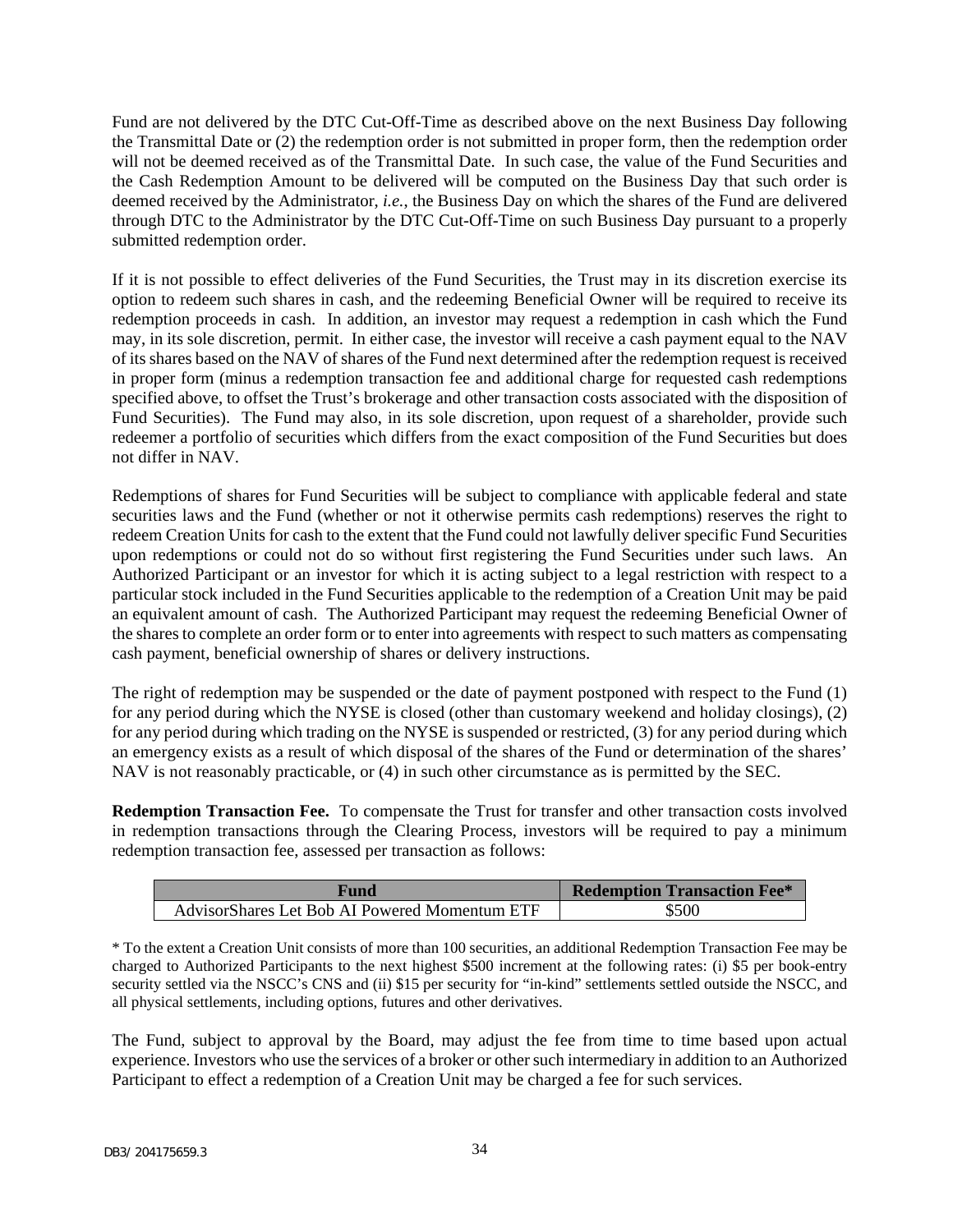#### <span id="page-36-0"></span>**DETERMINATION OF NET ASSET VALUE**

The following information supplements and should be read in conjunction with the section in the Prospectus entitled "Calculating Net Asset Value."

The NAV per share of the Fund is computed by dividing the value of the net assets of the Fund (*i.e.*, the value of its total assets less total liabilities) by the total number of shares of the Fund outstanding, rounded to the nearest cent. Expenses and fees, including without limitation, the management, administration and distribution fees, are accrued daily and taken into account for purposes of determining NAV per share. The NAV per share for the Fund is calculated by the Administrator and determined as of the regularly scheduled close of normal trading on the NYSE (normally 4:00 p.m., Eastern Time) on each day that the NYSE is open.

In computing the Fund's NAV, the Fund's portfolio holdings are valued based on their last readily available market price. Price information on listed portfolio holdings, including ETFs in which the Fund invests, is taken from the exchange where the security is primarily traded. Other portfolio holdings and assets for which market quotations are not readily available or determined to not represent the current fair value are valued based on fair value as determined in good faith by the Advisor in accordance with procedures adopted by the Board.

# <span id="page-36-1"></span>**DIVIDENDS, DISTRIBUTIONS, AND TAXES**

### **Dividends and Distributions**

The following information supplements and should be read in conjunction with the section in the Prospectus entitled "Shareholder Information."

**General Policies.** Dividends from net investment income, if any, are declared and paid at least annually by the Fund. Distributions of net realized securities gains, if any, generally are declared and paid once a year, but the Fund may make distributions on a more frequent basis for the Fund to comply with the distribution requirements of the Internal Revenue Code, in all events in a manner consistent with the provisions of the 1940 Act.

Dividends and other distributions on shares are distributed, as described below, on a pro rata basis to Beneficial Owners of such shares. Dividend payments are made through DTC Participants and Indirect Participants to Beneficial Owners then of record with proceeds received from the Fund.

The Fund may make additional distributions to the extent necessary (i) to distribute the entire annual taxable income of the Fund, plus any net capital gains and (ii) to avoid imposition of the excise tax imposed by Section 4982 of the Internal Revenue Code. Management of the Trust reserves the right to declare special dividends for the Fund if, in its reasonable discretion, such action is necessary or advisable to preserve the status of the Fund as a RIC or to avoid imposition of income or excise taxes on undistributed income.

**Dividend Reinvestment Service.** No reinvestment service is provided by the Trust. Broker-dealers may make available the DTC book-entry Dividend Reinvestment Service for use by Beneficial Owners of the Fund for reinvestment of their dividend distributions. Beneficial Owners should contact their broker to determine the availability and costs of the service and the details of participation therein. Brokers may require Beneficial Owners to adhere to specific procedures and timetables. If this service is available and used, dividend distributions of both income and realized gains will be automatically reinvested in additional whole shares of the Fund purchased in the secondary market.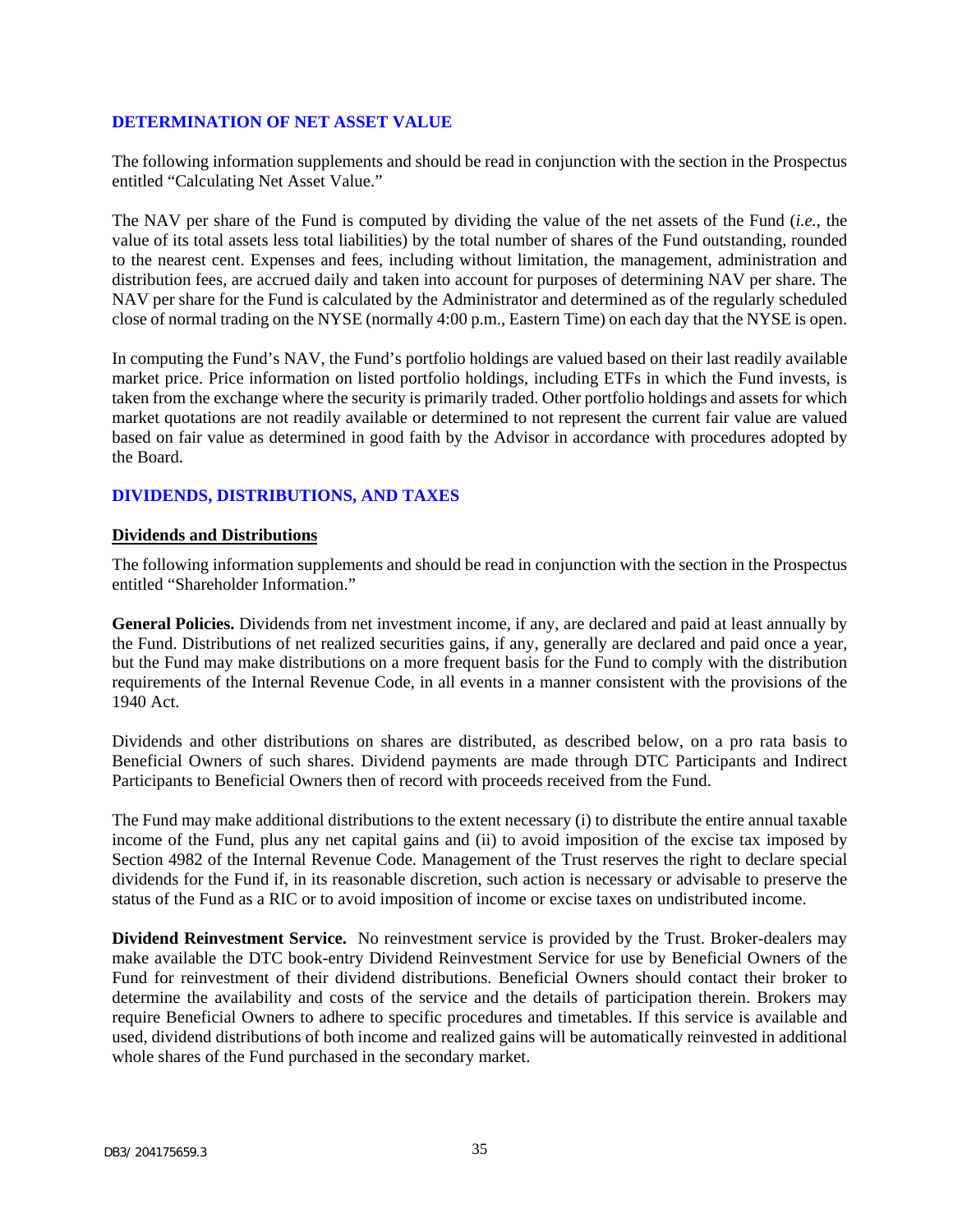#### **Federal Income Taxes**

The following is a summary of certain additional U.S. federal income tax considerations generally affecting the Fund and its shareholders that supplements the summary in the Prospectus. No attempt is made to present a comprehensive explanation of the federal, state, local or foreign tax treatment of the Fund or its shareholders, and the discussion here and in the Prospectus is not intended to be a substitute for careful tax planning.

The following general discussion of certain federal income tax consequences is based on provisions of the Internal Revenue Code and the regulations issued thereunder as in effect on the date of this SAI. New legislation, as well as administrative changes or court decisions, may significantly change the conclusions expressed herein, and may have a retroactive effect with respect to the transactions contemplated herein.

Shareholders are urged to consult their own tax advisors regarding the application of the provisions of tax law described in this SAI in light of the particular tax situations of the shareholders and regarding specific questions as to federal, state, or local taxes.

**Regulated Investment Company (RIC) Status.** The Fund intends to qualify for and elect treatment as a RIC under the Internal Revenue Code. Provided that for each tax year the Fund: (i) meets the requirements to be treated as a RIC (as discussed below); and (ii) distributes at least an amount equal to the sum of 90% of the Fund's net investment income for such year (including, for this purpose, the excess of net realized short-term capital gains over net long-term capital losses) and 90% of its net tax-exempt interest income (the "Distribution Requirement"), the Fund itself will not be subject to federal income taxes to the extent the Fund's net investment income and the Fund's net realized capital gains, if any, are timely distributed to the Fund's shareholders.

One of several requirements for RIC qualification is that the Fund must receive at least 90% of the Fund's gross income each year from dividends, interest, payments with respect to certain securities loans, gains from the sale or other disposition of stock, securities or foreign currencies, or other income derived with respect to the Fund's business of investing in stock, securities, foreign currencies and net income from an interest in a qualified publicly traded partnership (the "90% Test"). A second requirement for qualification as a RIC is that the Fund must diversify its holdings so that, at the end of each quarter of the Fund's taxable year: (a) at least 50% of the market value of the Fund's total assets is represented by cash and cash items, U.S. government securities, securities of other RICs, and other securities, with these other securities limited, in respect to any one issuer, to an amount not greater than 5% of the value of the Fund's total assets or 10% of the outstanding voting securities of such issuer; and (b) not more than 25% of the value of its total assets are invested, including through corporations in which the Fund owns a 20% or more voting stock interest, in the securities (other than U.S. government securities or securities of other RICs) of any one issuer, the securities (other than securities of other RICs) of two or more issuers which the Fund controls and which are engaged in the same, similar, or related trades or businesses, or the securities of one or more qualified publicly traded partnerships (the "Asset Test").

If the Fund fails to satisfy the 90% Test or the Asset Test, the Fund may be eligible for relief provisions if the failures are due to reasonable cause and not willful neglect and if a penalty tax is paid with respect to each failure to satisfy the applicable requirements. Additionally, relief is provided for certain *de minimis*  failures of the Asset Test. In order to qualify for relief provisions for a failure to meet the Asset Test, the Fund may be required to dispose of certain assets. If the Fund fails to qualify for treatment as a RIC for any year, and the relief provisions are not available, all of its taxable income will be subject to federal income tax at the regular corporate rate without any deduction for distributions to shareholders. In such case, its shareholders would be taxed as if they received ordinary dividends, although the dividends could be eligible for the dividends received deduction for corporate shareholders and the dividends may be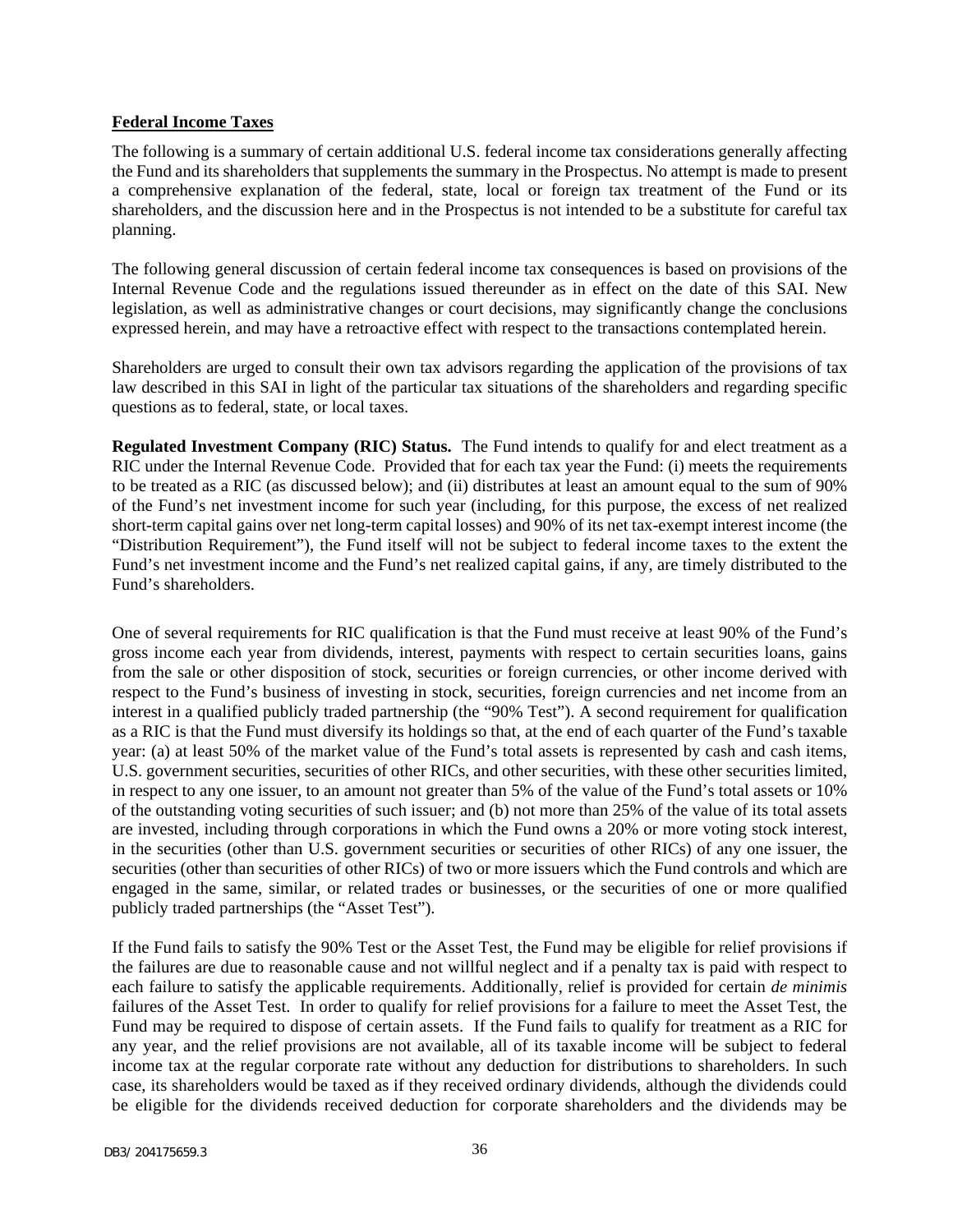eligible for the lower tax rates available to non-corporate shareholders on qualified dividend income. To requalify for treatment as a RIC in a subsequent taxable year, the Fund would be required to satisfy the RIC qualification requirements for that year and to distribute any earnings and profits from any year in which the Fund failed to qualify for tax treatment as a RIC. If the Fund failed to qualify as a RIC for a period greater than two taxable years, it would generally be required to pay a Fund-level tax on certain net builtin gains recognized with respect to certain of its assets upon a disposition of such assets within five years of qualifying as a RIC in a subsequent year. The Board reserves the right not to maintain the qualification of the Fund for treatment as a RIC if it determines such course of action to be beneficial to shareholders. If the Fund determines that it will not qualify for treatment as a RIC under Subchapter M of the Internal Revenue Code, the Fund will establish procedures to reflect the anticipated tax liability in the Fund's NAV.

The Fund may elect to treat part or all of any "qualified late year loss" as if it had been incurred in the succeeding taxable year in determining the Fund's taxable income, net capital gain, net short-term capital gain, and earnings and profits. A "qualified late year loss" generally includes net capital loss, net long-term capital loss, or net short-term capital loss incurred after October 31 of the current taxable year, and certain other late-year losses.

The treatment of capital loss carryovers for the Fund is similar to the rules that apply to capital loss carryovers of individuals, which provide that such losses are carried over indefinitely. If the Fund has a "net capital loss" (that is, capital losses in excess of capital gains) for a taxable year, the excess of the Fund's net shortterm capital losses over its net long-term capital gains is treated as a short-term capital loss arising on the first day of the Fund's next taxable year, and the excess (if any) of the Fund's net long-term capital losses over its net short-term capital gains is treated as a long-term capital loss arising on the first day of the Fund's next taxable year. The carryover of capital losses may be limited under the general loss limitation rules if the Fund experiences an ownership change as defined in the Internal Revenue Code.

Notwithstanding the Distribution Requirement described above, which generally requires the Fund to distribute at least 90% of its annual investment company taxable income and the excess of its exempt-interest income (but does not require any minimum distribution of net capital gain), the Fund will generally be subject to a nondeductible 4% federal excise tax to the extent it fails to distribute by the end of any calendar year at least the sum of 98% of its ordinary income for the year and 98.2% of its capital gain net income for the one-year period ending on October 31 of that year, plus certain other amounts. The Fund intends to make sufficient distributions, or deemed distributions, to avoid imposition of the excise tax, but can make no assurances that all such tax liability will be eliminated. The Fund may in certain circumstances be required to liquidate Fund investments in order to make sufficient distributions to avoid federal excise tax liability at a time when the investment advisor might not otherwise have chosen to do so, and liquidation of investments in such circumstances may affect the ability of the Fund to satisfy the requirements for qualification as a RIC.

**Fund Distributions.** The Fund receives income generally in the form of dividends and interest on investments. This income, plus net short-term capital gains, if any, less expenses incurred in the operation of the Fund, constitutes the Fund's net investment income from which dividends may be paid to you. The Fund intends to distribute substantially all its net investment income and net realized capital gains to shareholders, at least annually. Any distributions by the Fund from such income will be taxable to you as ordinary income or at the lower capital gains rates that apply to individuals receiving qualified dividend income, whether you take them in cash or in additional shares.

Distributions by the Fund are currently eligible for the reduced maximum tax rate to individuals of 20% (lower rates apply to individuals in lower tax brackets) to the extent that the Fund receives qualified dividend income on the securities it holds and the Fund reports the distributions as qualified dividend income. Qualified dividend income is, in general, dividend income from taxable domestic corporations and certain foreign corporations (e.g., foreign corporations incorporated in a possession of the United States or in certain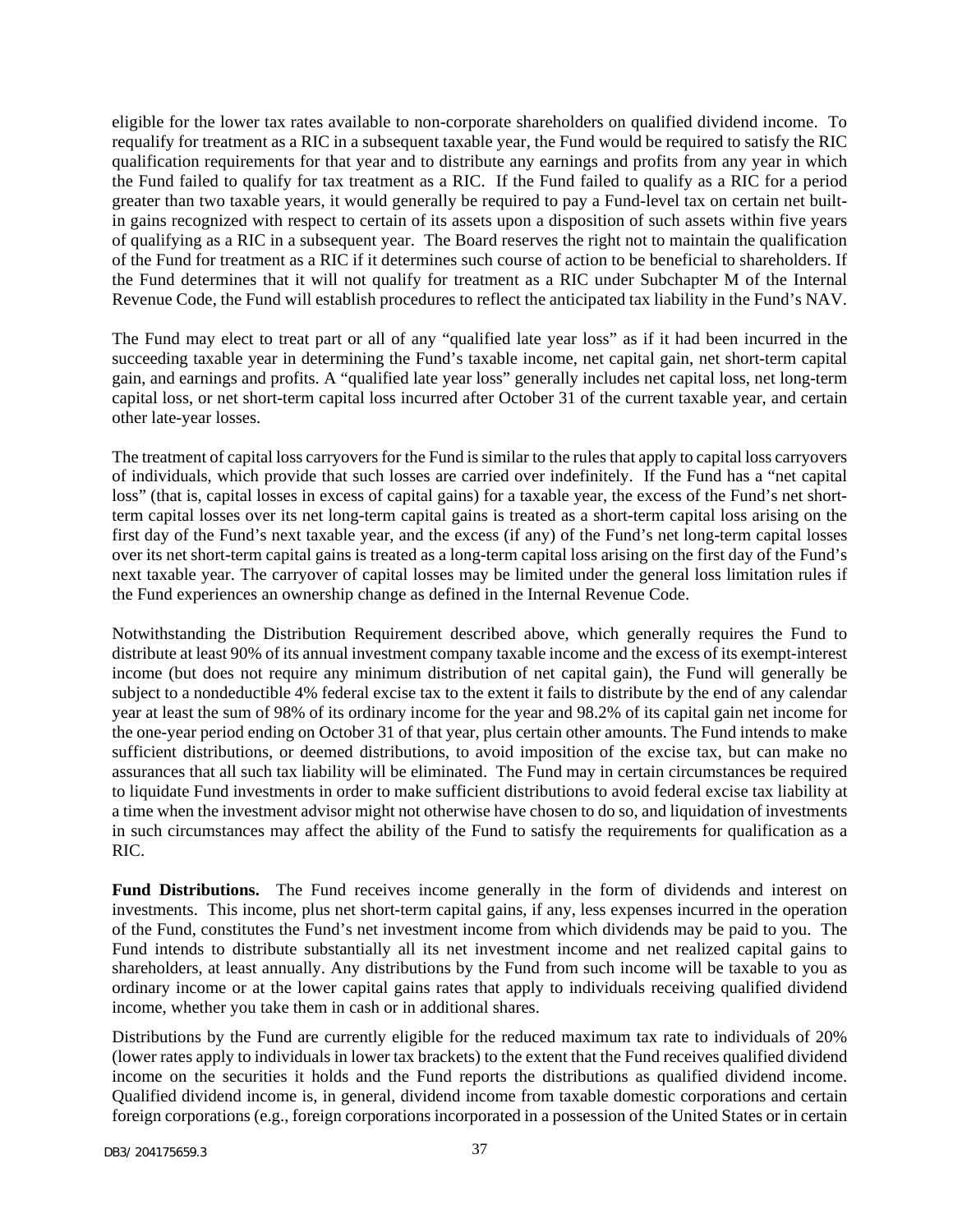countries with a comprehensive tax treaty with the United States, or the stock of which is readily tradable on an established securities market in the United States). A dividend will not be treated as qualified dividend income to the extent that: (i) the shareholder has not held the shares on which the dividend was paid for more than 60 days during the 121-day period that begins on the date that is 60 days before the date on which the shares become "ex-dividend" (which is the day on which declared distributions (dividends or capital gains) are deducted from the Fund's assets before it calculates the net asset value) with respect to such dividend, (ii) the Fund has not satisfied similar holding period requirements with respect to the securities it holds that paid the dividends distributed to the shareholder), (iii) the shareholder is under an obligation (whether pursuant to a short sale or otherwise) to make related payments with respect to substantially similar or related property, or (iv) the shareholder elects to treat such dividend as investment income under section  $163(d)(4)(B)$  of the Internal Revenue Code. Therefore, if you lend your shares in the Fund, such as pursuant to a securities lending arrangement, you may lose the ability to treat dividends (paid while the shares are held by the borrower) as qualified dividend income. Distributions that the Fund receives from an ETF, REIT, or an underlying fund taxable as a RIC will be treated as qualified dividend income only to the extent so reported by such ETF, underlying fund or REIT.

Distributions by the Fund of its net short-term capital gains will be taxable as ordinary income. Capital gain distributions consisting of the Fund's net capital gains will be taxable as long-term capital gains for individual shareholders currently set at a maximum rate of 20% regardless of how long you have held your shares in the Fund.

In the case of corporate shareholders, the Fund's distributions (other than capital gain distributions) generally qualify for the dividends received deduction to the extent such distributions are so reported and do not exceed the gross amount of qualifying dividends received by the Fund for the year. Generally, and subject to certain limitations (including certain holding period limitations), a dividend will be treated as a qualifying dividend if it has been received from a domestic corporation.

Shareholders who have not held Fund shares for a full year should be aware that the Fund may report and distribute, as ordinary dividends or capital gain dividends, a percentage of income that is not equal to the percentage of the Fund's ordinary income or net capital gain, respectively, actually earned during the period of investment in the Fund.

The Fund's participation in loans of securities may affect the amount, timing, and character of distributions to Fund shareholders. To the extent that the Fund makes a distribution of income received by the Fund in lieu of dividends (a "substitute payment") with respect to securities on loan pursuant to a securities lending transaction, such income will not constitute qualified dividend income to individual shareholders and will not be eligible for the dividends received deduction for corporate shareholders.

If the Fund's distributions for a taxable year exceed its earnings and profits, all or a portion of the distributions made for the taxable year may be recharacterized as a return of capital to shareholders. A return of capital distribution will generally not be taxable, but will reduce each shareholder's cost basis in the Fund and generally result in a higher reported capital gain or lower reported capital loss when those shares on which the distribution was received are sold. After a shareholder's basis in the Fund's shares has been reduced to zero, distributions by the Fund in excess of earnings and profits will be treated as gain from the sale of the shareholder's shares.

A dividend or distribution received shortly after the purchase of shares reduces the net asset value of the shares by the amount of the dividend or distribution and, although in effect a return of capital, will be taxable to the shareholder. If the net asset value of shares were reduced below the shareholder's cost by dividends or distributions representing gains realized on sales of securities, such dividends or distributions would be a return of investment though taxable to the shareholder in the same manner as other dividends or distributions.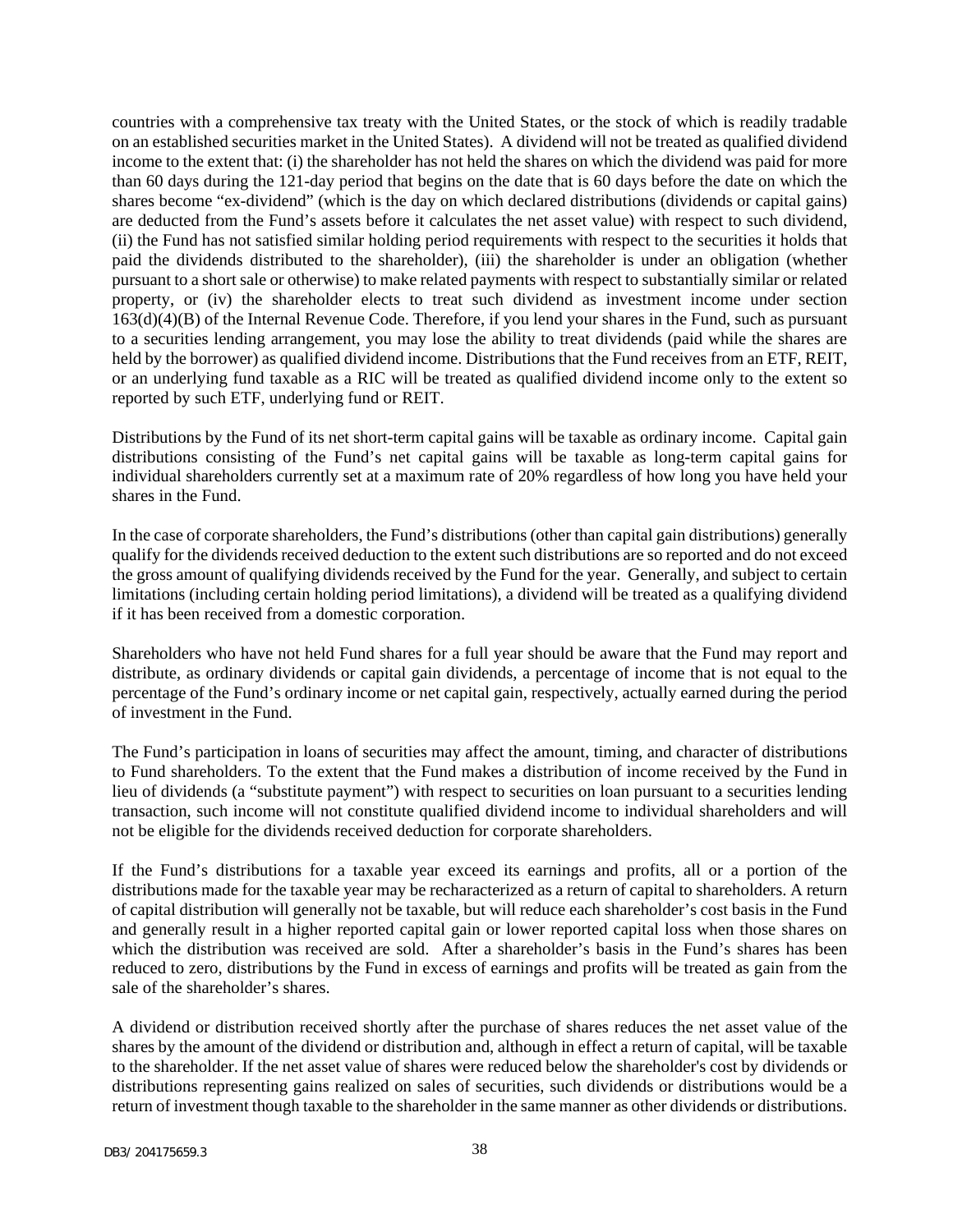Dividends declared to shareholders of record in October, November or December and actually paid in January of the following year will be treated as having been received by shareholders on December 31 of the calendar year in which declared. Under this rule, therefore, a shareholder may be taxed in one year on dividends or distributions actually received in January of the following year.

Shareholders will be notified annually by the Fund (or by your broker) as to the federal tax status of all distributions made by the Fund. Distributions may be subject to state and local taxes.

**Net Investment Income Tax.** U.S. individuals with adjusted gross income exceeding certain thresholds (\$250,000 if married filing jointly or if considered a "surviving spouse" for federal income tax purposes, \$125,000 if married filing separately, and \$200,000 in other cases) are subject to a 3.8% tax on all or a portion of their "net investment income," including interest, dividends, and capital gains (including capital gains realized on the sale or exchange of shares and capital gain distributions). This 3.8% tax also applies to all or a portion of the undistributed net investment income of certain shareholders that are estates and trusts.

**Sale, Exchange or Redemption of Shares.** Sales, exchanges, and redemptions of Fund shares are generally taxable transactions for federal income tax purposes. In general, if you hold your shares as a capital asset, gain or loss realized will be capital in nature and will be classified as long-term capital gain or loss if the shares have been held for more than 12 months and otherwise will be treated as a short-term capital gain or loss.

All or a portion of any loss realized upon the sale of Fund shares will be disallowed to the extent that substantially identical shares in the Fund are purchased (through reinvestment of dividends or otherwise) within 30 days before or after a sale. Any loss disallowed under these rules will be added to the tax basis in the newly purchased shares. In addition, any loss realized by a shareholder on the disposition of shares held for six months or less is treated as a long-term capital loss to the extent of any amounts treated as distributions of long-term capital gains to the shareholder with respect to such shares (including any amounts credited to the shareholder as undistributed capital gains).

**Cost Basis Reporting.** The cost basis of shares acquired by purchase will generally be based on the amount paid for the shares and then may be subsequently adjusted for other applicable transactions as required by the Internal Revenue Code. The difference between the selling price and the cost basis of shares generally determines the amount of the capital gain or loss realized on the sale or exchange of shares. Contact the broker through whom you purchased your shares to obtain information with respect to the available cost basis reporting methods and elections for your account.

**Foreign Taxes.** The Fund may be subject to foreign withholding taxes on income it may earn from investing in foreign securities which may reduce the return on such investments. Tax conventions between certain countries and the U.S. may reduce or eliminate such taxes in some cases. The Fund's investments in foreign securities or foreign currencies may increase or accelerate the Fund's recognition of ordinary income and may affect the timing or amount of the Fund's distributions.

If more than 50 percent of the value of the Fund's total assets at the close of its taxable year consists of stock or securities of foreign corporations, then the Fund will be eligible to and intends to file an election with the IRS that may enable shareholders, in effect, to receive either the benefit of a foreign tax credit, or a deduction from such taxes, with respect to any foreign and U.S. possessions income taxes paid by the Fund, subject to certain limitations. Pursuant to this election, the Fund will treat those taxes as dividends paid to its shareholders. Each such shareholder will be required to include a proportionate share of those taxes in gross income as income received from a foreign source and must treat the amount so included as if the shareholder had paid the foreign tax directly. The shareholder may then either deduct the taxes deemed paid by him or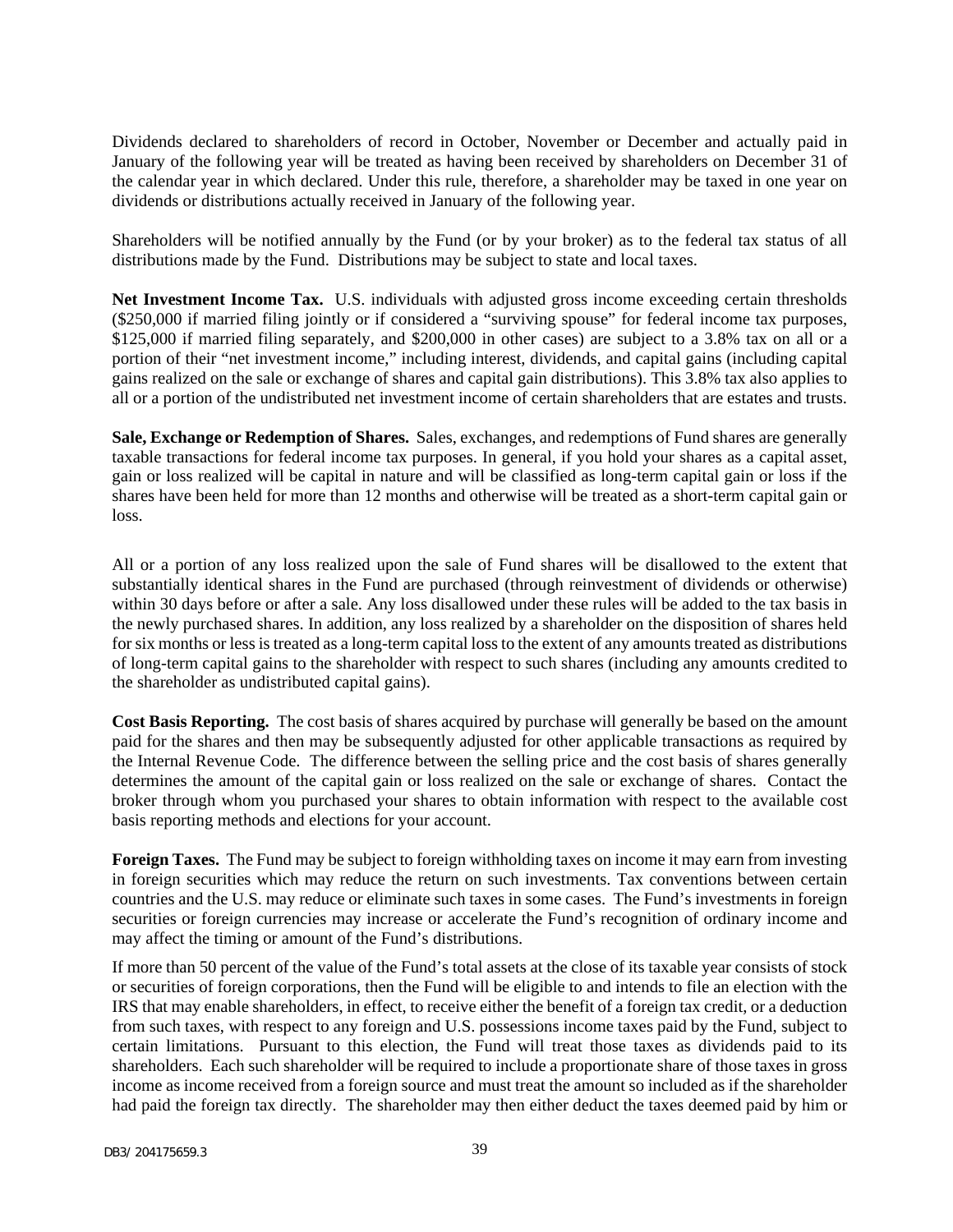her in computing his or her taxable income or, alternatively, use the foregoing information in calculating any foreign tax credit they may be entitled to use against the shareholders' federal income tax. No deductions for foreign taxes paid by the Fund may be claimed, however, by non-corporate shareholders who do not itemize deductions. No deduction for such taxes will be permitted to individuals in computing their alternative minimum tax liability. If the Fund makes the election, the Fund (or your broker) will report annually to its shareholders the respective amounts per share of the Fund's income from sources within, and taxes paid to, foreign countries and U.S. possessions.

A shareholder's ability to claim a foreign tax credit or deduction in respect of foreign taxes paid by the Fund may be subject to certain limitations imposed by the Internal Revenue Code, which may result in a shareholder not receiving a full credit or deduction (if any) for the amount of such taxes. In particular, shareholders must hold their Fund shares (without protection from risk of loss) on the ex-dividend date and for at least 15 additional days during the 30-day period surrounding the ex-dividend date to be eligible to claim a foreign tax credit with respect to a given dividend. Shareholders who do not itemize on their federal income tax returns may claim a credit (but no deduction) for such foreign taxes. Even if the Fund were eligible to make such an election for a given year, it may determine not to do so. Shareholders that are not subject to U.S. federal income tax, and those who invest in the Fund through tax-advantaged accounts (including those who invest through individual retirement accounts or other tax-advantaged retirement plans), generally will receive no benefit from any tax credit or deduction passed through by the Fund.

**Complex Securities.** The Fund may invest in complex securities such as equity options, index options, repurchase agreements, foreign currency contracts, hedges and swaps, transactions treated as straddles for U.S. federal income tax purposes, and futures contracts. These investments may be subject to numerous special and complex tax rules. These rules could affect the Fund's ability to qualify as a RIC, affect whether gains and losses recognized by the Fund are treated as ordinary income or capital gain, accelerate the recognition of income to the Fund and/or defer the Fund's ability to recognize losses. In turn, those rules may affect the amount, timing or character of the income distributed by the Fund. These provisions also may require the Fund to mark to market certain types of positions in its portfolio (*i.e.*, treat them as if they were closed out) which may cause the Fund to recognize income without receiving cash with which to make distributions in amounts necessary to satisfy the Distribution Requirement and for avoiding excise taxes. Accordingly, in order to avoid certain income and excise taxes, the Fund may be required to liquidate its investments at a time when the investment adviser might not otherwise have chosen to do so. The Fund intends to monitor its transactions, intends to make appropriate tax elections, and intends to make appropriate entries in its books and records in order to mitigate the effect of these rules and preserve its eligibility for treatment as a RIC.

**Backup Withholding.** In certain cases, the Fund or financial intermediaries, such as brokers, through which shareholders own Fund shares, will be required to withhold (as "backup withholding") on reportable dividends and distributions, as well as the proceeds of any redemptions of Creation Units, paid to a shareholder who: (1) has failed to provide a correct taxpayer identification number (usually the shareholder's social security number); (2) is subject to backup withholding by the Internal Revenue Service ("IRS"); (3) has failed to provide the Fund with the certifications required by the IRS to document that the shareholder is not subject to backup withholding; or (4) has failed to certify that he or she is a U.S. person (including a U.S. resident alien). The backup withholding rate is currently 24%. Backup withholding will not, however, be applied to payments that have been subject to the 30% withholding tax applicable to shareholders who are neither citizens nor residents of the U.S. (discussed below).

**Foreign Shareholders.** Any foreign investors in the Fund may be subject to U.S. withholding and estate tax and are encouraged to consult their tax advisors prior to investing in the Fund. Foreign shareholders *(i.e.,* nonresident alien individuals and foreign corporations, partnerships, trusts and estates) are generally subject to U.S. withholding tax at the rate of 30% (or a lower tax treaty rate) on distributions of taxable ordinary income. The Fund may, under certain circumstances, report all or a portion of a dividend as an "interest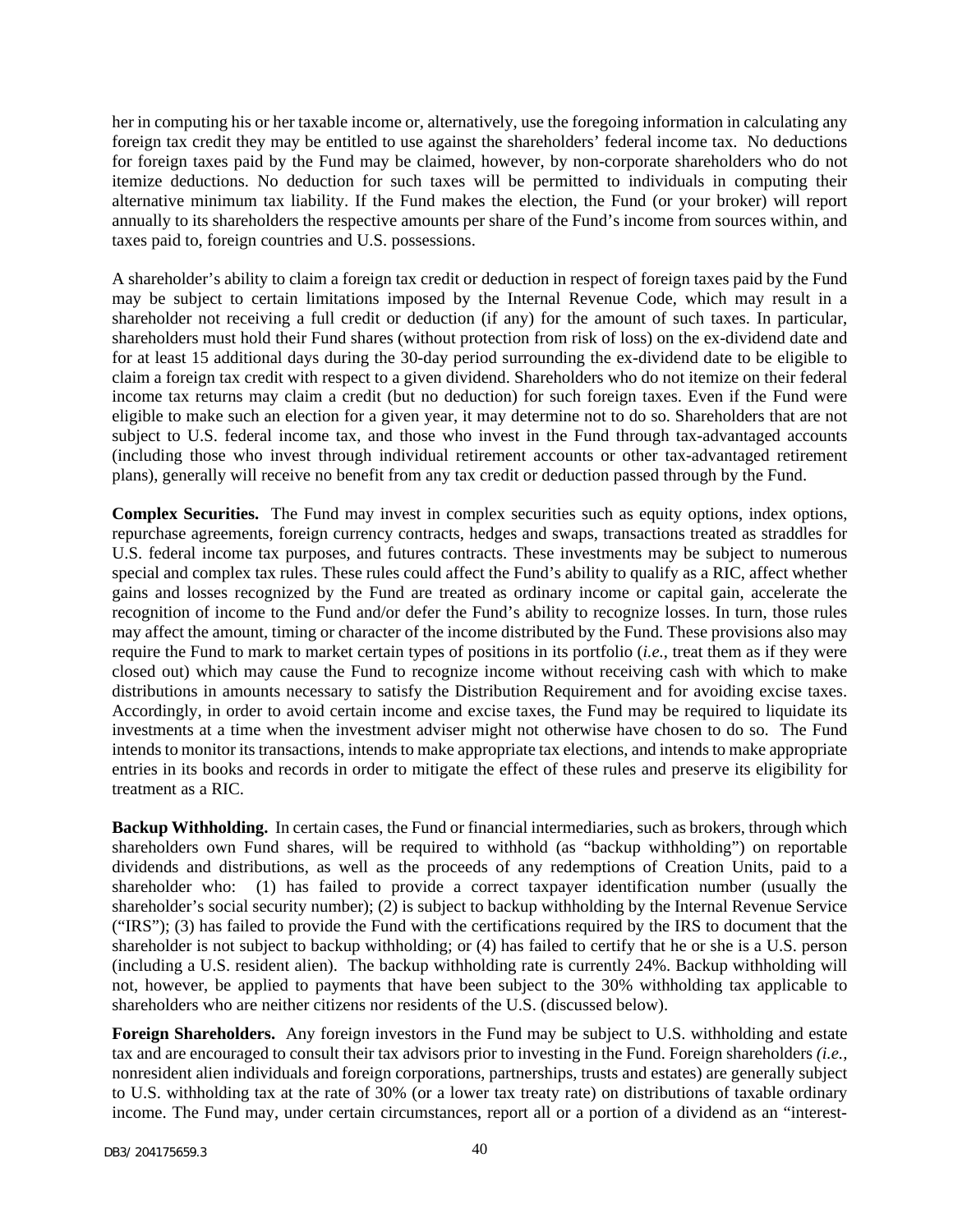related dividend" or a "short-term capital gain dividend," which would generally be exempt from this 30% U.S. withholding tax, provided certain other requirements are met. Short-term capital gain dividends received by a nonresident alien individual who is present in the U.S. for a period or periods aggregating 183 days or more during the taxable year are not exempt from this 30% withholding tax. Gains realized by foreign shareholders from the sale or other disposition of shares of the Fund generally are not subject to U.S. taxation, unless the recipient is an individual who is physically present in the U.S. for 183 days or more per year. Foreign shareholders who fail to provide an applicable IRS form may be subject to backup withholding on certain payments from the Fund. Backup withholding will not be applied to payments that are subject to the 30% (or lower applicable treaty rate) withholding tax described in this paragraph. Different tax consequences may result if the foreign shareholder is engaged in a trade or business within the United States. In addition, the tax consequences to a foreign shareholder entitled to claim the benefits of a tax treaty may be different than those described above.

Under legislation known as "FATCA" (the Foreign Account Tax Compliance Act), a U.S. withholding tax of 30% will apply to payments to certain foreign entities of U.S.-source interest and dividends unless various U.S. information reporting and due diligence requirements that are different from, and in addition to, the beneficial owner certification requirements described above have been satisfied. A non-U.S. shareholder may be exempt from the withholding described in this paragraph under an applicable intergovernmental agreement between the U.S. and a foreign government, provided that the shareholder and the applicable foreign government comply with the terms of the agreement. The Fund will not pay additional amounts in respect to any amounts withheld. Non-U.S. shareholders should consult their tax advisers regarding the effect, if any, of this legislation on their ownership and sale or disposition of the Fund's common shares.

A beneficial holder of shares who is a foreign person may be subject to foreign, state and local tax and to the U.S. federal estate tax in addition to the federal income tax consequences referred to above. If a shareholder is eligible for the benefits of a tax treaty, any effectively connected income or gain will generally be subject to U.S. federal income tax on a net basis only if it is also attributable to a permanent establishment or fixed base maintained by the shareholder in the United States.

**Taxes on Purchases and Redemptions of Creation Units.** An Authorized Participant who purchases a Creation Unit by exchanging securities in-kind generally will recognize a gain or loss equal to the difference between (a) the sum of the market value of the Creation Units at the time and any net cash received, and (b) the sum of the purchaser's aggregate basis in the securities surrendered and any net cash paid for the Creation Units. The ability of Authorized Participants to receive a full or partial cash redemption of Creation Units of the Fund may limit the tax efficiency of the Fund. A person who redeems Creation Units and receives securities in-kind from the Fund will generally recognize a gain or loss equal to the difference between (x) the sum of the redeemer's basis in the Creation Units, and (y) the sum of the aggregate market value of the securities received and any net cash received. The IRS, however, may assert that a loss realized upon an exchange of securities for Creation Units may not be deducted currently under the rules governing "wash sales" by an Authorized Participant that does not mark-to-market its holdings, or on the basis that there has been no significant change in economic position.

Any gain or loss realized upon a creation or redemption of Creation Units will be treated as capital or ordinary gain or loss, depending on the holder's circumstances. Any capital gain or loss realized upon the creation of Creation Units will generally be treated as long-term capital gain or loss if the securities exchanged for such Creation Units have been held for more than one year. Any capital gain or loss realized upon the redemption of Creation Units should generally be treated as long-term capital gain or loss if the shares comprising the Creation Units have been held for more than one year. Otherwise, such capital gains or losses will be treated as short-term capital gains or losses. Any loss upon a redemption of Creation Units held for six months or less should be treated as long-term capital loss to the extent of any amounts treated as distributions to the person redeeming the Creation Units of long-term capital gain with respect to the Creation Units (including any amounts credited to that person as undistributed capital gains). Authorized Participants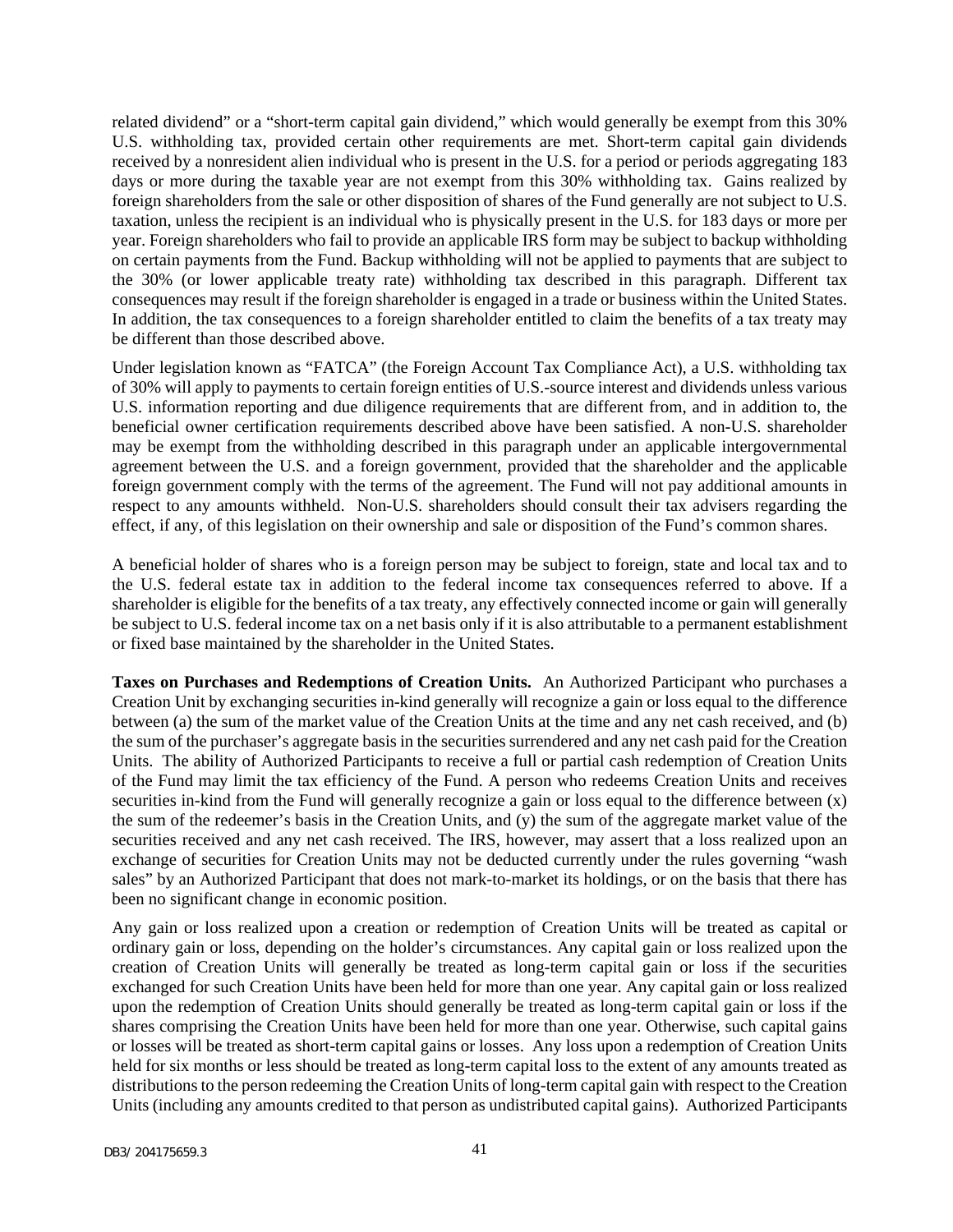purchasing or redeeming Creation Units should consult their own tax advisors with respect to the tax treatment of any creation or redemption transaction.

The Fund has the right to reject an order for Creation Units if the purchaser (or a group of purchasers) would, upon obtaining the shares so ordered, own 80% or more of the outstanding shares of the Fund and if, pursuant to section 351 of the Internal Revenue Code, the Fund would have a basis in the deposit securities different from the market value of such securities on the date of deposit. The Fund also has the right to require information necessary to determine beneficial share ownership for purposes of the 80% determination. If the Fund does issue Creation Units to a purchaser (or a group of purchasers) that would, upon obtaining the Creation Units so ordered, own 80% or more of the outstanding shares of the Fund, the purchaser (or a group of purchasers) will not recognize gain or loss upon the exchange of securities for Creation Units.

The Fund may include cash when paying the redemption price for Creation Units in addition to, or in place of, the delivery of a basket of securities. The Fund may be required to sell portfolio securities in order to obtain the cash needed to distribute redemption proceeds. This may cause the Fund to recognize investment income and/or capital gains or losses that it might not have recognized if it had completely satisfied the redemption in-kind. As a result, the Fund may be less tax efficient if it includes such a cash payment than if the in-kind redemption process was used.

**Tax-Exempt Shareholders.** Certain tax-exempt shareholders, including qualified pension plans, individual retirement accounts, salary deferral arrangements, 401(k) plans, and other tax-exempt entities, generally are exempt from federal income taxation except with respect to their unrelated business taxable income ("UBTI"). Tax-exempt entities are not permitted to offset losses from one trade or business against the income or gain of another trade or business. Certain net losses incurred prior to January 1, 2018 are permitted to offset gain and income created by an unrelated trade or business, if otherwise available. Under current law, a RIC generally serves to block UBTI from being realized by its tax-exempt shareholders. However, notwithstanding the foregoing, tax-exempt shareholders could realize UBTI by virtue of an investment in the Fund where, for example, (i) the Fund invests in residual interests of Real Estate Mortgage Investment Conduits ("REMICs"), (ii) the Fund invests in a REIT that is a taxable mortgage pool ("TMP") or that has a subsidiary that is a TMP or that hold residual interests in a REMIC or (iii) shares in the Fund constitute debt-financed property in the hands of the tax-exempt shareholder within the meaning of section 514(b) of the Internal Revenue Code. Charitable remainder trusts are subject to special rules and should consult their tax advisors. The IRS has issued guidance with respect to these issues and prospective shareholders, especially charitable remainder trusts, are strongly encouraged to consult with their tax advisors regarding these issues.

The Fund's shares held in a tax qualified retirement account will generally not be subject to federal taxation on income and capital gains distributions from the Fund until a shareholder begins receiving payments from their retirement account

**Certain Potential Tax Reporting Requirements.** Under U.S. Treasury regulations, if a shareholder recognizes a loss of \$2 million or more for an individual shareholder or \$10 million or more for a corporate shareholder in any single taxable year (or certain greater amounts over a combination of years), the shareholder must file with the IRS a disclosure statement on IRS Form 8886. Direct shareholders of portfolio securities are in many cases excepted from this reporting requirement, but under current guidance, shareholders of a RIC such as the Fund are not excepted. The fact that a loss is reportable under these regulations does not affect the legal determination of whether the taxpayer's treatment of the loss is proper. Shareholders should consult their tax advisors to determine the applicability of these regulations in light of their individual circumstances.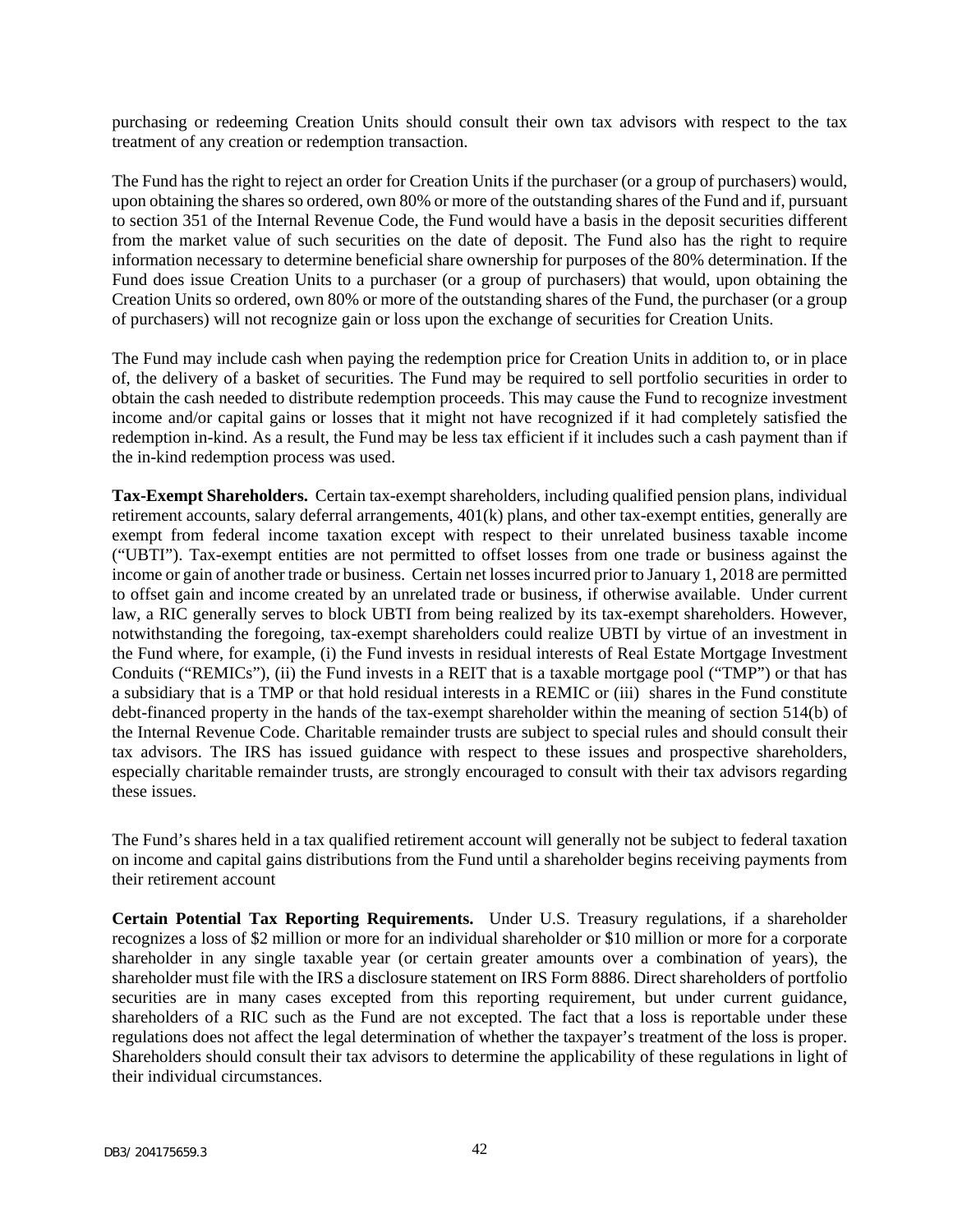**State Taxes.** The Fund may be subject to tax or taxes in certain states where the Fund does business. Furthermore, in those states which have income tax laws, the tax treatment of the Fund and of Fund shareholders with respect to distributions by the Fund may differ from federal tax treatment. It is expected that a Fund will not be liable for any corporate excise, income or franchise tax in Delaware if it qualifies as a RIC for federal income tax purposes.

The foregoing discussion is based on U.S. federal tax laws and regulations which are in effect on the date of this SAI. Such laws and regulations may be changed by legislative or administrative action. Shareholders are urged to consult their own tax advisors regarding the particular tax consequences to them of an investment in the Fund and regarding specific questions as to foreign, federal, state, or local taxes.

### <span id="page-44-0"></span>**OTHER INFORMATION**

#### **Portfolio Holdings**

The Board has approved portfolio holdings disclosure policies that govern the timing and circumstances of disclosure to shareholders and third parties of information regarding the portfolio investments held by the Fund. These policies and procedures, as described below, are designed to ensure that disclosure of portfolio holdings is in the best interests of Fund shareholders, and address conflicts of interest between the interests of Fund shareholders and those of the Advisor, Distributor, or any affiliated person of the Fund, the Advisor or Distributor.

Each Business Day, Fund portfolio holdings information will be provided to the Fund's transfer agent or other agent for dissemination through the facilities of the NSCC and/or other fee-based subscription services to NSCC members and/or subscribers to those other fee-based subscription services, including Authorized Participants, and to entities that publish and/or analyze such information in connection with the process of purchasing or redeeming Creation Units or trading shares of the Fund in the secondary market. This information typically reflects the Fund's anticipated holdings on the following Business Day. Daily access to information concerning the Fund's portfolio holdings also is permitted (i) to certain personnel of those service providers who are involved in portfolio management and providing administrative, operational, risk management, or other support to portfolio management, including affiliated broker-dealers and/or Authorized Participants and (ii) to other personnel of the Advisor and other service providers, such as the Administrator, and fund accountant, who deal directly with, or assist in, functions related to investment management, administration, custody and fund accounting, as may be necessary to conduct business in the ordinary course in a manner consistent with agreements with the Fund and/or the terms of the Fund's current registration statement.

From time to time, information concerning Fund portfolio holdings, other than portfolio holdings information made available in connection with the creation/redemption process, as discussed above, may also be provided to other entities that provide additional services to the Fund, including, among others, rating or ranking organizations, in the ordinary course of business, no earlier than one Business Day following the date of the information. Portfolio holdings information made available in connection with the creation/redemption process may be provided to other entities that provide additional services to the Fund in the ordinary course of business after it has been disseminated to the NSCC.

The Fund's Chief Compliance Officer, or a compliance manager designated by the Chief Compliance Officer, may also grant exceptions to permit additional disclosure of Fund portfolio holdings information at differing times and with different lag times (the period from the date of the information to the date the information is made available), if any, in instances where the Fund has legitimate business purposes for doing so, it is in the best interests of shareholders, and the recipients are subject to a duty of confidentiality, including a duty not to trade on the nonpublic information and are required to execute an agreement to that effect. The Board will be informed of any such disclosures at its next regularly scheduled meeting or as soon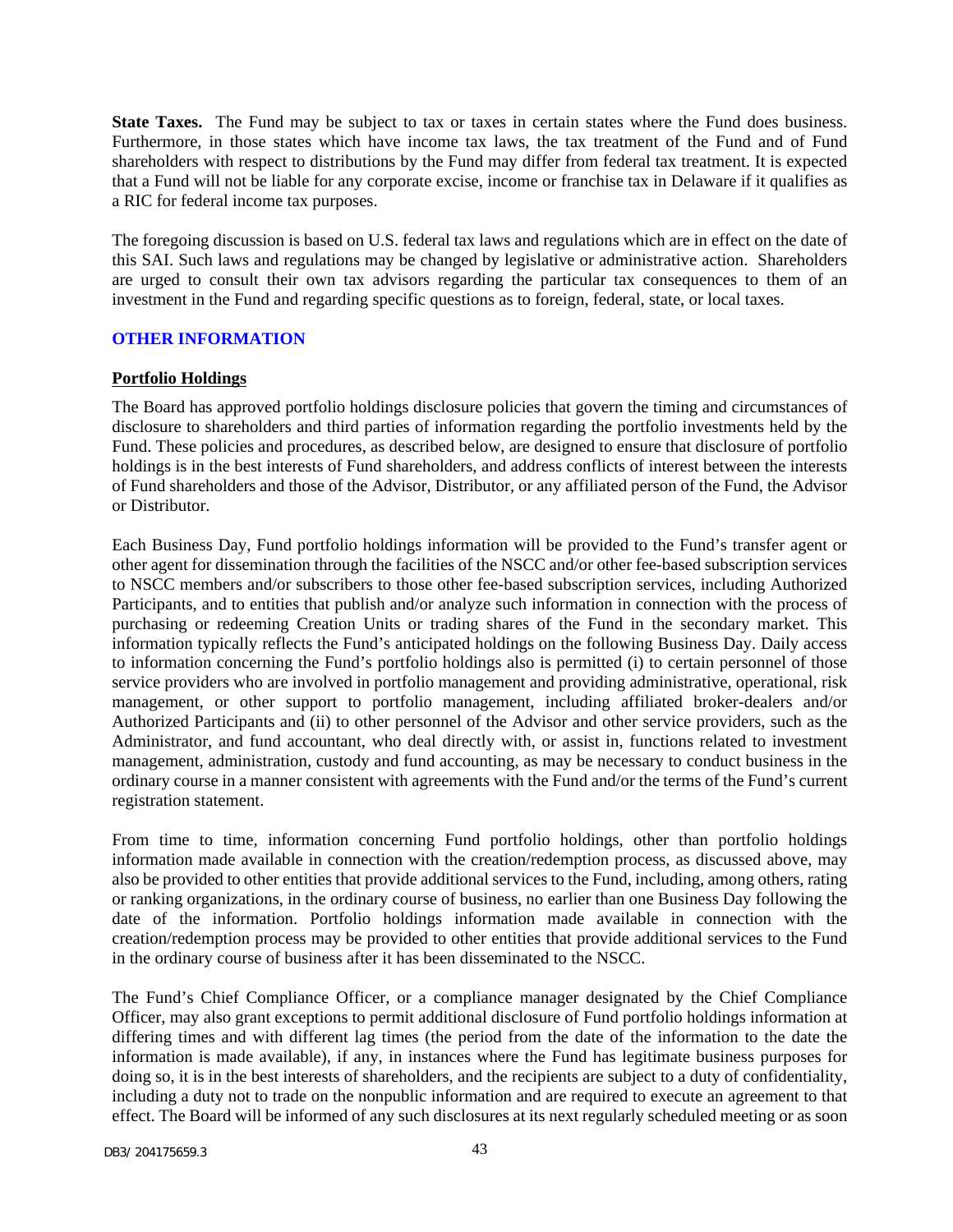as is reasonably practicable thereafter. In no event shall the Fund, the Advisor or any other party receive any direct or indirect compensation in connection with the disclosure of information about Fund portfolio holdings.

The Board exercises continuing oversight of the disclosure of the Fund's portfolio holdings by (1) overseeing the implementation and enforcement of portfolio holdings disclosure policies and procedures, the Codes of Ethics, and protection of non-public information policies and procedures (collectively, the "Portfolio Holdings Governing Policies") by the Fund's Chief Compliance Officer and the Fund, (2) considering reports and recommendations by the Chief Compliance Officer concerning any material compliance matters (as defined in Rule 38a-1 under the 1940 Act and Rule 206(4)-7 under the Advisers Act) that may arise in connection with any Portfolio Holdings Governing Policies, and (3) considering whether to approve or ratify any amendment to any Portfolio Holdings Governing Policies. The Board and the Fund reserve the right to amend the Portfolio Holdings Governing Policies at any time and from time to time without prior notice in their sole discretion. For purposes of the Portfolio Holdings Governing Policies, the term "portfolio holdings" means the equity and debt securities (*e.g.*, stocks and bonds) held by the Fund and does not mean the cash investments and other investment positions (collectively, other investment positions) held by the Fund, which are not disclosed.

In addition to the permitted disclosures described above, the Fund must disclose its complete holdings in its Annual Report and Semi-Annual Report to shareholders and file its complete schedule of portfolio holdings with the SEC for the first and third quarters of each fiscal year as an exhibit to its reports on Form N-PORT. All of these reports are available, free of charge, on the EDGAR database on the SEC's website at www.sec.gov.

# **Voting Rights**

Each share has one vote with respect to matters upon which a shareholder vote is required consistent with the requirements of the 1940 Act and the rules promulgated thereunder. Shareholders receive one vote for every full Fund share owned. The Fund will vote separately on matters relating solely to the Fund. All shares of the Fund are freely transferable.

As a Delaware statutory trust, the Trust is not required to hold annual shareholder meetings unless otherwise required by the 1940 Act. However, a meeting may be called by the Board on the written request of shareholders owning at least 10% of the outstanding shares of the Trust entitled to vote. If a meeting is requested by shareholders, the Trust will provide appropriate assistance and information to the shareholders who requested the meeting. Shareholder inquiries can be made by calling 877.843.3831 or by writing to the Trust at 4800 Montgomery Lane, Suite 150, Bethesda, Maryland 20814.

### **Shareholder Inquiries**

Shareholders may visit the Trust's website at www.advisorshares.com or call 877.843.3831 to obtain information on account statements, procedures, and other related information.

### <span id="page-45-0"></span>**COUNSEL**

Morgan, Lewis & Bockius LLP, located at 1111 Pennsylvania Avenue, N.W., Washington, D.C. 20004, serves as counsel to the Trust.

### <span id="page-45-1"></span>**INDEPENDENT REGISTERED PUBLIC ACCOUNTING FIRM**

Tait, Weller & Baker LLP, located at Two Liberty Place, 50 South 16th Street, Suite 2900, Philadelphia, Pennsylvania 19102, serves as the Fund's independent registered public accounting firm. The independent registered public accounting firm is responsible for auditing the annual financial statements of the Fund.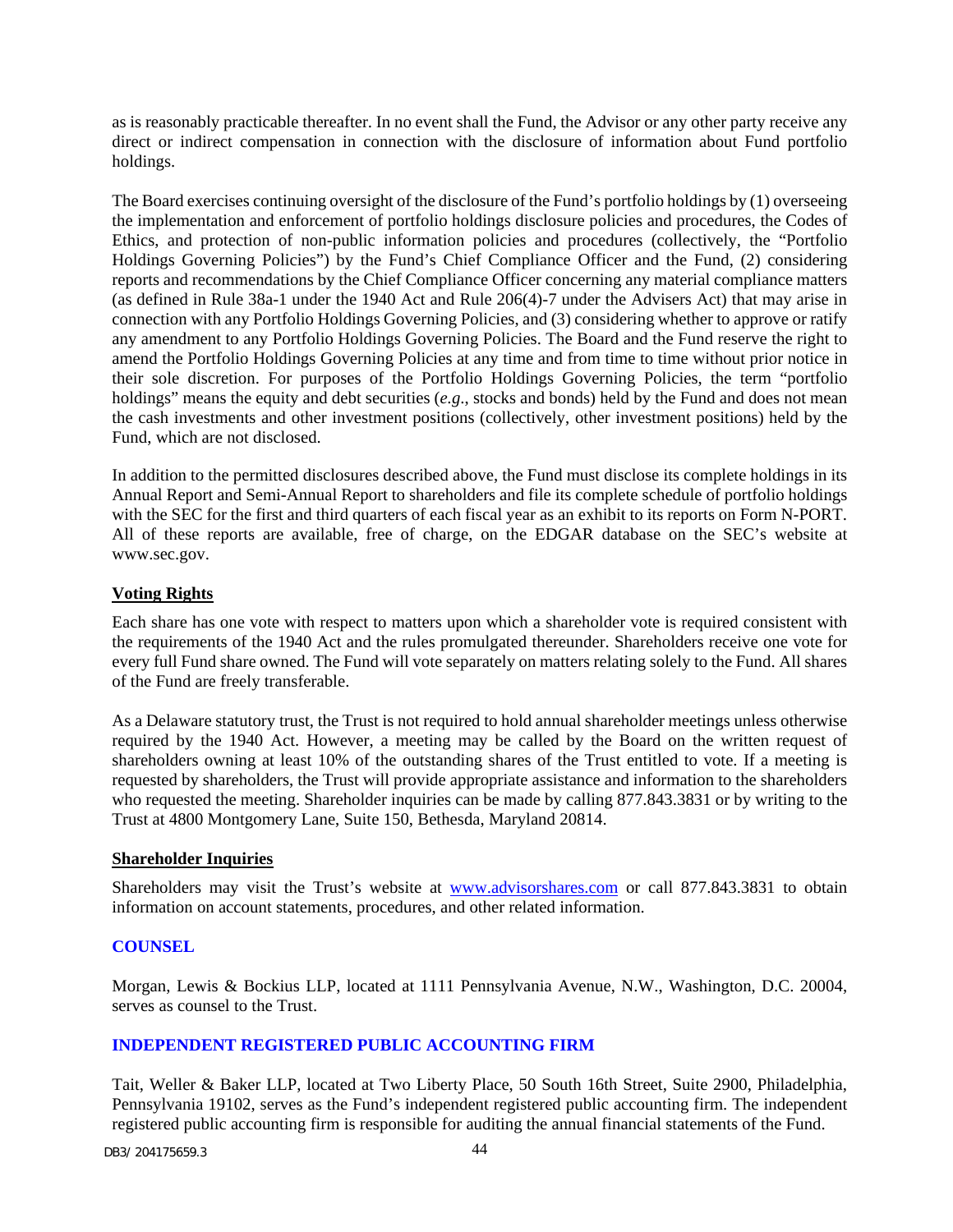# <span id="page-46-0"></span>**FINANCIAL STATEMENTS**

As of the date of this SAI, the Fund has not yet commenced operations and therefore, it does not have any financial statements. The Fund's financial statements will be available after the Fund has completed its first fiscal year of operations.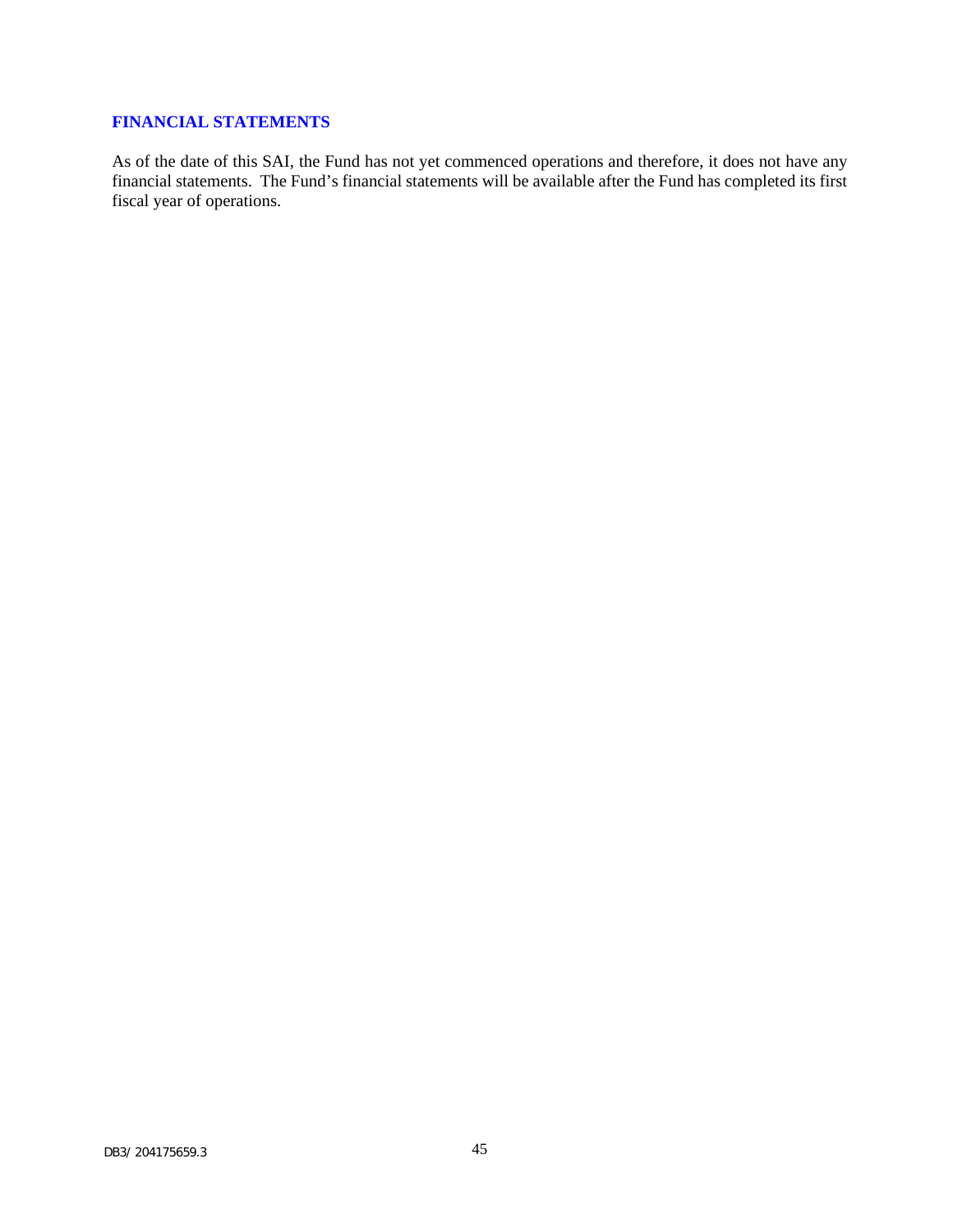# **APPENDIX A**

#### **ADVISORSHARES INVESTMENTS**

#### <span id="page-47-0"></span>**PROXY VOTING**

#### Background & Description

Proxy voting is an important right of shareholders and reasonable care and diligence must be undertaken by Adviser to ensure that such rights are properly and timely exercised. The purpose of these proxy voting policies and procedures are to set forth the principles, guidelines and procedures by which Adviser votes the securities owned by its clients for which Adviser exercises voting authority and discretion (the "Proxies") and ensure that Proxies are voted in the best interests of clients in accordance with relevant fiduciary duties and Rule 206(4)-6 under the Advisers Act.

The Adviser and Sub-Advisers are responsible for voting all proxies associated with their investment on behalf of the Funds, and the Adviser is responsible for oversight of those activities. With respect to accounts over which an Adviser performs proxy voting, it maintains written policies and procedures as to the handling, research, voting and reporting of proxy voting and makes appropriate disclosures about Adviser's proxy policies and practices. The Adviser's policy and practice includes the responsibility to receive and vote Client proxies where authorized and disclose any potential conflicts of interest as well as reporting on Form N-PX the proxies voted for the funds and maintaining relevant and required records.

Under Rule 206(4)-6, Advisers which exercise voting authority with respect to client securities must:

- Adopt and implement written policies and procedures that are reasonably designed to ensure that client securities are voted in the best interests of clients. Such policies must include how an adviser addresses material conflicts that may arise between an adviser's interests and those of its client(s);
- Disclose to clients how they may obtain information from the adviser with respect to the voting of proxies for their securities;
- Describe to clients a summary of its proxy voting policies and procedures and, upon request, furnish a copy to its clients; and
- Maintain certain records relating to the Adviser's proxy voting activities.

Responsibility for voting the Proxies is generally established by advisory agreements or comparable documents with clients, and the Adviser's proxy voting guidelines (maintained separately from these policies and procedures) have been tailored to reflect these specific contractual obligations.

#### Compliance Policy & Procedures

Adviser, as a general matter, accepts responsibility for voting proxies for portfolio securities held within client accounts in certain instances. It is the Adviser's policy to vote proxies in the best interest of clients and, in connection with the Adviser's fiduciary duties under Rule 206(4)-2, the Adviser will:

- Maintain a copy of the current proxy voting procedures and any iterations thereof for the proper retention period.
- Ensure proxy voting performed by the Adviser on behalf of clients is pursuant to the proper written legal authority as provided for in the advisory agreement or other legally binding agreement.
- Review these proxy voting procedures no less frequently than annually to ensure they remain adequate and current.
- Maintain appropriate documentation with respect to proxies received including a copy of the proxy statement;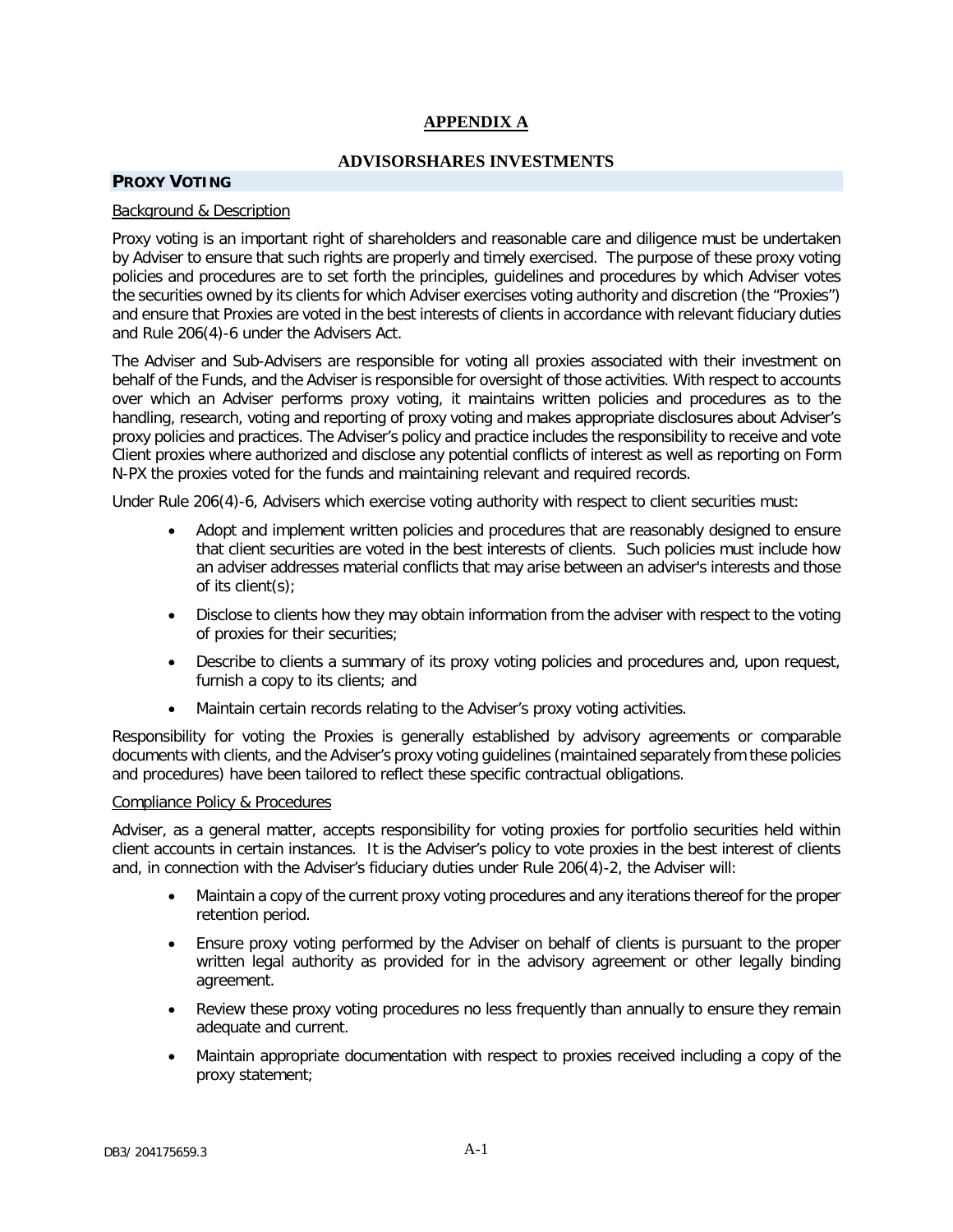- Where it has responsibility to vote proxies on behalf of a particular client, the Adviser endeavors to vote such proxies without conflict and in the best interests of its clients. In the event of an Adviser conflict, Adviser will document the conflict, engage an impartial independent third party to fulfill the Adviser's obligation, and document any third-party response along with any supporting documentation.
- Maintain a record of each vote cast and any documents supporting and memorializing the Adviser's decision on how votes were cast.
- Retain a copy of any written request for information on how the advisor voted proxies on behalf of the client along with any written response to any request (whether written or oral) on how the adviser voted proxies on behalf of the requesting client.

# DELEGATION TO THIRD PARTY VOTING AGENT

The Adviser utilizes a third-party agent ("Voting Agent") for performing voting activities, however the Adviser continues to have the ultimate obligation and discretion for proxy voting and must properly oversee the Voting Agent.

When utilizing a Voting Agent, the Adviser will:

- Obtain an undertaking from the third party that the third party can provide all required documentation promptly upon request;
- Rule 30b1-4 under the Investment Company Act requires registered investment companies to file their complete proxy voting records on "Form N-PX" for the 12-month period ended June 30 by August 31 of each year. Adviser will provide the necessary data to the appropriate Service Provider to allow for the timely filings of all such reports on Form N-PX.
- Ensure that voting guidelines for each Fund are adhered to; and
- Monitor the voting activities of the Voting Agent as described below.

Generally, Voting Agents utilize an electronic vote management system that automatically populates each ballot with vote recommendations based on the specific proxy-voting guidelines selected by the client without prior review by Adviser, thereby enabling the automatic submission of votes in a timely and efficient manner. The pre-population of voting recommendations on a ballot strictly adheres to each client's selected proxy voting guidelines. Under no circumstances is a Voting Agent authorized to deviate from a client's proxy voting guidelines.

Voting Agents should not proceed with the automatic voting of pre-populated ballots if it has become aware that an issuer intends to file or has filed additional soliciting materials before the submission deadline. In such instances, a Voting Agent will consider such information prior to voting to ensure that it is voting in clients' best interests. Voting Agents must have policies and procedures in place to ensure that proxy-voting recommendations are based on current and accurate information from issuers.

#### MONITORING OF VOTING AGENT.

Adviser monitors the services provided by the Voting Agent to evaluate whether it has the capacity and competency to adequately analyze proxy issues and make recommendations in an impartial manner, and in the best interests of its clients. Monitoring may include some or all of the following:

- sampling of votes cast by the Voting Agent to confirm that the proxy guidelines selected by the Client are being followed;
- performing periodic due diligence on the Voting Agent to determine if the Voting Agent continues to have capacity and competency to carry out its proxy obligations;
- reviewing the Voting Agent's policies and procedures, with a particular focus on those relating to identifying and addressing conflicts of interest and ensuring that current and accurate information is used in creating recommendations;